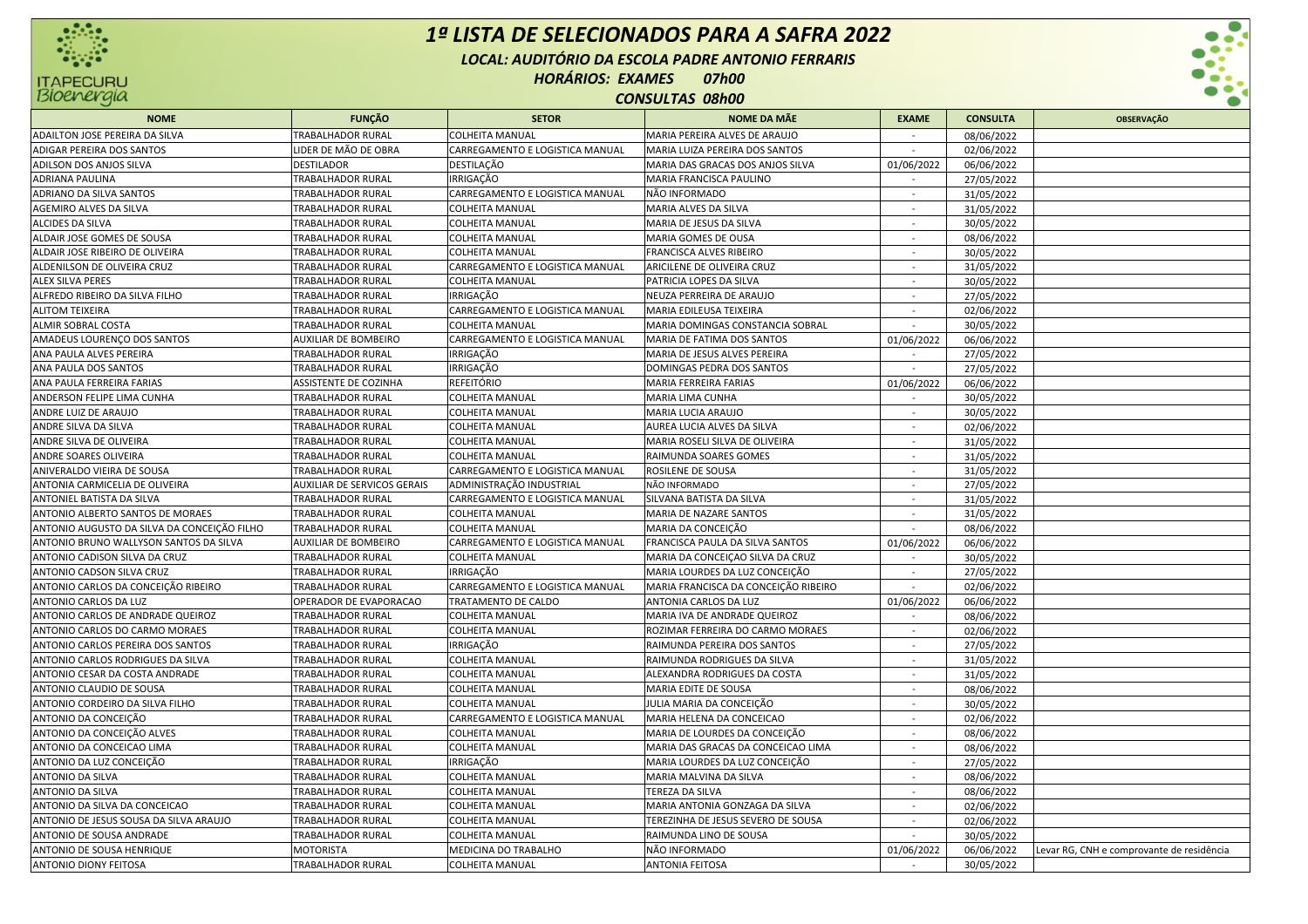| ANTONIO DO SANTO FERREIRA DE SOUSA                                     | <b>TRABALHADOR RURAL</b>                      | <b>COLHEITA MANUAL</b>             | MARIA DO SANTO FERREIRA DE SOUSA                              |                          | 31/05/2022               |  |
|------------------------------------------------------------------------|-----------------------------------------------|------------------------------------|---------------------------------------------------------------|--------------------------|--------------------------|--|
| ANTONIO DOMINGOS ABREU DOS SANTOS                                      | TRABALHADOR RURAL                             | COLHEITA MANUAL                    | RAIMUNDA BELCHIOR DE ABREU                                    |                          | 08/06/2022               |  |
| ANTONIO DOMINGOS DA COSTA PEREIRA                                      | TRABALHADOR RURAL                             | COLHEITA MANUAL                    | NÃO INFORMADO                                                 |                          | 30/05/2022               |  |
| ANTONIO DOMINGOS DA SILVA MARTINS                                      | TRABALHADOR RURAL                             | IRRIGAÇÃO                          | MARIA FRANCISCA DA SILVA                                      | $\sim$                   | 27/05/2022               |  |
| ANTONIO DOMINGOS GOMES DOS SANTOS                                      | TRABALHADOR RURAL                             | COLHEITA MANUAL                    | MARIA EDITE GOMES                                             |                          | 31/05/2022               |  |
| ANTONIO DOMINGOS GOMES PEREIRA DA LUZ                                  | TRABALHADOR RURAL                             | COLHEITA MANUAL                    | FATIMA GOMES PEREIRA DA LUZ                                   | $\sim$                   | 02/06/2022               |  |
| ANTONIO DOMINGOS MENDES FAUSTINO                                       | TRABALHADOR RURAL                             | COLHEITA MANUAL                    | MARIA DO CARMO CARDOSO MENDES                                 |                          | 30/05/2022               |  |
| ANTONIO DOMINGOS SANTOS OLIVEIRA                                       | TRABALHADOR RURAL                             | COLHEITA MANUAL                    | NÃO INFORMADO                                                 |                          | 30/05/2022               |  |
| ANTONIO DOMINGOS SOBRAL COSTA                                          | TRABALHADOR RURAL                             | COLHEITA MANUAL                    | MARIA DOMINGAS CONSTANCIA SOBRAL                              |                          | 30/05/2022               |  |
| ANTONIO DOS SANTOS OLIVEIRA                                            | TRABALHADOR RURAL                             | COLHEITA MANUAL                    | EVA RODRIGUES DOS SANTOS                                      | $\overline{\phantom{a}}$ | 08/06/2022               |  |
| ANTONIO EDILSON DA SILVA OLIVEIRA                                      | TRABALHADOR RURAL                             | COLHEITA MANUAL                    | ANTONIA ALVES DA SILVA OLIVEIRA                               | $\sim$                   | 31/05/2022               |  |
| ANTONIO EDMAR BARBOSA DA SILVA                                         | TRABALHADOR RURAL                             | COLHEITA MANUAL                    | NÃO INFORMADO                                                 | $\overline{\phantom{a}}$ | 31/05/2022               |  |
| ANTONIO EDNALDO DOS SANTOS DA SILVA                                    | TRABALHADOR RURAL                             | COLHEITA MANUAL                    | MARIA RODRIGUES DOS SANTOS SILVA                              | $\sim$                   | 02/06/2022               |  |
| ANTONIO FERNANDES ARAUJO DA SILVA                                      | TRABALHADOR RURAL                             | COLHEITA MANUAL                    | RAIMUNDA FERNANDES DE ARAUJO                                  |                          | 08/06/2022               |  |
| ANTONIO FERNANDES DOS SANTOS                                           | TRABALHADOR RURAL                             | COLHEITA MANUAL                    | FRANCISCA FERNANDES DOS SANTOS                                |                          | 08/06/2022               |  |
| ANTONIO FERNANDO DE OLIVEIRA CONCEIÇÃO                                 | TRABALHADOR RURAL                             | COLHEITA MANUAL                    | FRANCISCA ALICE DE OLIVEIRA                                   |                          | 02/06/2022               |  |
| ANTONIO FERNANDO RODRIGUES DA SILVA                                    | TRABALHADOR RURAL                             | COLHEITA MANUAL                    | MARIA DE FATIMA RODRIGUES DA CONCEICAO                        |                          | 31/05/2022               |  |
| ANTONIO FERNANDO RODRIGUES DA SILVA                                    | TRABALHADOR RURAL                             | COLHEITA MANUAL                    | NÃO INFORMADO                                                 | $\sim$                   |                          |  |
|                                                                        | TRABALHADOR RURAL                             |                                    | DOMINGOS FERREIRA DOS SANTOS                                  | $\sim$                   | 30/05/2022               |  |
| ANTONIO FERREIRA DE ANDRADE FILHO                                      |                                               | COLHEITA MANUAL                    |                                                               | $\sim$                   | 30/05/2022               |  |
| ANTONIO FERREIRA DO NASCIMENTO                                         | TRABALHADOR RURAL                             | COLHEITA MANUAL                    | ANTONIA FERREIRA DO NASCIMENTO                                |                          | 02/06/2022               |  |
| ANTONIO FIGUEIREDO SILVA                                               | TRABALHADOR RURAL                             | COLHEITA MANUAL                    | BENEDITA FIGUEIREDO SILVA                                     | $\overline{\phantom{a}}$ | 30/05/2022               |  |
| ANTONIO FIGUEIREDO SILVA FILHO                                         | TRABALHADOR RURAL                             | CARREGAMENTO E LOGISTICA MANUAL    | CARMENCELIA LIMA DOS SANTOS SILVA                             |                          | 31/05/2022               |  |
| ANTONIO FRANCISCO ALMEIDA MOTA                                         | TRABALHADOR RURAL                             | COLHEITA MANUAL                    | ZELIA MARIA ALMEIDA                                           |                          | 30/05/2022               |  |
| ANTONIO FRANCISCO CONCEICAO DOS SANTOS                                 | TRABALHADOR RURAL                             | COLHEITA MANUAL                    | MARIA CONCEICAO DOS SANTOS                                    |                          | 30/05/2022               |  |
| ANTONIO FRANCISCO DA CONCEICAO COSTA                                   | <b>TRABALHADOR RURAL</b>                      | COLHEITA MANUAL                    | MARIA RAIMUNDA RODRIGUES DA CONCEICAO                         | $\sim$                   | 02/06/2022               |  |
| ANTONIO FRANCISCO DA CONCEICAO LIMA                                    | TRABALHADOR RURAL                             | COLHEITA MANUAL                    | MARIA DAS GRAÇAS DA CONCEIÇÃO                                 | $\sim$                   | 08/06/2022               |  |
| ANTONIO FRANCISCO DA CONCEICAO TRAJANO                                 | TRABALHADOR RURAL                             | COLHEITA MANUAL                    | NÃO INFORMADO                                                 | $\sim$                   | 31/05/2022               |  |
| ANTONIO FRANCISCO DA SILVA                                             | TRABALHADOR RURAL                             | COLHEITA MANUAL                    | MARIA ANTONIA DA SILVA                                        | $\overline{\phantom{a}}$ | 02/06/2022               |  |
| ANTONIO FRANCISCO DA SILVA                                             | TRABALHADOR RURAL                             | COLHEITA MANUAL                    | MARIA DA CONCEICAO DA SILVA                                   |                          | 30/05/2022               |  |
| ANTONIO FRANCISCO DA SILVA                                             | TRABALHADOR RURAL                             | COLHEITA MANUAL                    | RAIMUNDA GOMES DA SILVA                                       |                          | 08/06/2022               |  |
| ANTONIO FRANCISCO DA SILVA FIALHO                                      | TRABALHADOR RURAL                             | IRRIGAÇÃO                          | NÃO INFORMADO                                                 |                          | 27/05/2022               |  |
| ANTONIO FRANCISCO DE ALMEIDA BARROS FILHO                              | TRABALHADOR RURAL                             | IRRIGAÇÃO                          | DOMINGAS FERNANDES BORBA                                      | $\sim$                   | 27/05/2022               |  |
| ANTONIO FRANCISCO DE OLIVEIRA SOUSA                                    | <b>FRENTISTA</b>                              | ALMOXARIFADO                       | TEREZA NERES DE OLIVERA SOUSA                                 | 01/06/2022               | 06/06/2022               |  |
| ANTONIO FRANCISCO DE SOUSA                                             | TRABALHADOR RURAL                             | CARREGAMENTO E LOGISTICA MANUAL    | <b>MARIA DOS REIS</b>                                         | $\sim$                   | 31/05/2022               |  |
| ANTONIO FRANCISCO DE SOUSA                                             |                                               |                                    |                                                               |                          |                          |  |
|                                                                        | TRABALHADOR RURAL                             | COLHEITA MANUAL                    | MARIA TEREZA DE SOUSA                                         |                          | 30/05/2022               |  |
| ANTONIO FRANCISCO DE SOUSA DA CONCEIÇÃO                                | TRABALHADOR RURAL                             | COLHEITA MANUAL                    | NÃO INFORMADO                                                 |                          | 30/05/2022               |  |
| ANTONIO FRANCISCO DOS SANTOS FILHO                                     | TRABALHADOR RURAL                             | CARREGAMENTO E LOGISTICA MANUAL    | DEUZILENE DE ARAUJO                                           |                          | 02/06/2022               |  |
| ANTONIO FRANCISCO DOS SANTOS NASCIMENTO                                | TRABALHADOR RURAL                             | COLHEITA MANUAL                    | MARIA RITA DOS SANTOS                                         |                          | 30/05/2022               |  |
| ANTONIO FRANCISCO DOS SANTOS NASCIMENTO                                | <b>TRABALHADOR RURAL</b>                      | COLHEITA MANUAL                    | DEUZELINA DOS SANTOS NASCIMENTO                               | $\sim$                   | 31/05/2022               |  |
| ANTONIO FRANCISCO DOS SANTOS SILVA                                     | <b>TRABALHADOR RURAL</b>                      | COLHEITA MANUAL                    | FRANCISCA RODRIGUES DOS SANTOS                                | $\sim$                   | 30/05/2022               |  |
| ANTONIO FRANCISCO DOS SANTOS SOUZA                                     | <b>TRABALHADOR RURAL</b>                      | CARREGAMENTO E LOGISTICA MANUAL    | MARIA ALICE DOS SANTOS SOUZA                                  | $\sim$                   | 02/06/2022               |  |
| ANTONIO FRANCISCO FERNANDES ALVES                                      | TRABALHADOR RURAL                             | COLHEITA MANUAL                    | MARIA OLIVEIRA DA SILVA                                       |                          | 31/05/2022               |  |
| ANTONIO FRANCISCO MARTINS DA SILVA                                     | TRABALHADOR RURAL                             | IRRIGAÇÃO                          | MARIA ZIZA MARTINS DA SILVA                                   |                          | 27/05/2022               |  |
| ANTONIO FRANCISCO MESQUITA FILHO                                       | TRABALHADOR RURAL                             | COLHEITA MANUAL                    | NÃO INFORMADO                                                 |                          | 31/05/2022               |  |
| ANTONIO FRANCISCO NERES DE ARAUJO                                      | TRABALHADOR RURAL                             |                                    | MARIA DAS GRAÇAS NERES DE ARAUJO                              |                          | 27/05/2022               |  |
| ANTONIO FRANCISCO NUNES DE OLIVEIRA                                    | TRABALHADOR RURAL                             | IRRIGAÇÃO<br>COLHEITA MANUAL       | TEREZA NUNES DE OLIVEIRA                                      | $\sim$                   |                          |  |
| ANTONIO FRANCISCO PEREIRA DA SILVA                                     | TRABALHADOR RURAL                             | COLHEITA MANUAL                    | MARIA PEREIRA DA SILVA                                        | $\sim$                   | 30/05/2022               |  |
|                                                                        | <b>TRABALHADOR RURAL</b>                      |                                    |                                                               |                          | 30/05/2022               |  |
| ANTONIO FRANCISCO PORTELA NASCIMENTO<br>ANTONIO FRANCISCO SILVA VIEIRA |                                               | COLHEITA MANUAL                    | MARIA ROSA NASCIMENTO PORTELA                                 |                          | 02/06/2022               |  |
|                                                                        | TRABALHADOR RURAL<br>TRABALHADOR RURAL        | <b>COLHEITA MANUAL</b>             | FRANCISCA DOS SANTOS SILVA                                    |                          | 02/06/2022               |  |
| ANTONIO FRANCISCO SOUSA SILVA<br>ANTONIO FRANCISCO SOUSA SILVA         | TRABALHADOR RURAL                             | COLHEITA MANUAL<br>COLHEITA MANUAL | <b>FRANCISCA SOUSA</b><br>MARIA RAIMUNDA SOUSA                |                          | 08/06/2022               |  |
| ANTONIO FRANCISCO SOUZA DA CONCEIÇÃO                                   | TRABALHADOR RURAL                             | COLHEITA MANUAL                    | MARIA DO ROSARIO DE SOUZA                                     |                          | 08/06/2022               |  |
|                                                                        |                                               |                                    |                                                               | $\sim$                   | 08/06/2022               |  |
| ANTONIO FRANCISCO VIEIRA                                               | <b>TRABALHADOR RURAL</b>                      | CARREGAMENTO E LOGISTICA MANUAL    | LEONIDAS MARIA VIEIRA                                         | $\sim$                   | 31/05/2022               |  |
| ANTONIO FRANCISCO VIEIRA LIMA                                          | TRABALHADOR RURAL                             | COLHEITA MANUAL                    | MARIA JOSE FONTES VIEIRA<br><b>JULIA LOURA</b>                | $\sim$                   | 31/05/2022               |  |
| ANTONIO GILMAURO LOURA                                                 | <b>TRABALHADOR RURAL</b>                      | CARREGAMENTO E LOGISTICA MANUAL    |                                                               | $\overline{\phantom{a}}$ | 31/05/2022               |  |
| ANTONIO GOMES DE SOUSA                                                 | TRABALHADOR RURAL                             | COLHEITA MANUAL                    | MARIA GOMES DE SOUSA                                          | $\sim$                   | 30/05/2022               |  |
| <b>ANTONIO GOMES MOREIRA</b>                                           | TRABALHADOR RURAL                             | IRRIGAÇÃO                          | MARIA JOSÉ LOPES GOMES                                        |                          | 27/05/2022               |  |
| ANTONIO JEAN SILVA FERREIRA                                            | TRABALHADOR RURAL                             | IRRIGAÇÃO                          | NÃO INFORMADO                                                 |                          | 27/05/2022               |  |
| ANTONIO JOSE ALVES<br>ANTONIO JOSE BARROS DO NASCIMENTO                | TRABALHADOR RURAL<br><b>TRABALHADOR RURAL</b> | COLHEITA MANUAL<br>COLHEITA MANUAL | MARIA FATIMA ALVES<br>MARIA DA CONCEICAO BARROS DO NASCIMENTO | $\sim$                   | 08/06/2022<br>02/06/2022 |  |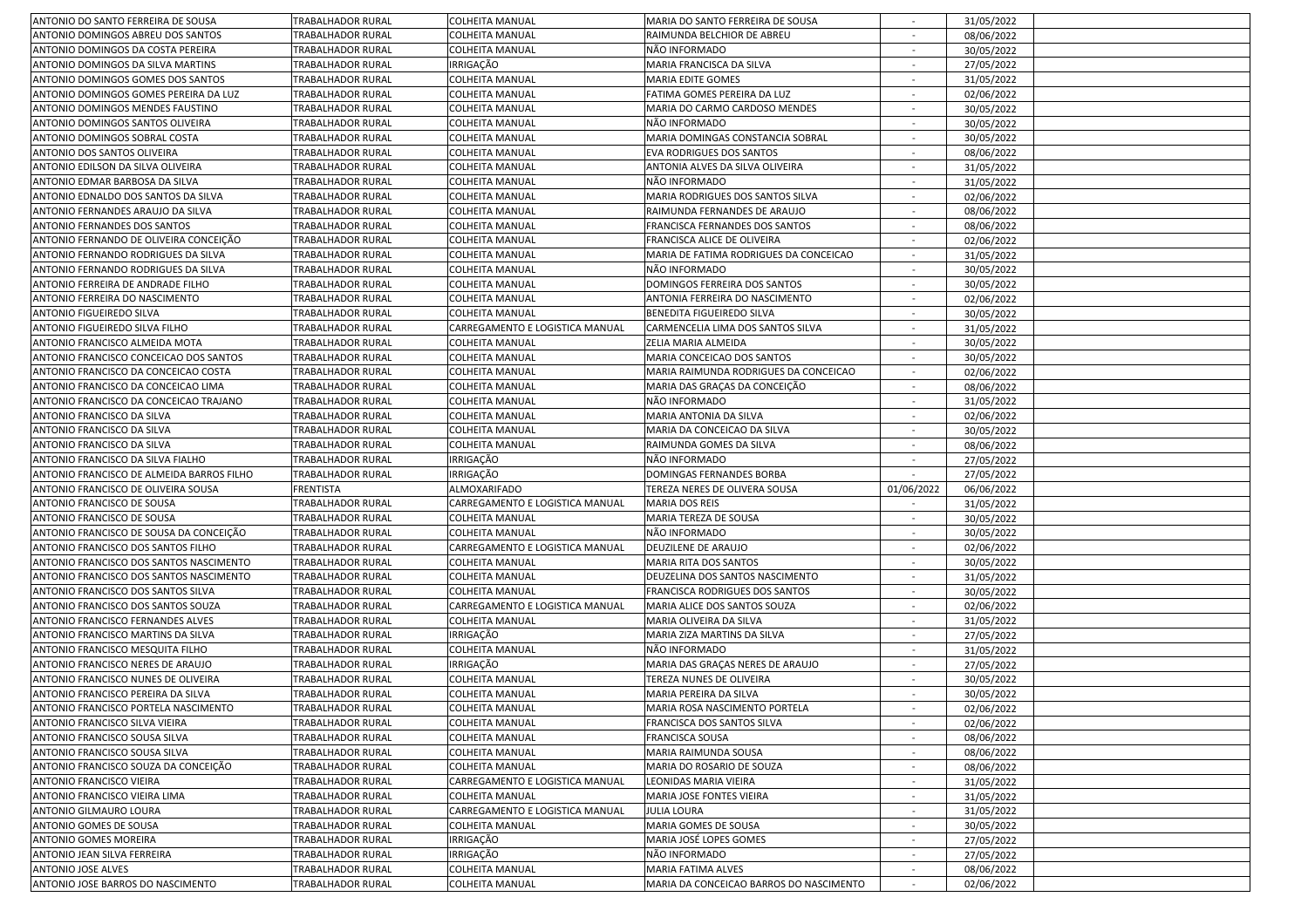| ANTONIO JOSE DA CONCEICAO COSTA       | <b>TRABALHADOR RURAL</b>                           | <b>COLHEITA MANUAL</b>          | MARIA RAIMUNDA RODRIGUES CONCEICAO          |                          | 02/06/2022 |                                           |
|---------------------------------------|----------------------------------------------------|---------------------------------|---------------------------------------------|--------------------------|------------|-------------------------------------------|
| ANTONIO JOSE DA SILVA                 | TRABALHADOR RURAL                                  | COLHEITA MANUAL                 | MARIA DE JESUS DA SILVA                     | $\sim$                   | 30/05/2022 |                                           |
| ANTONIO JOSE DE BRITO                 | TRABALHADOR RURAL                                  | CARREGAMENTO E LOGISTICA MANUAL | ROSIMAR DE BRITO                            | $\overline{\phantom{a}}$ | 31/05/2022 |                                           |
| ANTONIO JOSE DOS SANTOS SILVA         | LIDER DE MÃO DE OBRA                               | COLHEITA MANUAL                 | FRANCISCA DOS SANTOS SILVA                  | $\sim$                   | 08/06/2022 |                                           |
| ANTONIO JOSE PACHECO CASTRO           | TRABALHADOR RURAL                                  | COLHEITA MANUAL                 | MARIA DOMINGAS PACHECO                      |                          | 30/05/2022 |                                           |
| ANTONIO JOSE PAIXAO SOARES            | TRABALHADOR RURAL                                  | COLHEITA MANUAL                 | RAIMUNDA DA PAIXAO SOARES                   | $\sim$                   | 31/05/2022 |                                           |
| ANTONIO JOSE PROCOPIO DOS SANTOS      | TRABALHADOR RURAL                                  | COLHEITA MANUAL                 | LUZINETE PROCOPIO DS SANNTOS                |                          | 08/06/2022 |                                           |
| ANTONIO JOZINALDO TEIXEIRA MOTA       | TRABALHADOR RURAL                                  | COLHEITA MANUAL                 | MARIA DO SOCORRO TEIXEIRA MOTA              |                          | 30/05/2022 |                                           |
| ANTONIO KILSON MORAIS DA SILVA        | TRABALHADOR RURAL                                  | COLHEITA MANUAL                 | CARMINA MORAIS                              |                          | 30/05/2022 |                                           |
| ANTONIO MANOEL PEREIRA DE SOUSA       | TRABALHADOR RURAL                                  | CARREGAMENTO E LOGISTICA MANUAL | MARIA LUCIA PEREIRA DOS SANTOS              | $\sim$                   | 31/05/2022 |                                           |
| ANTONIO MARCIO DOS SANTOS SILVA       | TRABALHADOR RURAL                                  | COLHEITA MANUAL                 | ANTONIA VALDENHA DOS SANTOS SILVA           | $\sim$                   | 30/05/2022 |                                           |
| ANTONIO MARCOS AMORIM                 | MOTORISTA (CATEGORIA "D"                           | MANUTENÇÃO DE ESTRADAS          | NEUSA LARANJEIRA SILVA                      | 01/06/2022               | 06/06/2022 | Levar RG, CNH e comprovante de residência |
| ANTONIO MARCOS CARNEIRO DE SOUSA      | OPERADOR DE CASA DE FORÇA                          | MANUTENÇÃO ELETRICA             | MARIA JOSÉ CARNEIRO DE SOUSA                | 01/06/2022               | 06/06/2022 |                                           |
| ANTONIO MARCOS DA SILVA               | <b>TRABALHADOR RURAL</b>                           | COLHEITA MANUAL                 | MARIA TERESA MARCOS DA SILVA                |                          | 08/06/2022 |                                           |
| ANTONIO MARCOS DE JESUS SILVA         | TRABALHADOR RURAL                                  | COLHEITA MANUAL                 | MARIA DO ROSARIO DE JESUS SILVA             |                          | 02/06/2022 |                                           |
| ANTONIO MARCOS DE MELO SOUSA          | TRABALHADOR RURAL                                  | COLHEITA MANUAL                 | MARCELINA DE MELO SOUSA                     |                          | 31/05/2022 |                                           |
| ANTONIO MARCOS OLIVEIRA CRUZ          | LIDER DE MÃO DE OBRA                               | COLHEITA MANUAL                 | FRANCISCA OLIVEIRA                          |                          |            |                                           |
| ANTONIO MATEUS DE OLIVEIRA            | AUXILIAR DE PRODUCAO INDUSTR                       | RECEPÇÃO DE CANA                | MARIA DO ROSÁRIO DE OLIVEIRA                | $\sim$                   | 30/05/2022 |                                           |
|                                       | TRABALHADOR RURAL                                  |                                 | MARIA DOS REIS CARDOSO                      | 01/06/2022               | 06/06/2022 |                                           |
| ANTONIO MESSIAS REIS CARDOSO          |                                                    | COLHEITA MANUAL                 |                                             |                          | 02/06/2022 |                                           |
| ANTONIO MIGUEL ARAUJO DE SOUZA        | TRABALHADOR RURAL                                  | COLHEITA MANUAL                 | MARIA FRANCILINA DA CONCEICAO ARAUJO DE SOU | $\sim$                   | 08/06/2022 |                                           |
| ANTONIO MILTON COELHO DE SOUZA        | TRABALHADOR RURAL                                  | COLHEITA MANUAL                 | MARIA DA CRUZ COELHO DE SOUZA               |                          | 30/05/2022 |                                           |
| ANTONIO MORAES DA COSTA               | TRABALHADOR RURAL                                  | COLHEITA MANUAL                 | MARIA DE JESUS MORAES                       |                          | 08/06/2022 |                                           |
| ANTONIO NASCIMENTO DE SOUSA OZANA     | TRABALHADOR RURAL                                  | COLHEITA MANUAL                 | MARIA DE SOUSA                              |                          | 30/05/2022 |                                           |
| ANTONIO NILSON VIEIRA DE SOUSA        | <b>TRABALHADOR RURAL</b>                           | CARREGAMENTO E LOGISTICA MANUAL | ROSILENE DE SOUSA                           | $\sim$                   | 31/05/2022 |                                           |
| ANTÔNIO NONATO PINHEIRO ROQUE         | AUXILIAR DE PRODUCAO INDUSTRI FERMENTAÇÃO          |                                 | RAIMUNDA PINHEIRO ROQUE                     | 01/06/2022               | 06/06/2022 |                                           |
| ANTONIO NUALDO DE SOUSA               | TRABALHADOR RURAL                                  | COLHEITA MANUAL                 | MARIA TEREZA DE SOUSA                       |                          | 30/05/2022 |                                           |
| ANTONIO PEDRO SEVERO                  | TRABALHADOR RURAL                                  | CARREGAMENTO E LOGISTICA MANUAL | <b>MARIA FLORA SEVERO</b>                   | $\sim$                   | 31/05/2022 |                                           |
| <b>ANTONIO PESSOA</b>                 | TRABALHADOR RURAL                                  | COLHEITA MANUAL                 | MARIA DA LUZ PESSOA                         |                          | 08/06/2022 |                                           |
| ANTONIO RAILSON MONTEIRO DA SILVA     | TRABALHADOR RURAL                                  | COLHEITA MANUAL                 | ROSILENE MONTEIRO DA SILVA                  |                          | 30/05/2022 |                                           |
| ANTONIO RAIMUNDO SOUSA DE FREITAS     | TRABALHADOR RURAL                                  | COLHEITA MANUAL                 | ROSA DE SOUSA                               |                          | 08/06/2022 |                                           |
| ANTONIO REIS MORAES DA COSTA          | AUXILIAR DE PRODUCAO INDUSTRI RECEPÇÃO DE CANA     |                                 | MARIA DE JESUS MORAES                       | 01/06/2022               | 06/06/2022 |                                           |
| ANTONIO RODRIGUES LIMA                | TRABALHADOR RURAL                                  | IRRIGAÇÃO                       | <b>IZABEL DOS SANTOS RODRIGUES</b>          | $\sim$                   | 27/05/2022 |                                           |
| ANTONIO ROMARIO DA SILVA              | TRABALHADOR RURAL                                  | COLHEITA MANUAL                 | MARIA DA CONCEICAO DA SILVA                 |                          | 02/06/2022 |                                           |
| <b>ANTONIO SANTANA</b>                | TRABALHADOR RURAL                                  | CARREGAMENTO E LOGISTICA MANUAL | OSMARINA SANTANA                            |                          | 02/06/2022 |                                           |
| ANTONIO SANTANA DA SILVA              | <b>AUXILIAR DE BOMBEIRO</b>                        | CARREGAMENTO E LOGISTICA MANUAL | ANA MARIA DA SILVA                          | 01/06/2022               | 06/06/2022 |                                           |
| ANTONIO SILVA DA COSTA                | TRABALHADOR RURAL                                  | COLHEITA MANUAL                 | DEUSANIRA SILVA                             |                          | 30/05/2022 |                                           |
| ANTONIO SILVA RODRIGUES               | TRABALHADOR RURAL                                  | COLHEITA MANUAL                 | BRASILINA EUGÊNIA DA SILVA                  | $\overline{\phantom{a}}$ | 08/06/2022 |                                           |
| ANTONIO SIMÃO FERREIRA                | TRABALHADOR RURAL                                  | COLHEITA MANUAL                 | MARIA CONSTANCIA SIMÃO                      | $\overline{\phantom{a}}$ | 08/06/2022 |                                           |
| ANTONIO TRINDADE HOSANA               | TRABALHADOR RURAL                                  | COLHEITA MANUAL                 | MARIA DE SOUSA TRINDADE                     | $\sim$                   | 30/05/2022 |                                           |
| ANTONIO VALDIMIRO TEXEIRA DOS SANTOS  | TRABALHADOR RURAL                                  | IRRIGAÇÃO                       | MARIA DOS SANTOS TEIXEIRA                   |                          | 27/05/2022 |                                           |
| ANTONIO VALDO SOUSA DA SILVA          | TRABALHADOR RURAL                                  | COLHEITA MANUAL                 | DEUZIMAR DE SOUSA                           | $\overline{\phantom{a}}$ | 30/05/2022 |                                           |
| <b>ANTONIO VEIRA GOMES</b>            | TRABALHADOR RURAL                                  | IRRIGAÇÃO                       | NÃO INFORMADO                               |                          | 27/05/2022 |                                           |
| ANTONIO WALLISON DE ARAUJO            | ESPECIALISTA EM SEGURANCA DO SEGURANÇA DO TRABALHO |                                 | ROSILANE DE ARAÚJO                          | 01/06/2022               | 06/06/2022 |                                           |
| ARIAS DA CONCEIÇÃO SILVA              | TRABALHADOR RURAL                                  | COLHEITA MANUAL                 | RAIMUNDA MARIA DA CONCEIÇÃO                 |                          | 08/06/2022 |                                           |
| ARISON VERAS DE ALMEIDA               | TRABALHADOR RURAL                                  | COLHEITA MANUAL                 | ANTONIA DE SOUSA VERAS DE ALMEIDA           | $\overline{\phantom{a}}$ | 08/06/2022 |                                           |
| ARLA SILVA ROCHA                      | TRABALHADOR RURAL                                  | COLHEITA MANUAL                 | FLORISA DA SILVA                            | $\sim$                   | 02/06/2022 |                                           |
| ARNALDO RODRIGUES DA SILVA            | TRABALHADOR RURAL                                  | COLHEITA MANUAL                 | RAIMUNDA RODRIGUES DA SILVA                 | $\sim$                   | 02/06/2022 |                                           |
| ARNILSON DOS SANTOS LIRA              | TRABALHADOR RURAL                                  | CARREGAMENTO E LOGISTICA MANUAL | ROSEANE RODRIGUES DOS SANTOS                |                          | 02/06/2022 |                                           |
| ARTUR OLIVEIRA DOS SANTOS             | <b>TRABALHADOR RURAL</b>                           | <b>COLHEITA MANUAL</b>          | ALDENORA MORAIS DE OLIVEIRA                 |                          | 30/05/2022 |                                           |
| AUGUSTO CESAR SOARES DE MELO          | TRABALHADOR RURAL                                  | COLHEITA MANUAL                 | ZOE SOARES DE MELO                          |                          | 30/05/2022 |                                           |
| BENEDITO DE FRANÇA                    | TRABALHADOR RURAL                                  | COLHEITA MANUAL                 | MARIA DE JESUS DE FRANÇA                    |                          | 08/06/2022 |                                           |
| BETO BARBOSA DOS SANTOS SILVA         | TRABALHADOR RURAL                                  | COLHEITA MANUAL                 | FRANCISCA DOS SANTOS SILVA                  | $\sim$                   | 08/06/2022 |                                           |
| BETO CONCEICAO DA SILVA               | <b>TRABALHADOR RURAL</b>                           | COLHEITA MANUAL                 | MARIA ANTONIA COCEIÇÃO                      | $\sim$                   | 08/06/2022 |                                           |
| <b>BISMAQUE LIMA DOS REIS</b>         | TRABALHADOR RURAL                                  | COLHEITA MANUAL                 | MARIA DA ANUNCIAÇÃO LIMA DOS REIS           | $\sim$                   | 30/05/2022 |                                           |
| BRAZ DOS SANTOS CARDOSO               | TRABALHADOR RURAL                                  | RRIGAÇÃO                        | MARIA PEREIRA DOS SANTOS                    | $\sim$                   | 27/05/2022 |                                           |
| BRUNO DO NASCIMENTO LACERDA           | TRABALHADOR RURAL                                  | COLHEITA MANUAL                 | FRANCISCA FERREIRA DO NASCIMENTO            | $\sim$                   | 02/06/2022 |                                           |
| BRUNO VIDIGAL VIANA DE SOUSA          | <b>TRABALHADOR RURAL</b>                           | COLHEITA MANUAL                 | IZENELDE ALVES VIANA DE SOUSA               |                          | 08/06/2022 |                                           |
| BRYANN BRENNDO SANTOS ALVES MAGALHAES | AUXILIAR DE SERVICOS GERAIS                        | <b>FACILITIES</b>               | CERLENE SANTOS ALVES                        |                          | 27/05/2022 |                                           |
| CAMILA MORAIS RAMALHO                 | ESPECIALISTA EM SEGURANCA DO SEGURANÇA DO TRABALHO |                                 | ANA PATRICIA DA SILVA MORAES NASCIMENTO     | 01/06/2022               | 06/06/2022 |                                           |
| <b>CARLINHOS DUARTE MENDES</b>        | TRABALHADOR RURAL                                  | <b>COLHEITA MANUAL</b>          | NÃO INFORMADO                               | $\sim$                   | 30/05/2022 |                                           |
|                                       |                                                    |                                 |                                             |                          |            |                                           |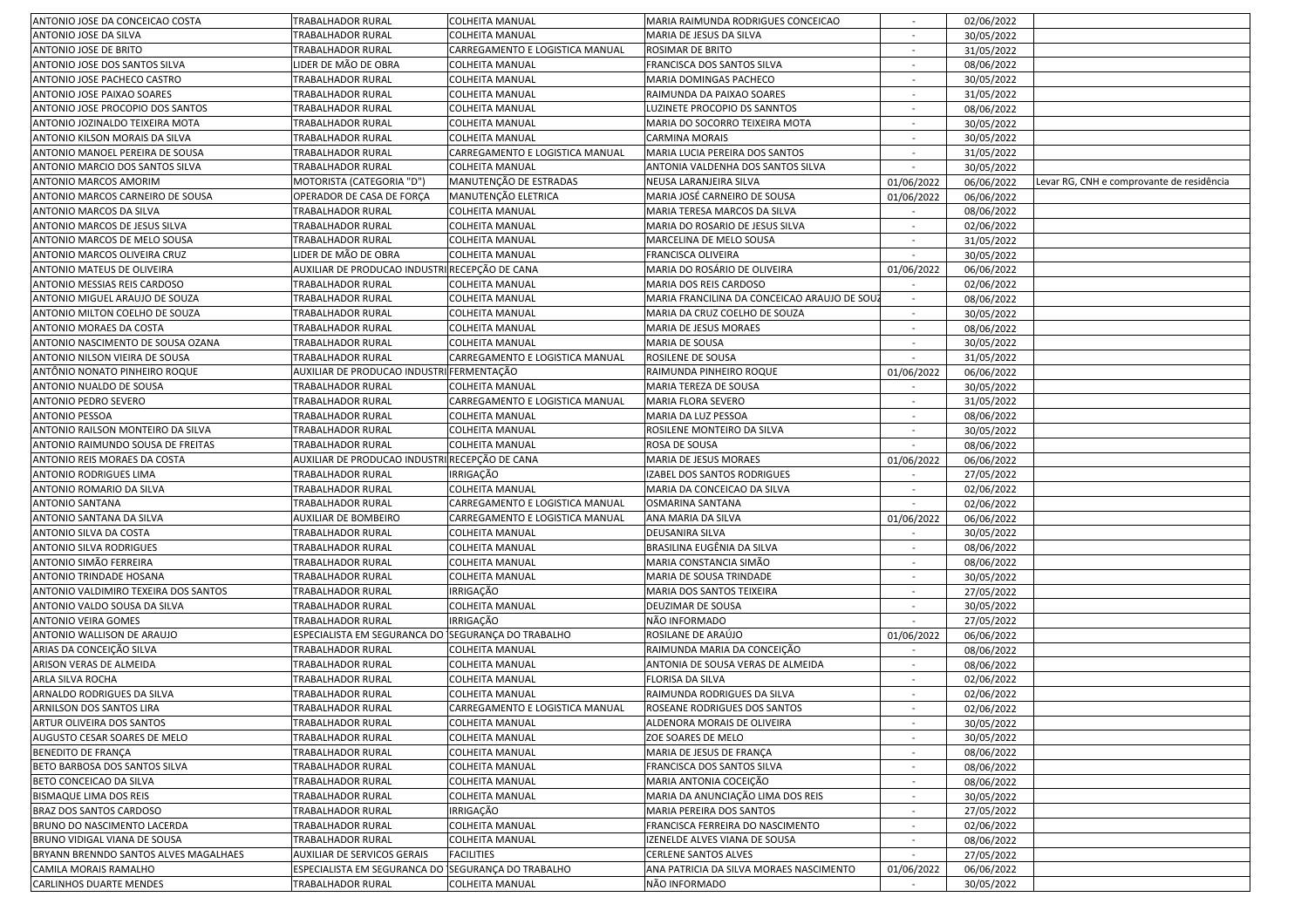| CARLIONETO DE OLIVEIRA             | <b>TRABALHADOR RURAL</b>                          | <b>COLHEITA MANUAL</b>          | FRANCISCA DE OLIVEIRA                 |                          | 30/05/2022 |                                           |
|------------------------------------|---------------------------------------------------|---------------------------------|---------------------------------------|--------------------------|------------|-------------------------------------------|
| CARLISON MORAIS LIMA               | TRABALHADOR RURAL                                 | IRRIGAÇÃO                       | NÃO INFORMADO                         | $\sim$                   | 27/05/2022 |                                           |
| CARLITO CESARIO DA SILVA           | IDER DE MÃO DE OBRA                               | CARREGAMENTO E LOGISTICA MANUAL | FRANCISCA BATISTA DA SILVA            | $\sim$                   | 02/06/2022 |                                           |
| CARLITO CESÁRIO DA SILVA           | TRABALHADOR RURAL                                 | COLHEITA MANUAL                 | JOANA CESÁRIO DA SILVA                | $\sim$                   | 08/06/2022 |                                           |
| CARLITO DA SILVA OLIVEIRA          | TRABALHADOR RURAL                                 | <b>IRRIGAÇÃO</b>                | IZABEM DA SILVA OLIVEIRA              |                          | 27/05/2022 |                                           |
| CARLITON GOMES DA SILVA            | TRABALHADOR RURAL                                 | CARREGAMENTO E LOGISTICA MANUAL | ELZA GOMES DA SILVA                   | $\overline{\phantom{a}}$ | 02/06/2022 |                                           |
| CARLOS ALBERTO DE MATOS            | TRABALHADOR RURAL                                 | <b>IRRIGAÇÃO</b>                | <b>FRANCISCA DE MATOS</b>             |                          | 27/05/2022 |                                           |
| CARLOS ALBERTO FREIRE OLIVEIRA     | TRABALHADOR RURAL                                 | COLHEITA MANUAL                 | MARIA FREIRE OLIVEIRA                 |                          | 08/06/2022 |                                           |
| CARLOS ALBERTO ROCHA SILVA         | TRABALHADOR RURAL                                 | CARREGAMENTO E LOGISTICA MANUAL | IRAILDE PEREIRA ROCHA SILVA           |                          | 02/06/2022 |                                           |
| CARLOS ANDRE DE SOUSA JUNIOR       | TRABALHADOR RURAL                                 | COLHEITA MANUAL                 | MARIA FRANCISCA CAMILO DA SILVA       | $\sim$                   | 08/06/2022 |                                           |
| CARLOS ANDRE DOS SANTOS MONTELES   | TRABALHADOR RURAL                                 | <b>COLHEITA MANUAL</b>          | NÃO INFORMADO                         | $\sim$                   | 30/05/2022 |                                           |
| CARLOS ANTONIO FONTES              | TRABALHADOR RURAL                                 | <b>COLHEITA MANUAL</b>          | NÃO INFORMADO                         |                          | 08/06/2022 |                                           |
| CARLOS BORBA                       | TRABALHADOR RURAL                                 | <b>COLHEITA MANUAL</b>          | <b>DEUZUITA BORBA</b>                 | $\overline{\phantom{a}}$ | 08/06/2022 |                                           |
| CARLOS CHARLES DO NASCIMENTO       | TRABALHADOR RURAL                                 | CARREGAMENTO E LOGISTICA MANUAL | MARIA ANTONIA DO NASCIMENTO           |                          | 31/05/2022 |                                           |
| CARLOS CLEANDRO DE CARVALHO        | TRABALHADOR RURAL                                 | IRRIGAÇÃO                       | LUCIRENE DE OLIVEIRA DA CONCEIÇÃO     |                          |            |                                           |
|                                    |                                                   | CARREGAMENTO E LOGISTICA MANUAL |                                       |                          | 27/05/2022 |                                           |
| CARLOS DANIEL DA CONCEIÇÃO SILVA   | TRABALHADOR RURAL                                 |                                 | FRANCISCA BATISTA DA CONCEIÇÃO        |                          | 31/05/2022 |                                           |
| CARLOS DANIEL DA SILVA DE OLIVEIRA | TRABALHADOR RURAL                                 | CARREGAMENTO E LOGISTICA MANUAL | JESUSLENE CARDOSO DA SILVA            | $\sim$                   | 02/06/2022 |                                           |
| CARLOS MANOEL FEITOSA DA LUZ       | AUXILIAR DE PRODUCAO INDUSTRI RECEPÇÃO DE CANA    |                                 | ANA LÚCIA COSTA FEITOSA               | 01/06/2022               | 06/06/2022 |                                           |
| CARLOS MARCELO SOUSA MENESES       | TRABALHADOR RURAL                                 | <b>COLHEITA MANUAL</b>          | MARIA ANASTACIA DE SOUSA              |                          | 30/05/2022 |                                           |
| CARLOS RENÊ DOS SANTOS NASCIMENTO  | AUXILIAR DE PRODUCAO INDUSTRI TRATAMENTO DE CALDO |                                 | MARÍA NEUSA RODRIGUES DOS SANTOS      | 01/06/2022               | 06/06/2022 |                                           |
| CARLOS RENEI CASTRO DOS REIS       | OPERADOR DE MESA ALIMENTADO RECEPÇÃO DE CANA      |                                 | MARIA ALCESTE CASTRO DOS REIS         | 01/06/2022               | 06/06/2022 |                                           |
| CARLOS ROBERTO FRANCA              | TRABALHADOR RURAL                                 | CARREGAMENTO E LOGISTICA MANUAL | <b>CARLOS ROBERTO FRANCA</b>          |                          | 31/05/2022 |                                           |
| CASSIANO JOSÉ SOARES DA SILVA      | TRABALHADOR RURAL                                 | CARREGAMENTO E LOGISTICA MANUAL | MARIA LÚCIA SOARES DA SILVA           |                          | 02/06/2022 |                                           |
| CASSIO DOS SANTOS FERREIRA         | TRABALHADOR RURAL                                 | CARREGAMENTO E LOGISTICA MANUAL | NÃO INFORMADO                         |                          | 31/05/2022 |                                           |
| CHARLES DA CONCEIÇÃO SILVA         | TRABALHADOR RURAL                                 | <b>COLHEITA MANUAL</b>          | MARIA SOLANGE DA CONCEIÇÃO SILVA      | $\sim$                   | 08/06/2022 |                                           |
| <b>CICERO CARLOS DA LUZ</b>        | OPERADOR DE TOMBADOR                              | RECEPÇÃO DE CANA                | ANTONIA CARLOS DA LUZ                 | 01/06/2022               | 06/06/2022 |                                           |
| <b>CICERO DOS SANTOS PRAZERES</b>  | TRABALHADOR RURAL                                 | <b>COLHEITA MANUAL</b>          | JOVENILDE DOS SANTOS PRAZERES         |                          | 02/06/2022 |                                           |
| CICERO DOS SANTOS SILVA            | TRABALHADOR RURAL                                 | <b>COLHEITA MANUAL</b>          | MARIA DAS GRACAS FERNANDES DOS SANTOS |                          | 02/06/2022 |                                           |
| CICERO FERREIRA SAMPAIO            | TRABALHADOR RURAL                                 | COLHEITA MANUAL                 | OSMARINA FERREIRA SAMPAIO             |                          | 08/06/2022 |                                           |
| CÍCERO KELISON PEREIRA DOS SANTOS  | TRABALHADOR RURAL                                 | IRRIGAÇÃO                       | MEYRE DALVA PEREIRA                   |                          | 27/05/2022 |                                           |
| CLAUDEMIR ROCHA DOS SANTOS         | TRABALHADOR RURAL                                 | COLHEITA MANUAL                 | JUDITE DE PAIVA ROCHA                 | $\sim$                   | 31/05/2022 |                                           |
| CLAUDETE DA SILVA                  | TRABALHADOR RURAL                                 | <b>IRRIGAÇÃO</b>                | MARIA JOSE DA SILVA                   | $\sim$                   | 27/05/2022 |                                           |
| CLAUDIO ROBERTO DA SILVA           | TRABALHADOR RURAL                                 | <b>COLHEITA MANUAL</b>          | MARIA MARINO DA SILVA                 | $\overline{\phantom{a}}$ | 08/06/2022 |                                           |
| CLAUDIVAN BANDEIRA DA SILVA        | TRABALHADOR RURAL                                 | <b>COLHEITA MANUAL</b>          | ANTONIA BANDEIRA DA SILVA             | $\sim$                   | 08/06/2022 |                                           |
| CLAUDIVAN MARQUES DE OLIVEIRA      | TRABALHADOR RURAL                                 | <b>COLHEITA MANUAL</b>          | <b>MARIA LUCIA MARQUES</b>            |                          | 08/06/2022 |                                           |
| <b>CLEITON DIAS SOARES</b>         | TRABALHADOR RURAL                                 | <b>IRRIGAÇÃO</b>                | LIDIANA MARQUES DIAS                  |                          | 27/05/2022 |                                           |
| <b>CLEITON ROCHA FARIAS</b>        | TRABALHADOR RURAL                                 | COLHEITA MANUAL                 | NÃO INFORMADO                         |                          | 30/05/2022 |                                           |
| CLEMILTON ARAUJO DA SILVA          | TRABALHADOR RURAL                                 | COLHEITA MANUAL                 | FRANCINETE ARAUJO DA SILVA            | $\sim$                   | 08/06/2022 |                                           |
| CLEMILTON SILVA DA CONCEICAO       | TRABALHADOR RURAL                                 | CARREGAMENTO E LOGISTICA MANUAL | CLEOMAR DA SILVA DA CONCEICAO         | $\sim$                   | 31/05/2022 |                                           |
| CLEU OLIVEIRA SOUSA.               | MOTORISTA (CATEGORIA "D")                         | CARREGAMENTO E LOGISTICA MANUAL | MARIA DE DEUZA OLIVEIRA SOUSA         | 01/06/2022               | 06/06/2022 | Levar RG, CNH e comprovante de residência |
| <b>CLEUDEAN NERES SOUZA</b>        | FERMENTADOR                                       | FERMENTAÇÃO                     | RAIMUNDA NERES DE SOUZA               | 01/06/2022               | 06/06/2022 |                                           |
| CLEUTO PEREIRA DA SILVA            | TRABALHADOR RURAL                                 | CARREGAMENTO E LOGISTICA MANUAL | MICILENE RODRIGUES PEREIRA            |                          | 31/05/2022 |                                           |
| CLOVISMAR SILVA CASTRO             | <b>DESTILADOR</b>                                 | DESTILAÇÃO                      | MARIA ALICE DA SILVA CASTRO           | 01/06/2022               | 06/06/2022 |                                           |
| CONCITA FERREIRA DE SOUSA          | <b>AUXILIAR DE LABORATORIO</b>                    | <b>LABORATORIOS</b>             | MARIA FERREIRA DE SOUSA               | 01/06/2022               | 06/06/2022 |                                           |
| CONSTANCIO BARBOSA                 | OPERADOR DE TRATOR                                | IRRIGAÇÃO                       | MARIA RAIMUNDA BARBOSA                | 01/06/2022               | 06/06/2022 |                                           |
| DAMIAO VINICIUS DE SOUSA PAIVA     | TRABALHADOR RURAL                                 | COLHEITA MANUAL                 | NÃO INFORMADO                         | $\sim$                   | 30/05/2022 |                                           |
| DANIEL DA CONCEIÇÃO BORBA          | TRABALHADOR RURAL                                 | <b>COLHEITA MANUAL</b>          | MARIA DO SOCORRO DA CONCEIÇÃO         | $\sim$                   | 08/06/2022 |                                           |
| DANIEL LEITE ROCHA                 | TRABALHADOR RURAL                                 | IRRIGAÇÃO                       | MARIA DE JESUS BRAZ LEITE             |                          | 27/05/2022 |                                           |
| DANILO BARROS DA CONCEIÇÃO         | TRABALHADOR RURAL                                 | <b>COLHEITA MANUAL</b>          | AURICÉLIA QUEIROZ LUZ BARROS          |                          | 30/05/2022 |                                           |
| DARLAN DOS SANTOS SOUSA            | <b>TRABALHADOR RURAL</b>                          | COLHEITA MANUAL                 | FRANCISCA DOS SANTOS SOUSA            |                          | 31/05/2022 |                                           |
| DARLAN OLIVEIRA LOPES              | DESTILADOR                                        | DESTILAÇÃO                      | FRANCISCA OLIVEIRA LOPES              | 01/06/2022               | 06/06/2022 |                                           |
| <b>DELMAR SANTANA</b>              | TRABALHADOR RURAL                                 | COLHEITA MANUAL                 | OSMARINA SANTANA                      |                          | 08/06/2022 |                                           |
| DENILSON CONCEIÇÃO VIEIRA          | TRABALHADOR RURAL                                 | <b>COLHEITA MANUAL</b>          | MARIA FRANCISCA CONCEIÇÃO VIEIRA      | $\sim$                   | 30/05/2022 |                                           |
| DENILSON COSTA DO NASCIMENTO       | TRABALHADOR RURAL                                 | <b>COLHEITA MANUAL</b>          | MARIA DOS ANJOS COSTA                 |                          | 31/05/2022 |                                           |
| DENILSON DA SILVA CHAVES           | TRABALHADOR RURAL                                 | CARREGAMENTO E LOGISTICA MANUAL | NÃO INFORMADO                         | $\sim$                   | 31/05/2022 |                                           |
| DENILSON QUEIROZ DE SOUSA          | TRABALHADOR RURAL                                 | <b>COLHEITA MANUAL</b>          | ERLISIANE MAIA QUEIROZ                |                          | 30/05/2022 |                                           |
| DIAN LUCAS MERCE DOS SANTOS        | OPERADOR DE TRATOR                                | IRRIGAÇÃO                       | LUCILENE DAS MERCE                    | 01/06/2022               | 06/06/2022 |                                           |
| DIEGO ANDRADE DE SOUSA             | TRABALHADOR RURAL                                 | CARREGAMENTO E LOGISTICA MANUAL | NÃO INFORMADO                         |                          | 31/05/2022 |                                           |
| DIEGO DA LUZ SILVA                 | AUXILIAR DE PRODUCAO INDUSTRI RECEPÇÃO DE CANA    |                                 | MARIA NELCIRA CARLOS DA LUZ           | 01/06/2022               | 06/06/2022 |                                           |
| DIEGO EDUARDO DE LIMA              | MOTORISTA (CATEGORIA "D")                         | CARREGAMENTO E LOGISTICA MANUAL | ELIZABETE FERREIRA DE LIMA            |                          | 06/06/2022 | Levar RG, CNH e comprovante de residência |
|                                    |                                                   |                                 |                                       | 01/06/2022               |            |                                           |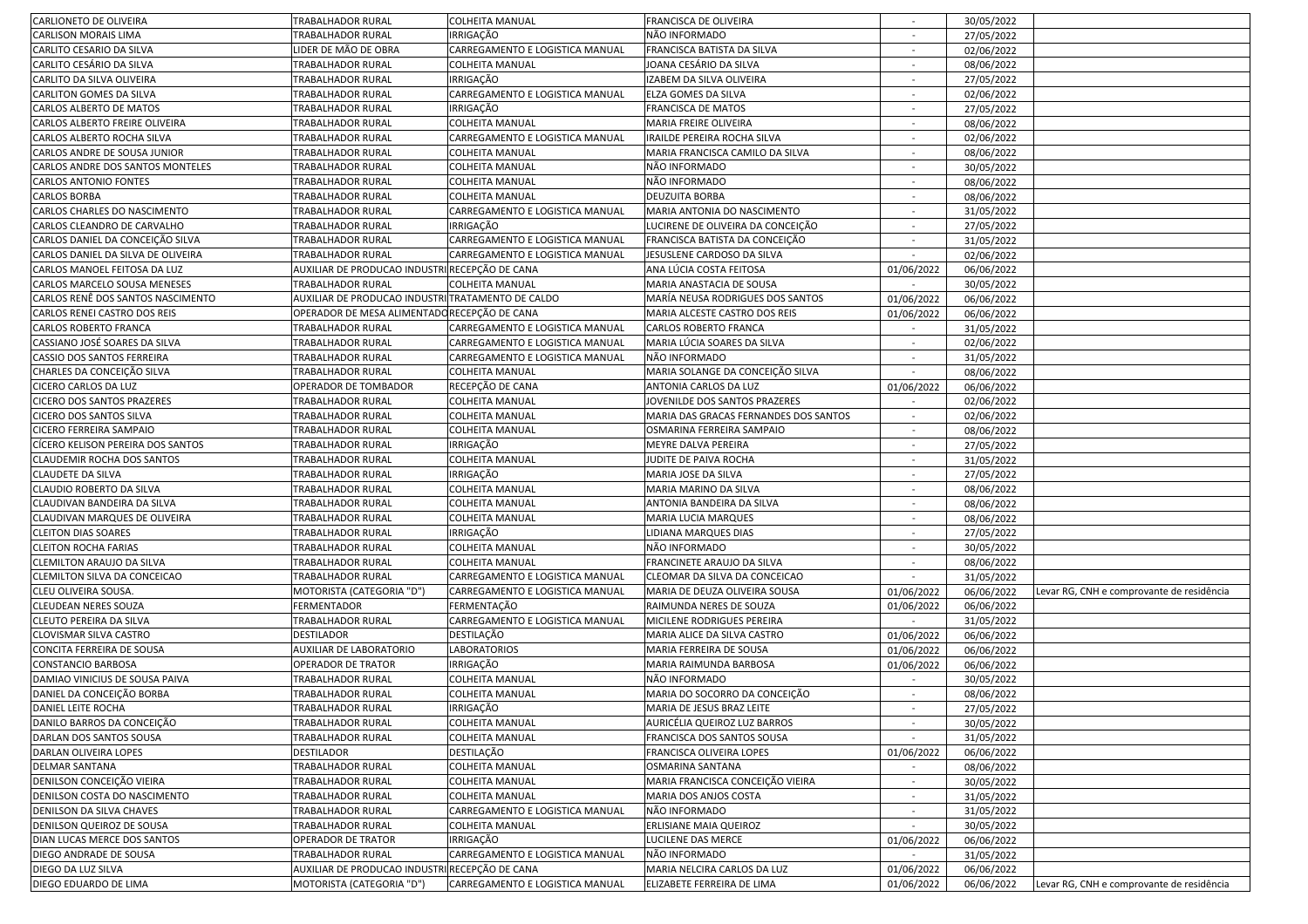| DIEGO SILVA BELO                                                                                            | AUXILIAR DE PRODUCAO INDUSTRI EXTRAÇÃO             |                                     | MARIA DE LOURDES SILVA                          | 01/06/2022               | 06/06/2022               |  |
|-------------------------------------------------------------------------------------------------------------|----------------------------------------------------|-------------------------------------|-------------------------------------------------|--------------------------|--------------------------|--|
| DIENE FELIS DA SILVA                                                                                        | IDER DE MÃO DE OBRA                                | CARREGAMENTO E LOGISTICA MANUAL     | JULIA BIATA DA SILVA                            | $\sim$                   | 02/06/2022               |  |
| DIOGO EDUARDO LIMA LOURA                                                                                    | TRABALHADOR RURAL                                  | CARREGAMENTO E LOGISTICA MANUAL     | LUCILENE FARIAS LIMA LOURA                      |                          | 02/06/2022               |  |
| DOMINGO TAVARES DA SILVA                                                                                    | TRABALHADOR RURAL                                  | <b>COLHEITA MANUAL</b>              | NÃO INFORMADO                                   | $\sim$                   | 30/05/2022               |  |
| DOMINGOS CARMO DE OLIVEIRA                                                                                  | TRABALHADOR RURAL                                  | <b>COLHEITA MANUAL</b>              | MARIA DE FATIMA DO CARMO                        |                          | 30/05/2022               |  |
| DOMINGOS CLEITON OLIVEIRA CARDOSO                                                                           | TRABALHADOR RURAL                                  | COLHEITA MANUAL                     | MARINALVA DE OLIVEIRA CARDOSO                   |                          | 08/06/2022               |  |
| DOMINGOS DA CONCEICAO SOUSA                                                                                 | TRABALHADOR RURAL                                  | COLHEITA MANUAL                     | NÃO INFORMADO                                   |                          | 31/05/2022               |  |
| DOMINGOS DA COSTA SOUSA                                                                                     | TRABALHADOR RURAL                                  | CARREGAMENTO E LOGISTICA MANUAL     | MARIA IRACI SOUSA DA COSTA                      |                          | 31/05/2022               |  |
| DOMINGOS DA SILVA DAMASCENO                                                                                 | TRABALHADOR RURAL                                  | COLHEITA MANUAL                     | MARIA DA SILVA DAMASCENO                        | $\sim$                   | 08/06/2022               |  |
| DOMINGOS DA SILVA OLIVEIRA                                                                                  | TRABALHADOR RURAL                                  | IRRIGAÇÃO                           | IZABEL DA SILVA OLIVEIRA                        | $\sim$                   | 27/05/2022               |  |
| DOMINGOS DE SOUSA PEREIRA                                                                                   | TRABALHADOR RURAL                                  | COLHEITA MANUAL                     | JARDILINA LIMA DE SOUSA                         |                          | 08/06/2022               |  |
| DOMINGOS RODRIGUES DO CARMO                                                                                 | TRABALHADOR RURAL                                  | <b>COLHEITA MANUAL</b>              | MARIA JOSE VIEIRA DO CARMO                      | $\overline{\phantom{a}}$ | 30/05/2022               |  |
| DOMINGOS VIEIRA DOS SANTOS                                                                                  | TRABALHADOR RURAL                                  | COLHEITA MANUAL                     | NÃO INFORMADO                                   |                          | 31/05/2022               |  |
| EDILSON ARAUJO DE BRITO                                                                                     | TRABALHADOR RURAL                                  | COLHEITA MANUAL                     | ANTONIA ARAUJO DE BRITO                         |                          | 08/06/2022               |  |
| EDILSON FERNANDES ALVES                                                                                     | TRABALHADOR RURAL                                  | COLHEITA MANUAL                     | FRANCISCA FERNANDES ALVES                       |                          | 31/05/2022               |  |
| <b>EDILSON GUIMARAES</b>                                                                                    | TRABALHADOR RURAL                                  | COLHEITA MANUAL                     |                                                 | $\sim$                   |                          |  |
|                                                                                                             |                                                    |                                     | <b>ERCILIA GUIMARAES</b>                        |                          | 08/06/2022               |  |
| EDILSON PEREIRA DA SILVA                                                                                    | TRABALHADOR RURAL                                  | COLHEITA MANUAL                     | JUDHITE PEREIRA                                 | $\sim$                   | 08/06/2022               |  |
| EDIMAR DA CONCEIÇÃO                                                                                         | TRABALHADOR RURAL                                  | <b>COLHEITA MANUAL</b>              | MARIA AUGUSTA DA CONCEIÇÃO                      |                          | 08/06/2022               |  |
| EDIMAR DA LUZ SENA                                                                                          | OPERADOR DE TRATOR                                 | IRRIGAÇÃO                           | MARIA JOSE DA LUZ SENA                          | 01/06/2022               | 06/06/2022               |  |
| EDINALDO DOS REIS SILVA                                                                                     | TRABALHADOR RURAL                                  | <b>COLHEITA MANUAL</b>              | MARIA OZANA DOS REIS SILVA                      |                          | 08/06/2022               |  |
| EDINALDO SABINO DOS SANTOS                                                                                  | TRABALHADOR RURAL                                  | <b>COLHEITA MANUAL</b>              | ANTONIA SABINA DOS SANTOS                       |                          | 31/05/2022               |  |
| EDINHO PORTELA DE ARAÚJO                                                                                    | TRABALHADOR RURAL                                  | COLHEITA MANUAL                     | VIRGINHA PORTELA DE ARAÚJO                      |                          | 08/06/2022               |  |
| EDIVALDO DOS ANJOS COSTA                                                                                    | TRABALHADOR RURAL                                  | COLHEITA MANUAL                     | FRANCISCA OLIVEIRA DOS ANJOS                    | $\sim$                   | 30/05/2022               |  |
| EDIVALDO FARIAS                                                                                             | TRABALHADOR RURAL                                  | CARREGAMENTO E LOGISTICA MANUAL     | MARIA DOMINGAS FARIAS                           | $\sim$                   | 02/06/2022               |  |
| EDIVAN DA SILVA                                                                                             | TRABALHADOR RURAL                                  | <b>COLHEITA MANUAL</b>              | MARIA DE LOURDES DA SILVA                       | $\sim$                   | 08/06/2022               |  |
| <b>EDMAR DE BRITO SANTOS</b>                                                                                | TRABALHADOR RURAL                                  | <b>COLHEITA MANUAL</b>              | MARIA DO ROSARIO DE BRITO SANTOS                |                          | 30/05/2022               |  |
| EDMILSON DOS REIS XAVIER                                                                                    | TRABALHADOR RURAL                                  | <b>COLHEITA MANUAL</b>              | LUZIMAR MACHADO DOS REIS                        | $\overline{\phantom{a}}$ | 30/05/2022               |  |
| EDNALDO DA SILVA                                                                                            | TRABALHADOR RURAL                                  | CARREGAMENTO E LOGISTICA MANUAL     | MARIA CONCEBIDA DA SILVA                        |                          | 31/05/2022               |  |
| EDNALDO REIS DA SILVA                                                                                       | TRABALHADOR RURAL                                  | CARREGAMENTO E LOGISTICA MANUAL     | FRANCISCA ERINALDA RODRIGUES DOS REIS           |                          | 02/06/2022               |  |
| EDSON DOMINGOS CAMPELO VIEIRA                                                                               | TRABALHADOR RURAL                                  | <b>IRRIGAÇÃO</b>                    | ANA MARIA CAMPELO                               | $\sim$                   | 27/05/2022               |  |
| EDSON DOS SANTOS FILHO                                                                                      | TRABALHADOR RURAL                                  | COLHEITA MANUAL                     | RAIMUDA NONATA DOS SANTOS FILHO                 | $\sim$                   | 02/06/2022               |  |
| EDUARDO GOMES PEREIRA                                                                                       | TRABALHADOR RURAL                                  | CARREGAMENTO E LOGISTICA MANUAL     | MARIA DO AMPARO DE SOUSA GOMES PEREIRA          | $\sim$                   | 02/06/2022               |  |
| EDVALDO DA SILVA                                                                                            | TRABALHADOR RURAL                                  | IRRIGAÇÃO                           | MARIA CONCEBIDA DÁ SILVA                        |                          | 27/05/2022               |  |
| EDVALDO PEREIRA DA SILVA                                                                                    | TRABALHADOR RURAL                                  | CARREGAMENTO E LOGISTICA MANUAL     | MARIA DAS DORES DA SILVA                        |                          | 31/05/2022               |  |
| EDVAN DE OLIVEIRA                                                                                           | <b>AUXILIAR DE BOMBEIRO</b>                        | CARREGAMENTO E LOGISTICA MANUAL     | MARIA DE FATIMA FRANCISCA DE OLIVEIRA           | 01/06/2022               | 06/06/2022               |  |
| ELCIONE PACHECO DA CUNHA                                                                                    | TRABALHADOR RURAL                                  | CARREGAMENTO E LOGISTICA MANUAL     | MARIA ALCILENE PACHECO DA CUNHA                 |                          | 02/06/2022               |  |
| ELCITONIO PACHECO DA CUNHA                                                                                  | AUXILIAR DE BOMBEIRO                               | CARREGAMENTO E LOGISTICA MANUAL     | MARIA ALCILENE PACHECO DA CUNHA                 | 01/06/2022               | 06/06/2022               |  |
| ELIMONEZ DA SILVA MONTEIRO                                                                                  | AUXILIAR DE BOMBEIRO                               | CARREGAMENTO E LOGISTICA MANUAL     | VALDENIR DA SILVA MONTEIRO                      | 01/06/2022               | 06/06/2022               |  |
| ELINELSON DA CONCEICAO DE SOUSA                                                                             | TRABALHADOR RURAL                                  | CARREGAMENTO E LOGISTICA MANUAL     | FRANCISCA BRITO DA CONCEICAO                    | $\sim$                   | 31/05/2022               |  |
| ELIS CICERO VIEIRA DOS SANTOS                                                                               | TRABALHADOR RURAL                                  | <b>COLHEITA MANUAL</b>              | MARIA HELENA VIERA DOS SANTOS                   |                          | 02/06/2022               |  |
| ELIZABETE DA SILVA                                                                                          | TRABALHADOR RURAL                                  | <b>IRRIGAÇÃO</b>                    | MARIA JOSE DA SILVA                             |                          | 27/05/2022               |  |
| ELIZETE DOS SANTOS DA SILVA                                                                                 | <b>AUXILIAR DE SERVICOS GERAIS</b>                 | MEDICINA DO TRABALHO                | NÃO INFORMADO                                   | 01/06/2022               | 06/06/2022               |  |
| <b>ELMAR DE CASTRO</b>                                                                                      | TRABALHADOR RURAL                                  | IRRIGAÇÃO                           | FEANCISCA DAS CHAGAS DE CASTRO                  |                          | 27/05/2022               |  |
| ELTON DA ROCHA LIMA                                                                                         | AUXILIAR DE PRODUCAO INDUSTRI TRATAMENTO DE CALDO  |                                     | EDNA DA ROCHA LIMA                              | 01/06/2022               | 06/06/2022               |  |
| ELZIVALDO TRINDADE HOSANA                                                                                   | TRABALHADOR RURAL                                  | COLHEITA MANUAL                     | MARIA DE SOUSA TRINDADE                         | $\sim$                   | 30/05/2022               |  |
| EMANOEL THALLES DE LIMA SOUSA                                                                               | IDER DE MÃO DE OBRA                                | CARREGAMENTO E LOGISTICA MANUAL     | MARIA ODICILIA DE LIMA SOUSA                    |                          | 02/06/2022               |  |
| EMILSON VALERIO DE SOUSA                                                                                    | AUXILIAR DE BOMBEIRO                               | MANUTENÇÃO DE ESTRADAS              | DALGIZA VALERIO DE SOUSA                        | 01/06/2022               | 06/06/2022               |  |
| ERIC KAIO DA LUZ SILVA                                                                                      | AUXILIAR DE PRODUCAO INDUSTRI FERMENTAÇÃO          |                                     | SANDRA DA LUZ CARDOSO                           | 01/06/2022               | 06/06/2022               |  |
| ERINALDO GUIMARAES DA SILVA                                                                                 | TRABALHADOR RURAL                                  | <b>COLHEITA MANUAL</b>              | <b>MARIA GUIMARAES</b>                          |                          | 31/05/2022               |  |
| ERINALDO MENDONCA CRUZ                                                                                      | TRABALHADOR RURAL                                  | COLHEITA MANUAL                     | MARIA DAS GRACAS MENDONCA                       |                          | 31/05/2022               |  |
| ERIONALDO DOS SANTOS SOARES                                                                                 |                                                    |                                     |                                                 |                          |                          |  |
|                                                                                                             |                                                    |                                     |                                                 |                          |                          |  |
|                                                                                                             | TRABALHADOR RURAL                                  | COLHEITA MANUAL                     | NÃO INFORMADO                                   |                          | 30/05/2022               |  |
|                                                                                                             | OPERADOR DE TRATOR                                 | IRRIGAÇÃO                           | MARIA DAS DORES BARBOSA PEREIRA                 | 01/06/2022               | 06/06/2022               |  |
|                                                                                                             | TRABALHADOR RURAL                                  | CARREGAMENTO E LOGISTICA MANUAL     | GONCALA DA CNCEIÇÃO                             | $\sim$<br>$\sim$         | 31/05/2022               |  |
| <b>ESPEDITO DE SOUSA</b>                                                                                    | TRABALHADOR RURAL                                  | IRRIGAÇÃO                           | FRANCISCA ASSIS DE SOUSA                        |                          | 27/05/2022               |  |
| ESTEVAO LIMA CUNHA                                                                                          | TRABALHADOR RURAL                                  | <b>COLHEITA MANUAL</b>              | <b>TEREZA PEREIRA LIMA</b>                      | $\sim$                   | 30/05/2022               |  |
| EUGENIO DOS SANTOS                                                                                          | TRABALHADOR RURAL                                  | <b>COLHEITA MANUAL</b>              | MARIA DA PAZ DOS SANTOS                         |                          | 30/05/2022               |  |
| FABIO CARVALHO DA CRUZ                                                                                      | ANALISTA DE CONTROLE AGRICOLA OFICINA DE IRRIGAÇÃO |                                     | NÃO INFORMADO                                   |                          | 27/05/2022               |  |
| FABIO DE CASTRO BORBA                                                                                       | TRABALHADOR RURAL                                  | <b>COLHEITA MANUAL</b>              | MARIA DE BELEM DE CASTRO BORBA                  | $\sim$                   | 08/06/2022               |  |
| ERLANE BARBOSA PEREIRA<br>ERNILSON DA CONCEIÇÃO<br>FABIO DOS SANTOS SILVA<br>FABRICIANO MENDONCA DOS SANTOS | TRABALHADOR RURAL<br><b>TRABALHADOR RURAL</b>      | IRRIGAÇÃO<br><b>COLHEITA MANUAL</b> | DEUZEDITE DOS SANTOS<br>MARIA DE JESUS MENDONCA | $\sim$<br>$\sim$         | 27/05/2022<br>31/05/2022 |  |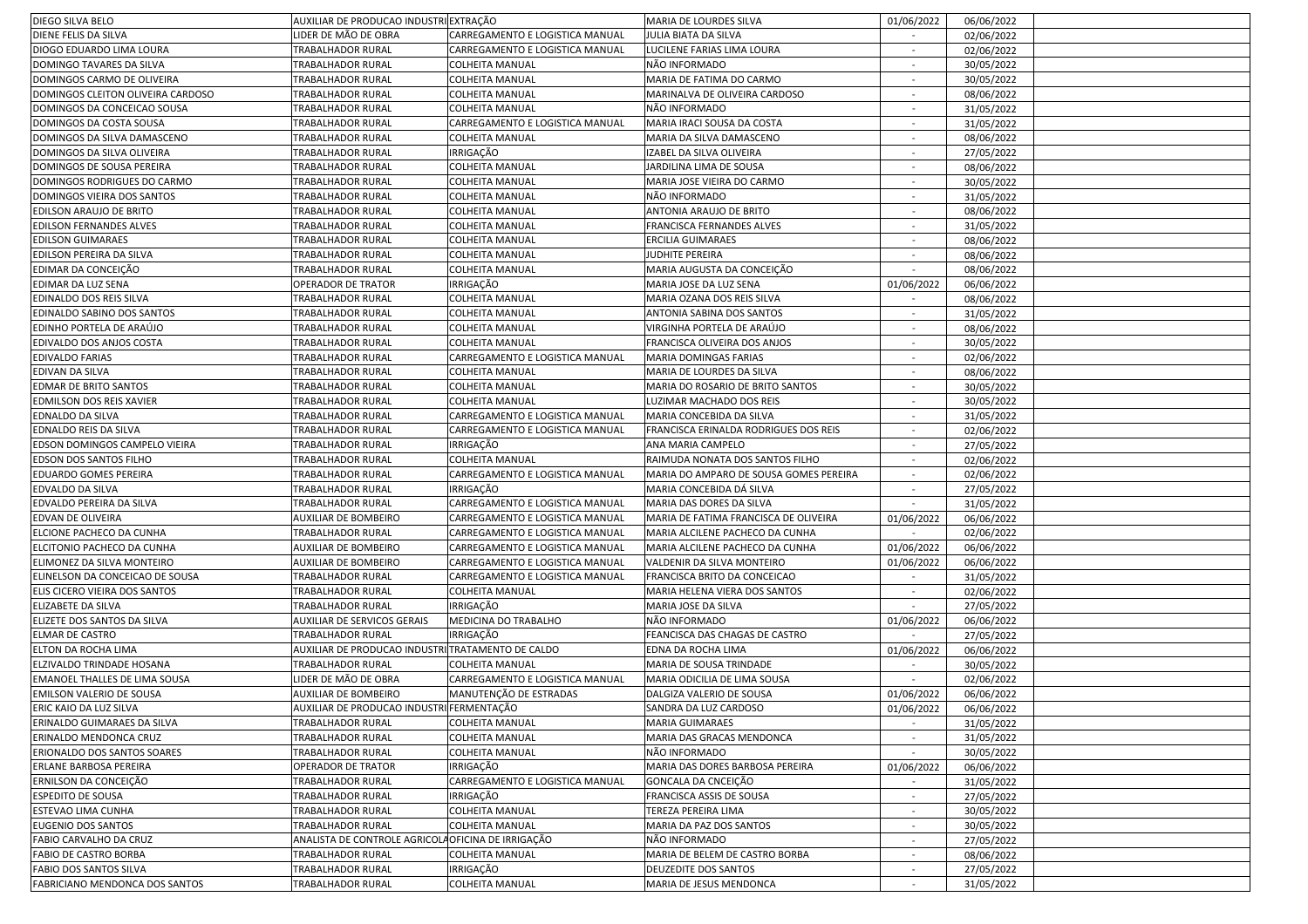| FELIPE AGUIAR CARDOSO                                                   | TRABALHADOR RURAL                              | CARREGAMENTO E LOGISTICA MANUAL                  | ADAILMA SOUSA AGUIAR                                         |                  | 02/06/2022               |  |
|-------------------------------------------------------------------------|------------------------------------------------|--------------------------------------------------|--------------------------------------------------------------|------------------|--------------------------|--|
| FELIPE CANTANHEDE DA SILVA                                              | TRABALHADOR RURAL                              | CARREGAMENTO E LOGISTICA MANUAL                  | ERLY DE SOUSA CANTANHEDE                                     | $\sim$           | 31/05/2022               |  |
| FERNANDO DA SILVA MELO                                                  | TRABALHADOR RURAL                              | CARREGAMENTO E LOGISTICA MANUAL                  | MARIA ELIZABETH DA SILVA MELO                                |                  | 02/06/2022               |  |
| FERNANDO DE SOUSA OLIVEIRA                                              | TRABALHADOR RURAL                              | IRRIGAÇÃO                                        | MARIA DE SOUSA OLIVEIRA                                      | $\sim$           | 27/05/2022               |  |
| FERNANDO DIAS SOUZA                                                     | <b>FRENTISTA</b>                               | ALMOXARIFADO                                     | EDNA MARIA DIAS DE SOUZA                                     | 01/06/2022       | 06/06/2022               |  |
| FERNANDO MOURÃO SOARES                                                  | TRABALHADOR RURAL                              | CARREGAMENTO E LOGISTICA MANUAL                  | MARIA DOS SANTPS DA SILVA MOURÃO                             |                  | 02/06/2022               |  |
| <b>FERNANDO SANTOS</b>                                                  | TRABALHADOR RURAL                              | <b>IRRIGAÇÃO</b>                                 | NÃO INFORMADO                                                |                  | 27/05/2022               |  |
| FRACISCO CARLOS COSME                                                   | TRABALHADOR RURAL                              | IRRIGAÇÃO                                        | NÃO INFORMADO                                                |                  | 27/05/2022               |  |
| FRACISCO DE SOUZA NUNES                                                 | TRABALHADOR RURAL                              | <b>IRRIGAÇÃO</b>                                 | NÃO INFORMADO                                                | $\sim$           | 27/05/2022               |  |
| FRACISCO PEREIRA DA CONCEICAO                                           | TRABALHADOR RURAL                              | IRRIGAÇÃO                                        | NÃO INFORMADO                                                | $\sim$           | 27/05/2022               |  |
| FRANCIEL DA SILVA CRUZ                                                  | TRABALHADOR RURAL                              | <b>COLHEITA MANUAL</b>                           | MARIA DO SOCORRO DA SILVA                                    |                  | 08/06/2022               |  |
| FRANCIMAR MACHADO DA SILVA                                              | TRABALHADOR RURAL                              | <b>COLHEITA MANUAL</b>                           | MARIA LUCIMAR MACHADO DA SILVA                               |                  | 08/06/2022               |  |
| FRANCINALDO ANDRADE DE SOUSA                                            | TRABALHADOR RURAL                              | IRRIGAÇÃO                                        | NÃO INFORMADO                                                |                  | 27/05/2022               |  |
| FRANCINALDO BORBA DOS SANTOS                                            | TRABALHADOR RURAL                              | <b>COLHEITA MANUAL</b>                           | MARIA ELISALDE DE BRAGA BORGA                                |                  | 31/05/2022               |  |
| FRANCINALDO DE ABREU MACHADO                                            | LIDER DE MÃO DE OBRA                           | COLHEITA MANUAL                                  | FRANCISCA DE ABREU MACHADO                                   |                  | 08/06/2022               |  |
| FRANCINALDO MACHADO DA SILVA                                            | TRABALHADOR RURAL                              | <b>COLHEITA MANUAL</b>                           | MARIA LUCIMAR MACHADO DA SILVA                               |                  |                          |  |
|                                                                         |                                                |                                                  |                                                              | $\sim$<br>$\sim$ | 08/06/2022               |  |
| FRANCINALDO SILVA DA CONCEICAO                                          | TRABALHADOR RURAL                              | <b>COLHEITA MANUAL</b>                           | MARIA ALICE DA SILVA                                         | $\sim$           | 31/05/2022               |  |
| FRANCINETO DOS SANTOS RODRIGUES                                         | TRABALHADOR RURAL                              | CARREGAMENTO E LOGISTICA MANUAL                  | MARIA DOMINGAS DOS SANTOS RODRIGUES<br>MARIA VIEIRA DA SILVA |                  | 31/05/2022               |  |
| FRANCISCA DAS CHAGAS VIEIRA DA SILVA                                    | TRABALHADOR RURAL                              | CARREGAMENTO E LOGISTICA MANUAL                  |                                                              | $\sim$           | 31/05/2022               |  |
| FRANCISCO ALAN DA SILVA MARTINS                                         | TRABALHADOR RURAL                              | <b>IRRIGAÇÃO</b>                                 | MARIA DE JESUS DA SILVA MARTINS                              |                  | 27/05/2022               |  |
| FRANCISCO ALMEIDA SILVA                                                 | TRABALHADOR RURAL                              | <b>COLHEITA MANUAL</b>                           | RAIMUNDA ALMEIDA DA SILVA                                    |                  | 31/05/2022               |  |
| FRANCISCO ALMEIDA SILVA                                                 | TRABALHADOR RURAL                              | COLHEITA MANUAL                                  | RAIMUNDA ALMEIDA SILVA                                       |                  | 31/05/2022               |  |
| FRANCISCO ALVES DE SOUSA                                                | OPERADOR DE CALDEIRA                           | GERAÇÃO DE VAPOR                                 | MARIA DO CARMO ALVES DE SOUSA                                | 01/06/2022       | 06/06/2022               |  |
| FRANCISCO ANTONIO CRUZ DE MELO                                          | TRABALHADOR RURAL                              | COLHEITA MANUAL                                  | MARIA DALVA CRUZ DE MELO                                     | $\sim$           | 30/05/2022               |  |
| FRANCISCO ANTONIO DE SOUSA                                              | LIDER DE MÃO DE OBRA                           | <b>COLHEITA MANUAL</b>                           | MARIA DIVINA DE SOUSA                                        | $\sim$           | 30/05/2022               |  |
| FRANCISCO ARAUJO LIRA                                                   | TRABALHADOR RURAL                              | <b>COLHEITA MANUAL</b>                           | MALUINA ARAUJO LIRA                                          |                  | 02/06/2022               |  |
| FRANCISCO BARBOSA DOS SANTOS                                            | TRABALHADOR RURAL                              | <b>COLHEITA MANUAL</b>                           | MARIA DA CONCEICAO BARBOSA DOS SANTOS                        |                  | 31/05/2022               |  |
| FRANCISCO BELIZA SANTOS                                                 | TRABALHADOR RURAL                              | COLHEITA MANUAL                                  | MARIA BELIZA SANTOS                                          |                  | 02/06/2022               |  |
| FRANCISCO BERNARDO ALVES PEREIRA                                        | TRABALHADOR RURAL                              | COLHEITA MANUAL                                  | MARIA DE JESUS ALVES PEREIRA                                 |                  | 08/06/2022               |  |
| FRANCISCO CARDOSO DOS SANTOS                                            | TRABALHADOR RURAL                              | COLHEITA MANUAL                                  | DEUSUILA CARDOSO DOS SANTOS                                  | $\sim$           | 08/06/2022               |  |
|                                                                         |                                                |                                                  |                                                              |                  |                          |  |
| FRANCISCO CHARLES DE SENA                                               | OPERADOR DE CENTRIFUGA                         | FERMENTAÇÃO                                      | NÃO INFORMADO                                                | 01/06/2022       | 06/06/2022               |  |
| FRANCISCO COSTA DA CRUZ                                                 | TRABALHADOR RURAL                              | IRRIGAÇÃO                                        | <b>ISABEL RODRIGUES DA CRUZ</b>                              | $\sim$           | 27/05/2022               |  |
| FRANCISCO COSTA LIMA                                                    | LIDER DE MÃO DE OBRA                           | <b>COLHEITA MANUAL</b>                           | LUZIA RODRIGUES COSTA                                        |                  | 02/06/2022               |  |
| FRANCISCO DA CONCEIÇÃO PEREIRA                                          | TRABALHADOR RURAL                              | <b>COLHEITA MANUAL</b>                           | VICENTINA MARIA DA CONCEIÇÃO                                 |                  | 30/05/2022               |  |
| FRANCISCO DA CONCEICAO SILVA                                            | TRABALHADOR RURAL                              | <b>COLHEITA MANUAL</b>                           | MARIA FRANCISCA DA CONCEICAO                                 |                  | 31/05/2022               |  |
| FRANCISCO DA CONCEIÇÃO SOUSA                                            | TRABALHADOR RURAL                              | IRRIGAÇÃO                                        | ANTONIA MARIA DA CONCEIÇÃO                                   |                  | 27/05/2022               |  |
| FRANCISCO DA PAZ SILVA                                                  | TRABALHADOR RURAL                              | <b>COLHEITA MANUAL</b>                           | MARIA DAS DORES DA SILVA                                     | $\sim$           | 31/05/2022               |  |
| FRANCISCO DA SILVA                                                      | TRABALHADOR RURAL                              | <b>COLHEITA MANUAL</b>                           | RAIMUNDA DA SILVA                                            | $\sim$           | 08/06/2022               |  |
| FRANCISCO DA SILVA                                                      | TRABALHADOR RURAL                              | <b>COLHEITA MANUAL</b>                           | MARIA ALZIRA DA SILVA                                        | $\sim$           | 30/05/2022               |  |
| FRANCISCO DA SILVA                                                      | TRABALHADOR RURAL                              | IRRIGAÇÃO                                        | NENICE DA SILVA                                              |                  | 27/05/2022               |  |
| FRANCISCO DA SILVA                                                      | TRABALHADOR RURAL                              | <b>COLHEITA MANUAL</b>                           | NÃO INFORMADO                                                | $\sim$           | 08/06/2022               |  |
| FRANCISCO DA SILVA CONCEICAO                                            | TRABALHADOR RURAL                              | COLHEITA MANUAL                                  | ELVIRA QUEIROZ DA SILVA                                      |                  | 08/06/2022               |  |
| RANCISCO DA SILVA DA CONCEICAO                                          | TRABALHADOR RURAL                              | COLHEITA MANUAL                                  | MARIA ANTONIA GONZAGA DA SILVA                               |                  |                          |  |
| FRANCISCO DA SILVA OLIVEIRA                                             | TRABALHADOR RURAL                              | IRRIGAÇÃO                                        | ANTONIA DA SILVA OLIVEIRA                                    | $\sim$           | 02/06/2022<br>27/05/2022 |  |
| FRANCISCO DAMASCENO DOS SANTOS                                          | AUXILIAR DE PRODUCAO INDUSTRI EXTRAÇÃO         |                                                  |                                                              | 01/06/2022       | 06/06/2022               |  |
|                                                                         | AUXILIAR DE PRODUCAO INDUSTRI GERAÇÃO DE VAPOR |                                                  | MARIA IRIS DAMASCENO                                         |                  |                          |  |
| FRANCISCO DAS CHAGAS ALVES CRUZ                                         |                                                |                                                  | NÍDIA ALVES DA CRUZ                                          | 01/06/2022       | 06/06/2022               |  |
| FRANCISCO DAS CHAGAS CONCEIÇÃO BARBOSA                                  | TRABALHADOR RURAL                              | IRRIGAÇÃO                                        | MARIA DA PAIXÃO DA CONCEIÇÃO                                 |                  | 27/05/2022               |  |
| FRANCISCO DAS CHAGAS DA CONCEIÇÃO SILVA                                 | TRABALHADOR RURAL                              | CARREGAMENTO E LOGISTICA MANUAL                  | FRANCISCA BATISTA DA CONCEIÇÃO                               |                  | 31/05/2022               |  |
| FRANCISCO DAS CHAGAS DA CUNHA                                           | <b>TRABALHADOR RURAL</b>                       | <b>COLHEITA MANUAL</b>                           | MARIA DA CUNHA LOURA                                         |                  | 08/06/2022               |  |
| FRANCISCO DAS CHAGAS DA SILVA<br>FRANCISCO DAS CHAGAS DA SILVA          | TRABALHADOR RURAL                              | <b>COLHEITA MANUAL</b><br><b>COLHEITA MANUAL</b> | MARIA DALVA DA SILVA                                         | $\sim$           | 08/06/2022               |  |
|                                                                         | TRABALHADOR RURAL                              |                                                  | NÃO INFORMADO                                                | $\sim$           | 08/06/2022               |  |
| FRANCISCO DAS CHAGAS DA SILVA COUTINHO                                  | TRABALHADOR RURAL                              | <b>COLHEITA MANUAL</b>                           | CREUSA SANTANA DA SILVA                                      | $\sim$           | 08/06/2022               |  |
| FRANCISCO DAS CHAGAS DE JESUS AGUIAR                                    | TRABALHADOR RURAL                              | CARREGAMENTO E LOGISTICA MANUAL                  | NÃO INFORMADO                                                |                  | 02/06/2022               |  |
| FRANCISCO DAS CHAGAS DE SOUSA DA CONCEIÇÃO                              | TRABALHADOR RURAL                              | IRRIGAÇÃO                                        | RAIMUNDA EVANGELISTA DE SOUSA                                |                  | 27/05/2022               |  |
| FRANCISCO DAS CHAGAS DO CARMO                                           | TRABALHADOR RURAL                              | <b>COLHEITA MANUAL</b>                           | RAIMUNDA DO CARMO                                            | $\sim$           | 02/06/2022               |  |
| FRANCISCO DAS CHAGAS DO NASCIMENTO                                      | TRABALHADOR RURAL                              | IRRIGAÇÃO                                        | NÃO INFORMADO                                                |                  | 27/05/2022               |  |
| FRANCISCO DAS CHAGAS DOS SANTOS ARAUJO                                  | TRABALHADOR RURAL                              | CARREGAMENTO E LOGISTICA MANUAL                  | MARIA LUCIA DOS SANTOS                                       |                  | 31/05/2022               |  |
| FRANCISCO DAS CHAGAS FEITOSA DE OLIVEIRA                                | TRABALHADOR RURAL                              | <b>COLHEITA MANUAL</b>                           | ZELINA SOUSA FEITOSA DE OLIVEIRA                             | $\sim$           | 08/06/2022               |  |
| FRANCISCO DAS CHAGAS LAMEGO FILHO<br>FRANCISCO DAS CHAGAS MIRANDA GOMES | TRABALHADOR RURAL<br>TRABALHADOR RURAL         | IRRIGAÇÃO<br><b>COLHEITA MANUAL</b>              | MARIA DOS REIS DA SILVA LAMEGO<br>RAIMUNDA MARIA MIRANDA     | $\sim$<br>$\sim$ | 27/05/2022<br>08/06/2022 |  |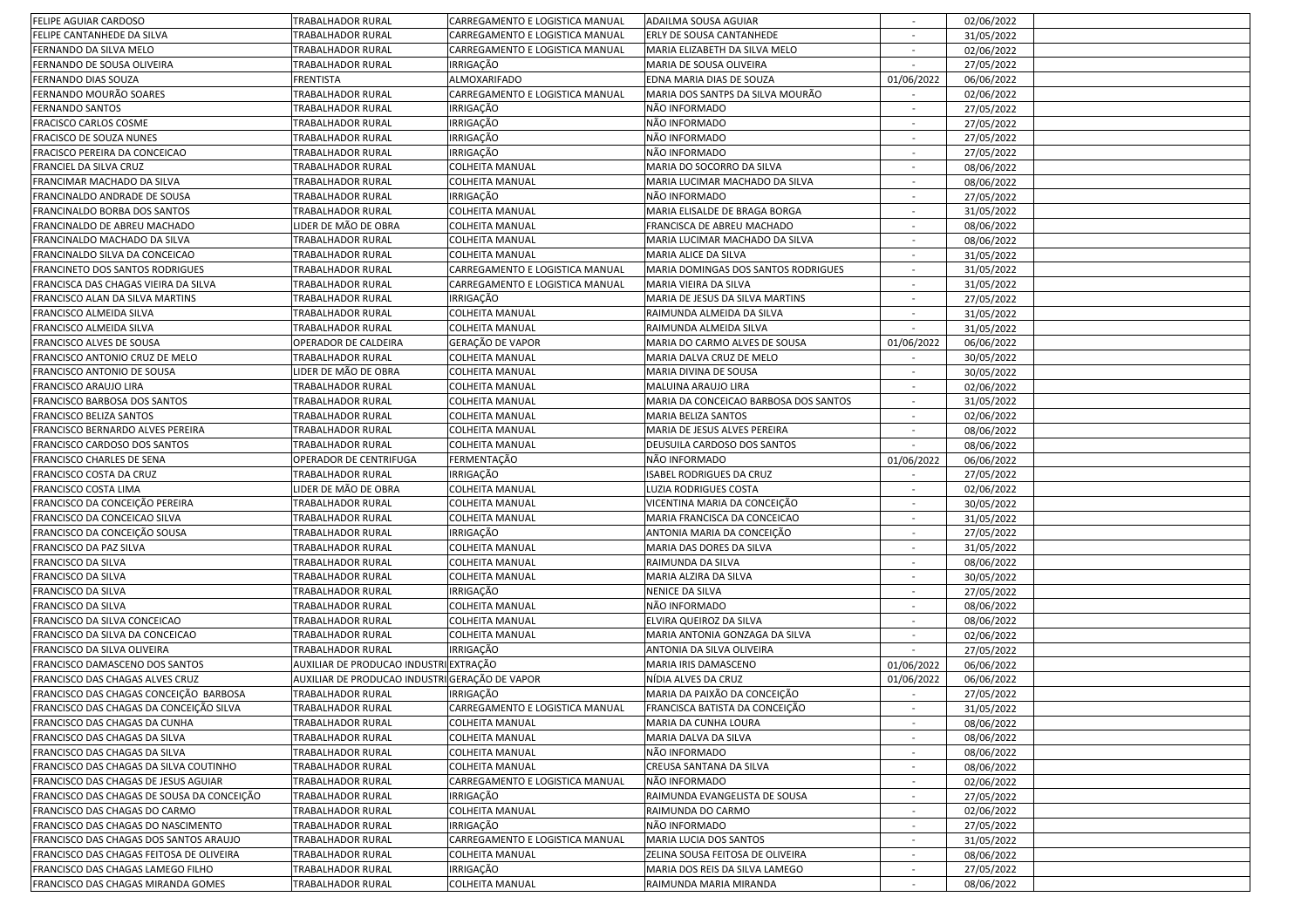| FRANCISCO DAS CHAGAS OLIVEIRA MENDES          | <b>OPERADOR DE TRATOR</b>                      | <b>IRRIGAÇÃO</b>                | LAURINDA OLIVEIRA MENDES             | 01/06/2022               | 06/06/2022 |                                          |
|-----------------------------------------------|------------------------------------------------|---------------------------------|--------------------------------------|--------------------------|------------|------------------------------------------|
| FRANCISCO DAS CHAGAS PEREIRA DOS SANTOS FILHO | <b>OPERADOR DE TRATOR</b>                      | <b>IRRIGAÇÃO</b>                | MARIA DAS GRAÇAS DA CONCEIÇÃO SANTOS | 01/06/2022               | 06/06/2022 |                                          |
| FRANCISCO DAS CHAGAS SOARES RIBEIRO           | TRABALHADOR RURAL                              | COLHEITA MANUAL                 | MARIA DE FÁTIMA GUIMARÃES SOARES     |                          | 30/05/2022 |                                          |
| FRANCISCO DAS CHAGAS VIEIRA                   | TRABALHADOR RURAL                              | <b>COLHEITA MANUAL</b>          | MARIA JOSE VIEIRA                    | $\sim$                   | 02/06/2022 |                                          |
| FRANCISCO DAS CHAGAS VIEIRA FILHO             | TRABALHADOR RURAL                              | <b>COLHEITA MANUAL</b>          | FRANCISCA DOS SANTOS SILVA           | $\sim$                   | 02/06/2022 |                                          |
| FRANCISCO DE ARAUJO CASTRO                    | OPERADOR DE TRATAMENTO DE ALTRATAMENTO DE AGUA |                                 | SOFIA MARIA DE ARAUJO CASTRO         | 01/06/2022               | 06/06/2022 |                                          |
| FRANCISCO DE ASSIS BORGES DA CONCEIÇÃO        | TRABALHADOR RURAL                              | CARREGAMENTO E LOGISTICA MANUAL | <b>IRACEMA BORGES</b>                |                          | 02/06/2022 |                                          |
| FRANCISCO DE ASSIS CONCEIÇÃO                  | TRABALHADOR RURAL                              | <b>COLHEITA MANUAL</b>          | CARMOSINA DA CONCEIÇÃO               | $\sim$                   | 08/06/2022 |                                          |
| FRANCISCO DE ASSIS DA CUNHA                   | TRABALHADOR RURAL                              | <b>COLHEITA MANUAL</b>          | ANGELINA DA CUNHA                    |                          | 31/05/2022 |                                          |
| FRANCISCO DE ASSIS DA SILVA REIS              | OPERADOR DE CAPTAÇÃO DE AGU. CAPTAÇÃO DE AGUA  |                                 | MARIA DIVA DA SILVA                  | 01/06/2022               | 06/06/2022 |                                          |
| FRANCISCO DE ASSIS DE OLIVEIRA                | TRABALHADOR RURAL                              | <b>COLHEITA MANUAL</b>          | MARIA DULCE DE OLIVEIRA              | $\sim$                   | 08/06/2022 |                                          |
| FRANCISCO DE ASSIS FERREIRA LIMA              | TRABALHADOR RURAL                              | IRRIGAÇÃO                       | MARIA DE JESUS FERREIRA              | $\overline{\phantom{a}}$ | 27/05/2022 |                                          |
| FRANCISCO DE ASSIS FRANCA                     | TRABALHADOR RURAL                              | <b>COLHEITA MANUAL</b>          | MARIA RAIMUNDA DE FRANCA             | $\sim$                   | 08/06/2022 |                                          |
| FRANCISCO DE ASSIS MELO                       | TRABALHADOR RURAL                              | CARREGAMENTO E LOGISTICA MANUAL | MARIA RAIMUNDA MELO                  |                          | 31/05/2022 |                                          |
| FRANCISCO DE JESUS DOS SANTOS                 | TRABALHADOR RURAL                              | <b>COLHEITA MANUAL</b>          | NEUZA DE JESUS DOS SANTOS            | $\overline{\phantom{a}}$ | 08/06/2022 |                                          |
| <b>FRANCISCO DE SOUSA</b>                     | TRABALHADOR RURAL                              | <b>COLHEITA MANUAL</b>          | TEREZA PEREIRA DE SOUSA              |                          | 30/05/2022 |                                          |
| FRANCISCO DE SOUSA DA CONCEICAO               | TRABALHADOR RURAL                              | <b>COLHEITA MANUAL</b>          | MARIA DAS NEVES DE OLIVEIRA DE SOUSA |                          | 31/05/2022 |                                          |
| FRANCISCO DE SOUSA NUNES                      | TRABALHADOR RURAL                              | <b>COLHEITA MANUAL</b>          | MARIA DA CRUZ COELHO DE SOUZA        | $\sim$                   | 30/05/2022 |                                          |
| FRANCISCO DE SOUZA                            | TRABALHADOR RURAL                              | IRRIGAÇÃO                       | NÃO INFORMADO                        | $\sim$                   | 27/05/2022 |                                          |
| FRANCISCO DIONIZIO DA SILVA                   | OPERADOR DE TRATOR                             | IRRIGAÇÃO                       | FLORIZA BEATA DA SILVA               | 01/06/2022               | 06/06/2022 |                                          |
|                                               | TRABALHADOR RURAL                              | <b>COLHEITA MANUAL</b>          | MARIA DA CONCEICAO DOS SANTOS AGUIAR |                          |            |                                          |
| FRANCISCO DOS SANTOS AGUIAR                   |                                                |                                 | MARIA DO AMPARO DA CONCEICAO         |                          | 30/05/2022 |                                          |
| FRANCISCO DOS SANTOS BACELAR                  | OPERADOR DE CAPTAÇÃO DE AGU CAPTAÇÃO DE AGUA   | <b>COLHEITA MANUAL</b>          |                                      | 01/06/2022               | 06/06/2022 |                                          |
| FRANCISCO DOS SANTOS DA SILVA                 | TRABALHADOR RURAL                              |                                 | MARIA FRANCISCA DOS SANTOS DA SILVA  |                          | 31/05/2022 |                                          |
| RANCISCO DOS SANTOS RODRIGUES                 | TRABALHADOR RURAL                              | CARREGAMENTO E LOGISTICA MANUAL | MARIA DOMINGAS DOS SANTOS RODRIGUES  |                          | 31/05/2022 |                                          |
| FRANCISCO DOS SANTOS SILVA                    | TRABALHADOR RURAL                              | IRRIGAÇÃO                       | DEUZEDITE DOS SANTOS                 |                          | 27/05/2022 |                                          |
| FRANCISCO ERIC DA CONCEIÇÃO MENDES            | TRABALHADOR RURAL                              | CARREGAMENTO E LOGISTICA MANUAL | FRANCISCA SILVA DA CONCEIÇÃO         | $\sim$                   | 02/06/2022 |                                          |
| FRANCISCO ERLANDIO DO NASCIMENTO              | TRABALHADOR RURAL                              | IRRIGAÇÃO                       | FRANCINETE DO NASCIMENTO             | $\sim$                   | 27/05/2022 |                                          |
| FRANCISCO FELIX DE OLIVEIRA                   | TRABALHADOR RURAL                              | <b>COLHEITA MANUAL</b>          | RITA FELIX                           |                          | 30/05/2022 |                                          |
| FRANCISCO FELIX DE SOUSA                      | TRABALHADOR RURAL                              | <b>COLHEITA MANUAL</b>          | MARIA DE LOURDES FELIX DE SOUSA      | $\sim$                   | 08/06/2022 |                                          |
| FRANCISCO FERNANDES DE SOUSA MAQUES           | TRABALHADOR RURAL                              | CARREGAMENTO E LOGISTICA MANUAL | RAIMUNDA ARAUJO DE SOUSA             |                          | 02/06/2022 |                                          |
| FRANCISCO FERREIRA                            | TRABALHADOR RURAL                              | <b>COLHEITA MANUAL</b>          | MARIA RAIMUNDA FERREIRA              |                          | 08/06/2022 |                                          |
| FRANCISCO GIOVANE PEREIRA DA SILVA            | TRABALHADOR RURAL                              | COLHEITA MANUAL                 | ELENILDE PEREIRA DA SILVA            |                          | 31/05/2022 |                                          |
| FRANCISCO GLADISON ARAÚJO MENDES              | TRABALHADOR RURAL                              | CARREGAMENTO E LOGISTICA MANUAL | MARIA NELCINA LIMA ARAÚJO            | $\overline{\phantom{a}}$ | 31/05/2022 |                                          |
| FRANCISCO HAMILTON DA CONCEICAO               | TRABALHADOR RURAL                              | <b>COLHEITA MANUAL</b>          | HONORINA MARIA DA CONCEICAO          | $\sim$                   | 30/05/2022 |                                          |
| FRANCISCO HENRIQUE DA CONCEIÇÃO MACHADO       | TRABALHADOR RURAL                              | <b>COLHEITA MANUAL</b>          | MARIA DO ROSARIO DA CONCEIÇÃO        |                          | 30/05/2022 |                                          |
| FRANCISCO HUMBERTO DA SILVA OLIVEIRA          | TRABALHADOR RURAL                              | <b>COLHEITA MANUAL</b>          | CLAUDIA DA SILVA OLIVIERA            | $\sim$                   | 30/05/2022 |                                          |
| FRANCISCO IZAEL DA SILVA SOUZA                | TRABALHADOR RURAL                              | <b>COLHEITA MANUAL</b>          | MARIA DE LUDES DA SILVA SOUZA        |                          | 08/06/2022 |                                          |
| RANCISCO JAIRON SANTOS DA SILVA               | TRABALHADOR RURAL                              | <b>IRRIGAÇÃO</b>                | NÃO INFORMADO                        |                          | 27/05/2022 |                                          |
| FRANCISCO JAMES DE OLIVEIRA NASCIMENTO        | TRABALHADOR RURAL                              | COLHEITA MANUAL                 | FRANCISCA DE ARAUJO DE OLIVEIRA      |                          | 30/05/2022 |                                          |
| FRANCISCO JOELSON RODRIGUES RIBEIRO           | FERMENTADOR                                    | FERMENTAÇÃO                     | VERA LUCIA RODRIGUES RIBEIRO         | 01/06/2022               | 06/06/2022 |                                          |
| FRANCISCO JOSE DOS SANTOS                     | TRABALHADOR RURAL                              | COLHEITA MANUAL                 | FRANCISCA MARIA DOS SANTOS           | $\sim$                   | 08/06/2022 |                                          |
| FRANCISCO JUNIOR DA SILVA SANTOS              | TRABALHADOR RURAL                              | <b>COLHEITA MANUAL</b>          | ZILMAR DA SILVA SANTOS               |                          | 30/05/2022 |                                          |
| FRANCISCO LAIRTON DE SOUSA ALBUQUERQUE        | TRABALHADOR RURAL                              | CARREGAMENTO E LOGISTICA MANUAL | NELIANA DE SOUSA                     | $\sim$                   | 31/05/2022 |                                          |
| FRANCISCO LAMARQUES MARQUES DIAS              | TRABALHADOR RURAL                              | <b>COLHEITA MANUAL</b>          | LIDIANA MARQUES DIAS                 |                          | 02/06/2022 |                                          |
| FRANCISCO LEITE                               | TRABALHADOR RURAL                              | <b>IRRIGAÇÃO</b>                | MARIA ROSA LEITE                     |                          | 27/05/2022 |                                          |
| FRANCISCO LEONARDO DA SILVA DE SOUZA          | TRABALHADOR RURAL                              | COLHEITA MANUAL                 | MARIA DE LOURDES DA SILVA DE SOUZA   |                          | 08/06/2022 |                                          |
| FRANCISCO LIMA CUNHA                          | TRABALHADOR RURAL                              | COLHEITA MANUAL                 | MARIA LIMA CUNHA                     | $\sim$                   | 02/06/2022 |                                          |
| FRANCISCO LOURA DOS SANTOS DA SILVA           | <b>TRABALHADOR RURAL</b>                       | <b>COLHEITA MANUAL</b>          | CONSTÂNCIA RODRIGUES LOURA           |                          | 08/06/2022 |                                          |
| FRANCISCO MACHADO DA SILVA                    | TRABALHADOR RURAL                              | <b>COLHEITA MANUAL</b>          | MARIA MACHADO DA SILVA               | $\sim$                   | 08/06/2022 |                                          |
| FRANCISCO MADSON DA SILVA MENDES JUNIOR       | TRABALHADOR RURAL                              | CARREGAMENTO E LOGISTICA MANUAL | MARIA ELISABETE AVELINO DOS SANTOS   |                          | 31/05/2022 |                                          |
| FRANCISCO MAGNO DE OLIVEIRA                   | OPERADOR DE TRATOR                             | <b>IRRIGAÇÃO</b>                | MARIA BORBA DE OLIVEIRA              | 01/06/2022               | 06/06/2022 |                                          |
| FRANCISCO MAGNO GONCALVES CRUZ                | TRABALHADOR RURAL                              | <b>COLHEITA MANUAL</b>          | MARIA DA PAZ CAMPELO GONCALVES       |                          | 30/05/2022 |                                          |
| FRANCISCO MARCIEL PEREIRA DOS SANTOS          | MOTORISTA (CATEGORIA "D")                      | CARREGAMENTO E LOGISTICA MANUAL | RAIMUNDA PERIRA DOS SANTOS           | 01/06/2022               | 06/06/2022 | evar RG, CNH e comprovante de residência |
| FRANCISCO MARCIO RODRIGUES DOS SANTOS         | AUXILIAR DE PRODUCAO INDUSTRI GERAÇÃO DE VAPOR |                                 | DORIZETE RODRIGUES DOS SANTOS        | 01/06/2022               | 06/06/2022 |                                          |
| FRANCISCO MARCOS DE ARAÚJO PEREIRA            | TRABALHADOR RURAL                              | <b>COLHEITA MANUAL</b>          | LUZIA LOPES DE ARAUJO                | $\sim$                   | 08/06/2022 |                                          |
| FRANCISCO MARINHO                             | TRABALHADOR RURAL                              | <b>COLHEITA MANUAL</b>          | ILDENIR MARINHO                      | $\sim$                   | 08/06/2022 |                                          |
| FRANCISCO MARIO DA SILVA FERREIRA             | TRABALHADOR RURAL                              | CARREGAMENTO E LOGISTICA MANUAL | NÃO INFORMADO                        | $\sim$                   | 31/05/2022 |                                          |
| FRANCISCO MOUZIM BEZERRA                      | TRABALHADOR RURAL                              | <b>COLHEITA MANUAL</b>          | <b>BENEDITA MOUZEM</b>               | $\sim$                   | 31/05/2022 |                                          |
| FRANCISCO NÁDSON ARAÚJO MENDES                | <b>TRABALHADOR RURAL</b>                       | CARREGAMENTO E LOGISTICA MANUAL | MARIA NELCINA LIMA ARAÚJO            |                          | 31/05/2022 |                                          |
| FRANCISCO OLIVEIRA                            | TRABALHADOR RURAL                              | <b>COLHEITA MANUAL</b>          | <b>FRANCISCA OLIVEIRA</b>            | $\sim$                   | 08/06/2022 |                                          |
|                                               |                                                |                                 |                                      |                          |            |                                          |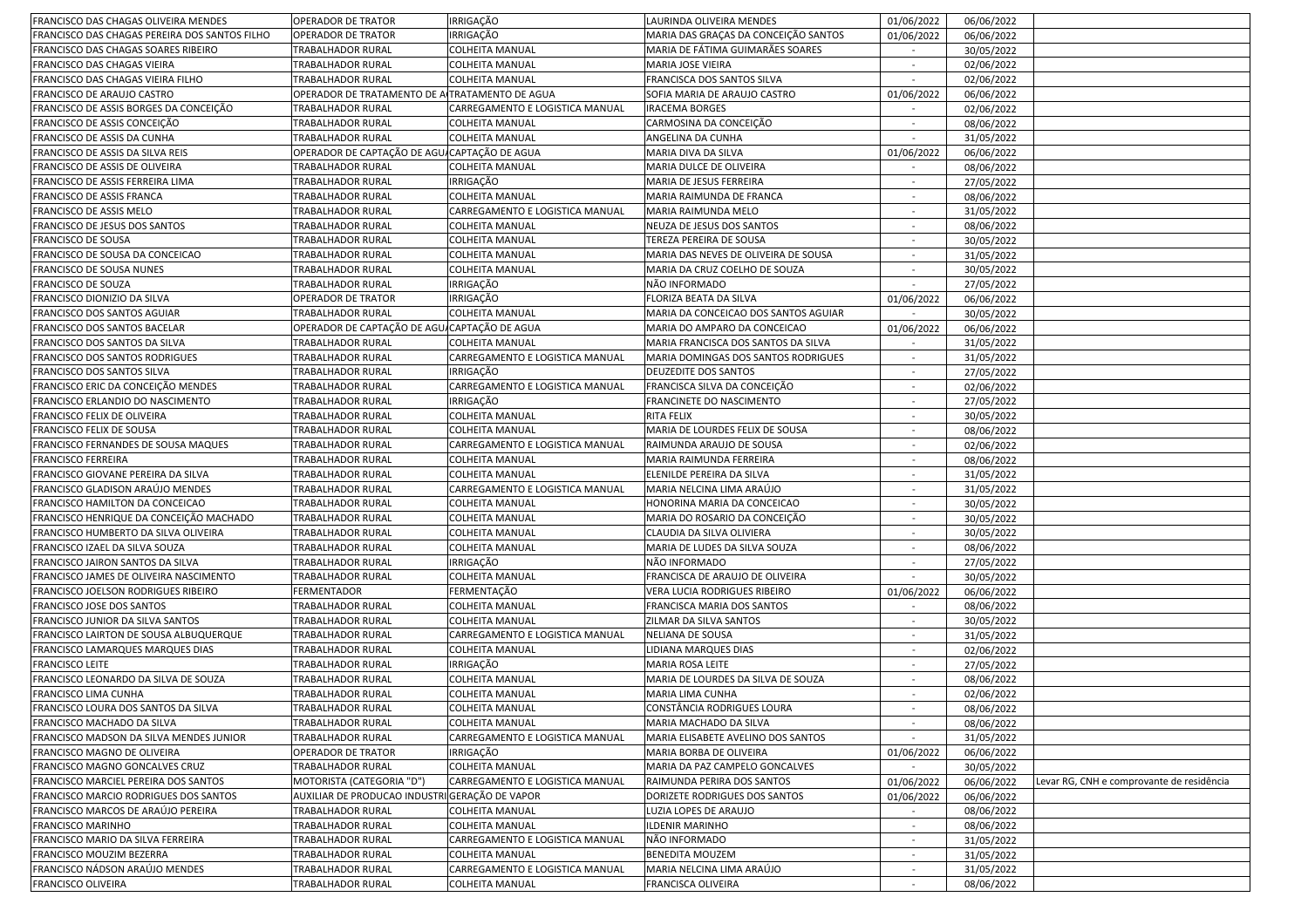| FRANCISCO PORTELA CAMPELO                 | <b>TRABALHADOR RURAL</b>                       | <b>COLHEITA MANUAL</b>          | DOMINGAS PORTELA CAMPELO                 |                          | 08/06/2022 |                                           |
|-------------------------------------------|------------------------------------------------|---------------------------------|------------------------------------------|--------------------------|------------|-------------------------------------------|
| FRANCISCO RAPHAEL VICTORIO DE OLIVEIRA    | TRABALHADOR RURAL                              | IRRIGAÇÃO                       | NÃO INFORMADO                            | $\sim$                   | 27/05/2022 |                                           |
| FRANCISCO RIBEIRO DA SILVA                | TRABALHADOR RURAL                              | COLHEITA MANUAL                 | SEBASTIANA ALVES DA SILVA                | $\sim$                   | 30/05/2022 |                                           |
| FRANCISCO RICARDO SANTOS SILVA            | TRABALHADOR RURAL                              | COLHEITA MANUAL                 | MARIA DO LIVRAMENTO CARDOSO SANTOS SILVA | $\sim$                   | 08/06/2022 |                                           |
| FRANCISCO RODRIGUES DA SILVA              | TRABALHADOR RURAL                              | COLHEITA MANUAL                 | MARIA CONCEBIDA RODRIGUES DA SILVA       |                          | 08/06/2022 |                                           |
| FRANCISCO RODRIGUES DA SILVA              | TRABALHADOR RURAL                              | <b>COLHEITA MANUAL</b>          | MARIA DO CARMO RODRIGUES DA SILVA        | $\overline{\phantom{a}}$ | 08/06/2022 |                                           |
| FRANCISCO ROGERIO FONTES LUZ              | TRABALHADOR RURAL                              | COLHEITA MANUAL                 | <b>IRACY ARAUJO FONTES</b>               |                          | 30/05/2022 |                                           |
| FRANCISCO RONYÉLISON DO CARMO ALBUQUERQUE | TRABALHADOR RURAL                              | CARREGAMENTO E LOGISTICA MANUAL | KATIA SILENE XIMENES DO CARMO ARAUJO     |                          | 02/06/2022 |                                           |
| FRANCISCO ROSA DOS SANTOS FILHO           | TRABALHADOR RURAL                              | COLHEITA MANUAL                 | MARIA RITA DE SOUSA                      |                          | 30/05/2022 |                                           |
| FRANCISCO SILVA DE SOUSA                  | TRABALHADOR RURAL                              | <b>COLHEITA MANUAL</b>          | MARIA DAS GRAÇAS SILVA DE SOUSA          | $\sim$                   | 30/05/2022 |                                           |
| FRANCISCO SOUSA DE OLIVEIRA               | TRABALHADOR RURAL                              | <b>COLHEITA MANUAL</b>          | MARIA MONTELO SOUSA OLIVEIRA             | $\sim$                   | 31/05/2022 |                                           |
| FRANCISCO SOUSA FREIRE                    | TRABALHADOR RURAL                              | <b>COLHEITA MANUAL</b>          | MARIA DOS MILAGRES SOUSA                 |                          | 02/06/2022 |                                           |
| FRANCISCO VALÉRIO                         | OPERADOR DE TRATOR                             | <b>IRRIGAÇÃO</b>                | MARIA IZABEL VALÉRIO                     | 01/06/2022               | 06/06/2022 |                                           |
| FRANCISCO VINYCIUS DO CARMO ALBUQUERQUE   | TRABALHADOR RURAL                              | CARREGAMENTO E LOGISTICA MANUAL | KATIA SILENE XIMENES DO CARMO ARAUJO     |                          | 02/06/2022 |                                           |
| FRANCISCO WANDERSON DE SOUSA              | TRABALHADOR RURAL                              | CARREGAMENTO E LOGISTICA MANUAL | NÃO INFORMADO                            |                          | 31/05/2022 |                                           |
| FRANCISCO WILLAMY MONTEIRO DA SILVA       | AUXILIAR DE PRODUCAO INDUSTRI FERMENTAÇÃO      |                                 | FRANCISCA MONTEIRO DA SILVA              | 01/06/2022               | 06/06/2022 |                                           |
| FRANCISCO WILLIAM ALBUQUERQUE CASTRO      | ANALISTA DE ALMOXARIFADO                       | ALMOXARIFADO                    | AUZERINA ALBUQUERQUE DA SILVA            | $\sim$                   |            |                                           |
| FRANCISCO WILLIAN FERREIRA                | OPERADOR DE CENTRIFUGA                         | FERMENTAÇÃO                     | MARIA FRANCISCA FERREIRA                 |                          | 27/05/2022 |                                           |
| FRANCISCO XAVIER DE SENA DOS SANTOS       | TRABALHADOR RURAL                              |                                 | DEUZUITA PEREIRA DE SENA                 | 01/06/2022               | 06/06/2022 |                                           |
|                                           |                                                | <b>COLHEITA MANUAL</b>          |                                          |                          | 02/06/2022 |                                           |
| GEAN SHARLES PACHECO SUDÁRIO              | <b>AUXILIAR DE BOMBEIRO</b>                    | CARREGAMENTO E LOGISTICA MANUAL | ROSILENE ARAÚJO PACHECO                  | 01/06/2022               | 06/06/2022 |                                           |
| GENIVAL BRANDÃO                           | TRABALHADOR RURAL                              | CARREGAMENTO E LOGISTICA MANUAL | FRANCISCA BRANDÃO                        |                          | 31/05/2022 |                                           |
| <b>GENIVAL TAVARES DA SILVA</b>           | TRABALHADOR RURAL                              | COLHEITA MANUAL                 | ZEZITA FRANCISCA FERREIRA TAVARES        |                          | 08/06/2022 |                                           |
| GENIVALDO BIATA DA SILVA                  | TRABALHADOR RURAL                              | COLHEITA MANUAL                 | FLORIZA BIATA DA SILVA                   |                          | 30/05/2022 |                                           |
| GEOCIMAR MACHADO DA SILVA                 | TRABALHADOR RURAL                              | COLHEITA MANUAL                 | MARIA LUCIMAR MACHADO DA SILVA           | $\overline{\phantom{a}}$ | 08/06/2022 |                                           |
| GEOVAN SOUSA FERREIRA                     | IDER DE MÃO DE OBRA                            | CARREGAMENTO E LOGISTICA MANUAL | MARIA ZULEIDE SOUSA PEREIRA              | $\sim$                   | 02/06/2022 |                                           |
| GEOVANE FERREIRA DE ABREU                 | TRABALHADOR RURAL                              | CARREGAMENTO E LOGISTICA MANUAL | MARIA DO CARMO FERREIRA DE ABREU         |                          | 02/06/2022 |                                           |
| GEOVANI ALMEIDA SILVA                     | TRABALHADOR RURAL                              | <b>COLHEITA MANUAL</b>          | FRANCISCA ALMEIDA SILVA                  | $\overline{\phantom{a}}$ | 31/05/2022 |                                           |
| GERRE ADRIANO DE OLIVEIRA SOUSA           | TRABALHADOR RURAL                              | CARREGAMENTO E LOGISTICA MANUAL | ANTONIA PEREIRA DE OLIVEIRA              |                          | 31/05/2022 |                                           |
| GERVÁZIO DE SOUSA VALE                    | TRABALHADOR RURAL                              | COLHEITA MANUAL                 | GENEROZA DE SOUSA VALE                   |                          | 08/06/2022 |                                           |
| GILBERTO BORBA DE OLIVEIRA JÚNIOR         | TRABALHADOR RURAL                              | <b>COLHEITA MANUAL</b>          | LUZENIRA DA CONCEIÇÃO                    | $\overline{\phantom{a}}$ | 08/06/2022 |                                           |
| GILBERTO CARDOSO DA SILVA                 | TRABALHADOR RURAL                              | COLHEITA MANUAL                 | MARIA JOSÉ CARDOSO DA SILVA              | $\sim$                   | 08/06/2022 |                                           |
| GILBERTO DE ARAÚJO LIMA                   | TRABALHADOR RURAL                              | IRRIGAÇÃO                       | MARIA DALVA DE LIMA                      | $\sim$                   | 27/05/2022 |                                           |
| GILBERTO LIMA DA COSTA                    | TRABALHADOR RURAL                              | <b>IRRIGAÇÃO</b>                | NÃO INFORMADO                            | $\overline{\phantom{a}}$ | 27/05/2022 |                                           |
| GILCIVAN ARAUJO DA SILVA                  | TRABALHADOR RURAL                              | CARREGAMENTO E LOGISTICA MANUAL | MARIA DE FÁTIMA ARAUJO                   | $\sim$                   | 02/06/2022 |                                           |
| <b>GILDEAN DE SOUSA</b>                   | TRABALHADOR RURAL                              | <b>COLHEITA MANUAL</b>          | MARCELINA DE SOUSA                       |                          | 30/05/2022 |                                           |
| GILMAR COSTA DA SILVA                     | TRABALHADOR RURAL                              | COLHEITA MANUAL                 | MARIA DAS GRAÇAS XIMENES COSTA           |                          | 30/05/2022 |                                           |
| GILMAR XAVIER DA SILVA                    | TRABALHADOR RURAL                              | COLHEITA MANUAL                 | RAIMUNDA LOURDES DA SILVA                |                          | 02/06/2022 |                                           |
| GILSON CARLOS DO CARMO                    | TRABALHADOR RURAL                              | COLHEITA MANUAL                 | EMILIA DAMIANA DO CARMO                  | $\sim$                   | 08/06/2022 |                                           |
| GILSON FERREIRA GUIMARAES                 | TRABALHADOR RURAL                              | <b>COLHEITA MANUAL</b>          | NÃO INFORMADO                            | $\sim$                   | 31/05/2022 |                                           |
| GILSON SOUSA SILVA                        | <b>UBRIFICADOR</b>                             | MANUTENÇÃO MECÂNICA             | NÃO INFORMADO                            | 01/06/2022               | 06/06/2022 |                                           |
| <b>GILVALDO FEITOSA</b>                   | TRABALHADOR RURAL                              | <b>COLHEITA MANUAL</b>          | MARIA DAS GRAÇAS FEITOSA                 |                          | 08/06/2022 |                                           |
| <b>GILVAN DA SILVA</b>                    | TRABALHADOR RURAL                              | <b>COLHEITA MANUAL</b>          | MARIA CONCEBIDA DA SILVA                 |                          | 30/05/2022 |                                           |
| GILVAN FLAVIO DE CASTRO                   | TRABALHADOR RURAL                              | <b>COLHEITA MANUAL</b>          | MARIA JOANA DE CASTRO                    |                          | 08/06/2022 |                                           |
| GILVANILSON VIEIRA ARAUJO                 | TRABALHADOR RURAL                              | IRRIGAÇÃO                       | NÃO INFORMADO                            |                          | 27/05/2022 |                                           |
| GIVALDO DA SILVA                          | TRABALHADOR RURAL                              | CARREGAMENTO E LOGISTICA MANUAL | MARIA CONCEBIDA DA SILVA                 | $\sim$                   | 31/05/2022 |                                           |
| GIVALDO DE OLIVEIRA SILVA                 | TRABALHADOR RURAL                              | COLHEITA MANUAL                 | ANTONIA ALVES DE OLIVEIRA                | $\sim$                   | 30/05/2022 |                                           |
| <b>GLEDSON ALVES DE SOUZA</b>             | MOTORISTA                                      | MEDICINA DO TRABALHO            | NÃO INFORMADO                            | 01/06/2022               | 06/06/2022 | Levar RG, CNH e comprovante de residência |
| GLEYSON ALVES DA SILVA                    | TRABALHADOR RURAL                              | COLHEITA MANUAL                 | MARIA DO CARMO ALVES                     |                          | 08/06/2022 |                                           |
| <b>GORGE FREITAS LIMA</b>                 | AUXILIAR DE PRODUCAO INDUSTRI RECEPÇÃO DE CANA |                                 | NÃO INFORMADO                            | 01/06/2022               | 06/06/2022 |                                           |
| HÉLIO GUSTAVO OLIVEIRA DE LIMA            | <b>TRABALHADOR RURAL</b>                       | CARREGAMENTO E LOGISTICA MANUAL | NÃO INFORMADO                            |                          | 31/05/2022 |                                           |
| HÉLIO RIBEIRO DE SOUSA                    | TRABALHADOR RURAL                              | COLHEITA MANUAL                 | MARIA DA CONCEIÇÃO RIBEIRO DA SILVA      |                          | 08/06/2022 |                                           |
| HELIOMAR RIBEIRO DE SOUSA                 | TRABALHADOR RURAL                              | COLHEITA MANUAL                 | MARIA DA CONCEICAO RIBEIRO DA SILVA      | $\sim$                   | 08/06/2022 |                                           |
| HERCULANO DE LIMA SILVA                   | IDER DE MÃO DE OBRA                            | <b>COLHEITA MANUAL</b>          | JULIA SUDARIO DE LIMA SILVA              | $\sim$                   | 08/06/2022 |                                           |
| HERMESON DOS SANTOS SILVA                 | TRABALHADOR RURAL                              | IRRIGAÇÃO                       | NÃO INFORMADO                            | $\overline{\phantom{a}}$ | 27/05/2022 |                                           |
| HERNANDES REIS DE ALMEIDA TELES           | TRABALHADOR RURAL                              | <b>COLHEITA MANUAL</b>          | TEREZA FAUSTINO DE ALMEIDA TELES         | $\overline{\phantom{a}}$ | 02/06/2022 |                                           |
| <b>IAGO DA SILVA</b>                      | TRABALHADOR RURAL                              | CARREGAMENTO E LOGISTICA MANUAL | MARIA SENHORA DA SILVA                   | $\sim$                   | 02/06/2022 |                                           |
| <b>ILCIMAR BORBA JUNIOR</b>               | TRABALHADOR RURAL                              | CARREGAMENTO E LOGISTICA MANUAL | MARIA FERREIRA DO NAÇIMENTO              |                          | 02/06/2022 |                                           |
| ILSON DA SILVA DE ALMEIDA                 | TRABALHADOR RURAL                              | COLHEITA MANUAL                 | MARIA BATISTA DA SILVA                   |                          | 08/06/2022 |                                           |
| <b>IRAN SALAZAR VITORIA</b>               | TRABALHADOR RURAL                              | COLHEITA MANUAL                 | DELZUITA SALAZAR VITORIA                 | $\sim$                   | 30/05/2022 |                                           |
| <b>IRASVANDO REIS DOS SANTOS</b>          | TRABALHADOR RURAL                              | IRRIGAÇÃO                       | MARIA JOSEDE SOUSA REIS                  | $\sim$                   | 27/05/2022 |                                           |
|                                           |                                                |                                 |                                          |                          |            |                                           |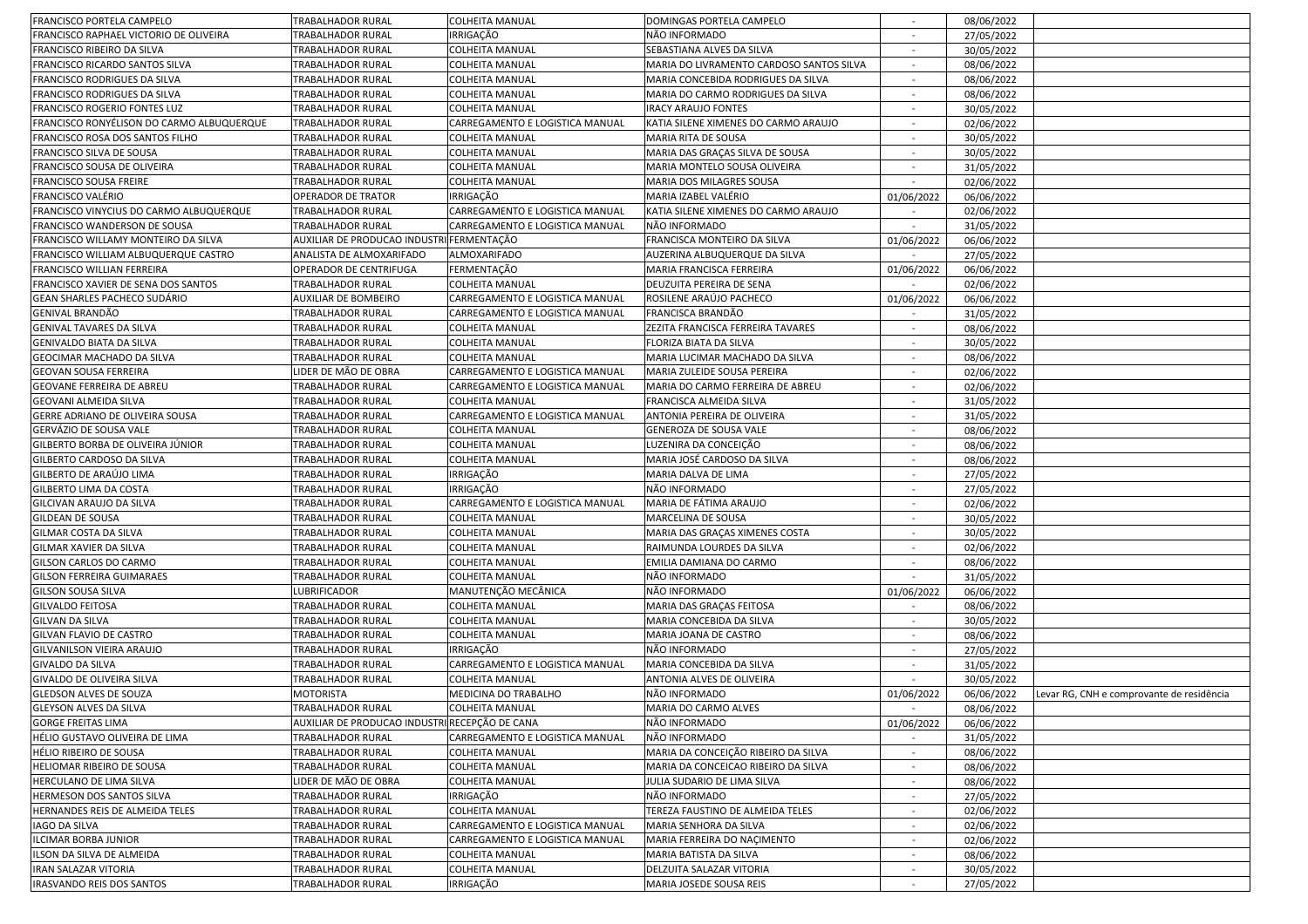| <b>IRISLEIDE MARTINS DA CUNHA</b>                          | AUXILIAR DE LABORATORIO                            | <b>LABORATORIOS</b>                                       | IRISMÁ MARTINS DA CUNHA                                       | 01/06/2022               | 06/06/2022               |                                           |
|------------------------------------------------------------|----------------------------------------------------|-----------------------------------------------------------|---------------------------------------------------------------|--------------------------|--------------------------|-------------------------------------------|
| ISAÍAS GOMES MOREIRA                                       | TRABALHADOR RURAL                                  | IRRIGAÇÃO                                                 | MARIA JOSÉ LOPES GOMES                                        |                          | 27/05/2022               |                                           |
| ISAQUE DOS SANTOS CASTRO                                   | TRABALHADOR RURAL                                  | <b>IRRIGAÇÃO</b>                                          | <b>MARIA ISABEL</b>                                           |                          | 27/05/2022               |                                           |
| ISMAEL DE SOUSA MOTA                                       | TRABALHADOR RURAL                                  | CARREGAMENTO E LOGISTICA MANUAL                           | NÃO INFORMADO                                                 | $\sim$                   | 31/05/2022               |                                           |
| ITAMAR PEREIRA DA SILVA                                    | TRABALHADOR RURAL                                  | <b>COLHEITA MANUAL</b>                                    | NÃO INFORMADO                                                 |                          | 30/05/2022               |                                           |
| IVAN NEUTON DE PAULA SILVA                                 | <b>TRABALHADOR RURAL</b>                           | IRRIGAÇÃO                                                 | ANTONIA LIMA DE PAULA                                         | $\overline{\phantom{a}}$ | 27/05/2022               |                                           |
| IVANILDO CARVALHO TEIXEIRA                                 | TRABALHADOR RURAL                                  | <b>COLHEITA MANUAL</b>                                    | LEONOR CARVALHO                                               |                          | 30/05/2022               |                                           |
| <b>IVANILTON RODRIGUES DA SILVA</b>                        | TRABALHADOR RURAL                                  | <b>COLHEITA MANUAL</b>                                    | RAIMUNDA RODRIGUES DA SILVA                                   |                          | 31/05/2022               |                                           |
| IZAC DE SOUSA LIMA                                         | TRABALHADOR RURAL                                  | <b>COLHEITA MANUAL</b>                                    | MARIA LUCIMAR DE SOUSA LIMA                                   |                          | 08/06/2022               |                                           |
| IZAEL DA SILVA LIMA                                        | TRABALHADOR RURAL                                  | COLHEITA MANUAL                                           | MARIA FRANCISCA DA SILVA LIMA                                 | $\blacksquare$           | 31/05/2022               |                                           |
| IZAEL DOS SANTOS CARDOSO                                   | TRABALHADOR RURAL                                  | COLHEITA MANUAL                                           | MARIA PEREIRA DOS SANTOS                                      | $\sim$                   | 08/06/2022               |                                           |
| IZIDIO PEREIRA DA CUNHA NETO                               | TRABALHADOR RURAL                                  | COLHEITA MANUAL                                           | ALZENIRA ALVES DA SILVA CUNHA                                 |                          | 08/06/2022               |                                           |
| JACIEL DA SILVA PESSOA                                     | TRABALHADOR RURAL                                  | <b>COLHEITA MANUAL</b>                                    | MARIA DA SILVA PESSOA                                         | $\overline{\phantom{a}}$ | 08/06/2022               |                                           |
| JAFFISON RODRIGUES FARIAS DE LIRA                          | LIDER DE MÃO DE OBRA                               | CARREGAMENTO E LOGISTICA MANUAL                           | MANDINES FARIAS DE LIRA                                       | $\sim$                   |                          |                                           |
|                                                            | <b>TRABALHADOR RURAL</b>                           |                                                           |                                                               |                          | 02/06/2022               |                                           |
| JAILSON DE SOUSA QUEIROZ                                   |                                                    | <b>COLHEITA MANUAL</b><br>CARREGAMENTO E LOGISTICA MANUAL | MARIA ISABEL DE SOUSA QUEIROZ                                 |                          | 02/06/2022               |                                           |
| JAILSON DOS SANTOS DA SILVA                                | TRABALHADOR RURAL                                  |                                                           | EDINA MARIA DOS SANTOS                                        |                          | 02/06/2022               |                                           |
| JANAINA DA ROCHA SANTOS                                    | ESPECIALISTA EM ENFERMAGEM D MEDICINA DO TRABALHO  |                                                           | MARINALVA MENDES DA ROCHA SANTOS                              | 01/06/2022               | 06/06/2022               |                                           |
| JEFFERSON DOS SANTOS DE FREITAS                            | TRABALHADOR RURAL                                  | CARREGAMENTO E LOGISTICA MANUAL                           | MARIA LUIZA DOS SANTOS DE FREITAS                             | $\sim$                   | 02/06/2022               |                                           |
| JEREMIAS COSTA DE OLIVEIRA                                 | TRABALHADOR RURAL                                  | IRRIGAÇÃO                                                 | MARIA LIMA DA COSTA                                           | $\sim$                   | 27/05/2022               |                                           |
| JERRE ADRIANO SOUSA DOS REIS                               | TRABALHADOR RURAL                                  | <b>COLHEITA MANUAL</b>                                    | MARIA SOUSA DOS REIS                                          | $\sim$                   | 30/05/2022               |                                           |
| JESUS CORDEIRO CARDOSO DA ROCHA FILHO                      | TRABALHADOR RURAL                                  | <b>COLHEITA MANUAL</b>                                    | FRANCISCA DAS CHAGAS CONCEICAO OLIVEIRA                       |                          | 02/06/2022               |                                           |
| JESUSNILSON QUEIROZ BARROS                                 | TRABALHADOR RURAL                                  | <b>COLHEITA MANUAL</b>                                    | MARIA DE FATIMA SOUSA QUEIROZ                                 |                          | 08/06/2022               |                                           |
| JHONAS CONCEICAO BEZERRA                                   | TRABALHADOR RURAL                                  | <b>COLHEITA MANUAL</b>                                    | FRANCIANE CONCEICAO BEZERRA                                   |                          | 30/05/2022               |                                           |
| JOACY DOS SANTOS                                           | IDER DE MÃO DE OBRA                                | COLHEITA MANUAL                                           | MARIA DE LOURDES DOS SANTOS                                   |                          | 08/06/2022               |                                           |
| JOAO BATISTA BARBOSA                                       | TRABALHADOR RURAL                                  | IRRIGAÇÃO                                                 | NÃO INFORMADO                                                 | $\sim$                   | 27/05/2022               |                                           |
| JOÃO BATISTA BARBOSA                                       | TRABALHADOR RURAL                                  | CARREGAMENTO E LOGISTICA MANUAL                           | MARIA DE JESUS BARBOSA                                        | $\sim$                   | 31/05/2022               |                                           |
| JOÃO BATISTA DA ROCHA SILVA                                | TRABALHADOR RURAL                                  | <b>COLHEITA MANUAL</b>                                    | MARINALVA RODRIGUES DA ROCHA                                  |                          | 08/06/2022               |                                           |
| JOÃO BATISTA DA SILVA ALVES                                | TRABALHADOR RURAL                                  | <b>COLHEITA MANUAL</b>                                    | NÃO INFORMADO                                                 |                          | 30/05/2022               |                                           |
| JOÃO BATISTA SOUSA DE FREITAS                              | MOTORISTA (CATEGORIA "E")                          | CARREGAMENTO E LOGISTICA MANUAL                           | <b>ROSA SOUSA</b>                                             | 01/06/2022               | 06/06/2022               | Levar RG, CNH e comprovante de residência |
| JOÃO CARLOS BATISTA RODRIGUES LOURA                        | TRABALHADOR RURAL                                  | MANUTENÇÃO DE ESTRADAS                                    | DALVA RODRIGUES LOURA                                         |                          | 31/05/2022               |                                           |
|                                                            |                                                    |                                                           |                                                               |                          |                          |                                           |
| JOÃO CARLOS SOARES DA SILVA                                | OPERADOR DE TRATOR                                 | IRRIGAÇÃO                                                 | FRANCISCA ALMEIDA SOARES DA SILVA                             | 01/06/2022               | 06/06/2022               |                                           |
| JOÃO DA CONCEIÇÃO CORREA                                   | TRABALHADOR RURAL                                  | CARREGAMENTO E LOGISTICA MANUAL                           | ANTONIA RITA DA CONCEIÇÃO CORREA                              | $\sim$                   | 02/06/2022               |                                           |
| JOÃO DA CRUZ DOS SANTOS SILVA FILHO                        | TRABALHADOR RURAL                                  | CARREGAMENTO E LOGISTICA MANUAL                           | ROZANGELA OLIVEIRA DA CRUZ                                    | $\sim$                   | 31/05/2022               |                                           |
| JOAO DE DEUS DA CONCEICAO SILVA                            | TRABALHADOR RURAL                                  | CARREGAMENTO E LOGISTICA MANUAL                           | JOSIMA MARIA DA CONCEICAO                                     | $\sim$                   | 31/05/2022               |                                           |
| JOÃO DE DEUS SILVA                                         | AUXILIAR DE PRODUCAO INDUSTRI FERMENTAÇÃO          |                                                           | RAIMUNDA MENDES DA SILVA                                      |                          |                          |                                           |
| JOAO DE MORAES CORREIA                                     | LIDER DE MÃO DE OBRA                               | CARREGAMENTO E LOGISTICA MANUAL                           | ZULMIRA CORREIA MORAES                                        | 01/06/2022               | 06/06/2022               |                                           |
|                                                            |                                                    |                                                           |                                                               |                          | 02/06/2022               |                                           |
| JOAO FERREIRA DE SOUSA                                     | TRABALHADOR RURAL                                  | <b>COLHEITA MANUAL</b>                                    | RAIMUNDA NONATA FERREIRA DE SOUSA                             |                          | 31/05/2022               |                                           |
| JOÃO FRANCISCO PEREIRA                                     | TRABALHADOR RURAL                                  | CARREGAMENTO E LOGISTICA MANUAL                           | <b>ANTONIA PEREIRA</b>                                        | $\sim$                   | 31/05/2022               |                                           |
| JOAO LEANDRO DE SOUSA FERREIRA                             | TRABALHADOR RURAL                                  | COLHEITA MANUAL                                           | MARIA DE NAZARE FERREIRA DE SOUSA                             | $\sim$                   | 30/05/2022               |                                           |
| JOÃO LIRA                                                  | TRABALHADOR RURAL                                  | <b>COLHEITA MANUAL</b>                                    | <b>CECILIA LIRA</b>                                           | $\sim$                   | 08/06/2022               |                                           |
| JOÃO LOPES DA SILVA                                        | TRABALHADOR RURAL                                  | IRRIGAÇÃO                                                 | JOANA LOPES DA SILVA                                          |                          | 27/05/2022               |                                           |
| JOÃO LOPES DA SILVA NETO                                   | TRABALHADOR RURAL                                  | <b>COLHEITA MANUAL</b>                                    | ROSA BRIGIDA DA SILVA                                         |                          | 08/06/2022               |                                           |
| JOAO LUIZ DA SILVA FILHO                                   | TRABALHADOR RURAL                                  | <b>COLHEITA MANUAL</b>                                    | <b>MARIA LUCIA OGENES</b>                                     |                          | 08/06/2022               |                                           |
| JOÃO LUIZ DOS SANTOS                                       | TRABALHADOR RURAL                                  | COLHEITA MANUAL                                           | OSMERINDA MARIA DA CONCEIÇÃO                                  |                          | 08/06/2022               |                                           |
| JOAO MAURO ALMEIDA DO NASCIMENTO                           | TRABALHADOR RURAL                                  | COLHEITA MANUAL                                           | ANTONIA XAVIER DE ALMEIDA DO NASCIMENTO                       |                          | 02/06/2022               |                                           |
| JOÃO MEDEIROS DA SILVA                                     | TRABALHADOR RURAL                                  | <b>COLHEITA MANUAL</b>                                    | MARIA DA CONCEIÇÃO MEDEIROS DA SILVA                          | $\sim$                   | 31/05/2022               |                                           |
| JOAO MENDONCA                                              | TRABALHADOR RURAL                                  | <b>COLHEITA MANUAL</b>                                    | MARIA DE JESUS MENDONCA                                       | $\sim$                   | 31/05/2022               |                                           |
| JOAO MORAIS DA CONCEICAO                                   | <b>TRABALHADOR RURAL</b>                           | <b>COLHEITA MANUAL</b>                                    | MARIA DA CONCEICAO MORAIS                                     |                          | 08/06/2022               |                                           |
| JOÃO PAULO GOMES ROCHA JUNIOR                              | TRABALHADOR RURAL                                  | IRRIGAÇÃO                                                 | MARIA DE JESUS BRAZ LEITE                                     |                          | 27/05/2022               |                                           |
| JOÃO PAULO SUDARIO NETO                                    | TRABALHADOR RURAL                                  | CARREGAMENTO E LOGISTICA MANUAL                           | EDILENE DA CONCEICAO SUDARIO                                  |                          | 02/06/2022               |                                           |
| JOÃO VICTOR DOS SANTOS GOMES                               | TRABALHADOR RURAL                                  | <b>IRRIGAÇÃO</b>                                          | LUCILÂNE DA SILVA DOS SANTOS                                  |                          | 27/05/2022               |                                           |
| JOÃO VITOR COSTA SOARES                                    | <b>OPERADOR DE TRATOR</b>                          | <b>IRRIGAÇÃO</b>                                          | MARIA LEDA OLIVEIRA DA COSTA                                  | 01/06/2022               | 06/06/2022               |                                           |
| JOÃO VITOR DA LUZ SENA                                     | <b>TRABALHADOR RURAL</b>                           | IRRIGAÇÃO                                                 | NÃO INFORMADO                                                 | $\sim$                   | 27/05/2022               |                                           |
| JOÃO VITOR DA SILVA VERISSIMO                              | TRABALHADOR RURAL                                  | CARREGAMENTO E LOGISTICA MANUAL                           | SILVERIA PACHECO DA SILVA                                     | $\sim$                   | 02/06/2022               |                                           |
| JOCIEL DOS SANTOS FREITAS                                  | AUXILIAR DE PRODUCAO INDUSTRI RECEPÇÃO DE CANA     |                                                           | MARIA FRANCISCA DOS SANTOS FREITAS                            | 01/06/2022               | 06/06/2022               |                                           |
| JOCIELMA NEVES CAVALCANTI                                  | ESPECIALISTA EM SEGURANCA DO SEGURANÇA DO TRABALHO |                                                           | MARIA JOSÉ CAVALCANTE                                         | 01/06/2022               | 06/06/2022               |                                           |
| JOEL GONÇALVES ANDRADE                                     | OPERADOR DE MOENDA                                 | <b>EXTRAÇÃO</b>                                           | JOAQUINA GONCALVES DA CUNHA ANDRADE                           | 01/06/2022               | 06/06/2022               |                                           |
| JOELTON ALVES DA SILVA                                     | <b>TRABALHADOR RURAL</b>                           | COLHEITA MANUAL                                           | CELIA ALVES DA SILVA                                          |                          | 08/06/2022               |                                           |
| JOILSON DO NASCIMENTO DE ARAUJO<br>JONAS PEREIRA DE BARROS | TRABALHADOR RURAL<br>TRABALHADOR RURAL             | COLHEITA MANUAL<br>COLHEITA MANUAL                        | ELIZANGELA DAS NEVES DO NASCIMENTO<br>MARIA PEREIRA DE BARROS |                          | 30/05/2022<br>30/05/2022 |                                           |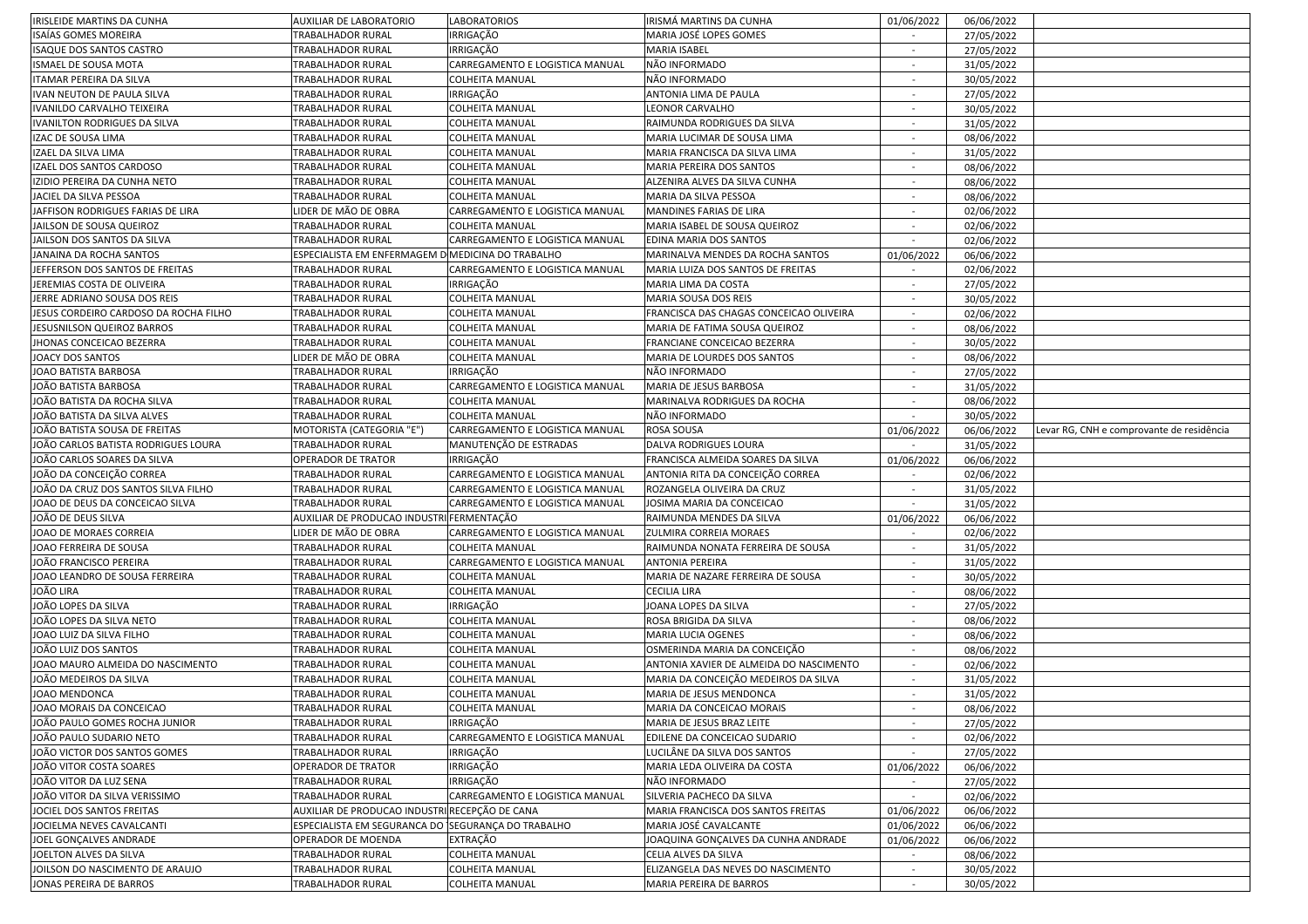| JONATHAN MACEDO DE SAUSA          | <b>TRABALHADOR RURAL</b>                       | CARREGAMENTO E LOGISTICA MANUAL | VERALUCIA MACÊDO DE SOUSA            |                          | 31/05/2022 |                                           |
|-----------------------------------|------------------------------------------------|---------------------------------|--------------------------------------|--------------------------|------------|-------------------------------------------|
| JORDEAN DA SILVA                  | TRABALHADOR RURAL                              | <b>IRRIGAÇÃO</b>                | MARIA INÊZ DA SILVA                  | $\sim$                   | 27/05/2022 |                                           |
| JOSÉ ADAILTON SOUSA               | TRABALHADOR RURAL                              | <b>COLHEITA MANUAL</b>          | CARMEM CÉLIA SOUSA                   | $\overline{\phantom{a}}$ | 08/06/2022 |                                           |
| JOSE AILTON OLIVEIRA DOS SANTOS   | TRABALHADOR RURAL                              | <b>COLHEITA MANUAL</b>          | ANTONIA DE MARIA OLIVEIRA DOS SANTOS | $\sim$                   | 30/05/2022 |                                           |
| JOSE AIRTON ALVES DOS SANTOS      | TRABALHADOR RURAL                              | <b>COLHEITA MANUAL</b>          | TEREZA ALVES DOS SANTOS              |                          | 30/05/2022 |                                           |
| JOSE ANTONIO COELHO ARAUJO        | TRABALHADOR RURAL                              | <b>COLHEITA MANUAL</b>          | TEREZA COELHO                        | $\overline{\phantom{a}}$ | 30/05/2022 |                                           |
| <b>JOSE ANTONIO MARQUES</b>       | TRABALHADOR RURAL                              | <b>COLHEITA MANUAL</b>          | MARIA IZAURA BORGES                  |                          | 08/06/2022 |                                           |
| JOSÉ ANTÔNIO PORTELA DOS SANTOS   | TRABALHADOR RURAL                              | <b>COLHEITA MANUAL</b>          | ALDENORA CELESTINA DOS SANTOS        |                          | 08/06/2022 |                                           |
| JOSE ANTONIO SOUSA GALVAO         | TRABALHADOR RURAL                              | IRRIGAÇÃO                       | NÃO INFORMADO                        |                          | 27/05/2022 |                                           |
| JOSE ARNALDO DA SILVA             | TRABALHADOR RURAL                              | CARREGAMENTO E LOGISTICA MANUAL | RITA MARIA DA SILVA                  | $\overline{\phantom{a}}$ | 31/05/2022 |                                           |
| JOSE AUGUSTO DA SILVA             | TRABALHADOR RURAL                              | <b>COLHEITA MANUAL</b>          | FRANCISCA CASSIA DA SILVA            | $\sim$                   | 31/05/2022 |                                           |
| JOSÉ BONIFACIO OLIVEIRA MATOS     |                                                | <b>COLHEITA MANUAL</b>          |                                      |                          |            |                                           |
|                                   | TRABALHADOR RURAL                              |                                 | MARIA DE OLIVEIRA MATOS              |                          | 08/06/2022 |                                           |
| JOSE CARLOS CARDOSO DA SILVA      | <b>TRABALHADOR RURAL</b>                       | <b>COLHEITA MANUAL</b>          | ILSAMAR CARDOSO DA SILVA             | $\sim$                   | 30/05/2022 |                                           |
| JOSE CARLOS DA CONCEICAO SILVA    | TRABALHADOR RURAL                              | <b>COLHEITA MANUAL</b>          | DEUSUITA DA CONCEICAO SILVA          |                          | 30/05/2022 |                                           |
| JOSE CARLOS DA SILVA NERES        | TRABALHADOR RURAL                              | <b>IRRIGAÇÃO</b>                | <b>JOSE CARLOS DA SILVA NERES</b>    |                          | 27/05/2022 |                                           |
| JOSÉ CARLOS DAS CHAGAS LOPES      | OPERADOR DE TRATOR                             | IRRIGAÇÃO                       | ANTONIA ROSÁRIO DAS CHAGAS LOPES     | 01/06/2022               | 06/06/2022 |                                           |
| JOSÉ CARLOS DE OLIVEIRA CRUZ      | TRABALHADOR RURAL                              | <b>IRRIGAÇÃO</b>                | ARICILENE DE OLIVEIRA CRUZ           |                          | 27/05/2022 |                                           |
| JOSE CARLOS FEITOSA LIMA          | MOTORISTA (CATEGORIA "D")                      | CARREGAMENTO E LOGISTICA MANUAL | MARIA ROSA GOMES FEITOSA             | 01/06/2022               | 06/06/2022 | Levar RG, CNH e comprovante de residência |
| JOSE CARLOS RIBEIRO LIMA          | OPERADOR DE TRATOR                             | <b>IRRIGAÇÃO</b>                | MARIA LUZINETE RIBEIRO LIMA          | 01/06/2022               | 06/06/2022 |                                           |
| JOSE CARLOS ROCHA CONCEICAO       | TRABALHADOR RURAL                              | <b>COLHEITA MANUAL</b>          | TEREZA ROCHA DA CONCEICAO            |                          | 08/06/2022 |                                           |
| JOSE CARLOS SILVA DOS SANTOS      | TRABALHADOR RURAL                              | <b>COLHEITA MANUAL</b>          | LUCENILDE MARIA SILVA                |                          | 08/06/2022 |                                           |
| JOSÉ CARLOS TEIXEIRA DA COSTA     | TRABALHADOR RURAL                              | CARREGAMENTO E LOGISTICA MANUAL | <b>IZABEL TEIXEIRA</b>               |                          | 02/06/2022 |                                           |
| JOSÉ DA PAIXÃO DA SILVA           | TRABALHADOR RURAL                              | <b>COLHEITA MANUAL</b>          | MARIA JOSÉ DA SILVA                  |                          | 08/06/2022 |                                           |
| JOSE DA SILVA                     | TRABALHADOR RURAL                              | <b>COLHEITA MANUAL</b>          | NÃO INFORMADO                        | $\overline{\phantom{a}}$ | 30/05/2022 |                                           |
| JOSE DE RIBAMAR DOS SANTOS        | TRABALHADOR RURAL                              | <b>COLHEITA MANUAL</b>          | MARIA DE FATIMA DOS SANTOS           | $\sim$                   | 02/06/2022 |                                           |
| JOSE DE RIBAMAR FERREIRA MARTINS  | TRABALHADOR RURAL                              | <b>COLHEITA MANUAL</b>          | VITORA GOMES FERREIRA MARTINS        |                          | 08/06/2022 |                                           |
| JOSE DE RIBAMAR OLIMPIO SILVA     | TRABALHADOR RURAL                              | <b>IRRIGAÇÃO</b>                | NÃO INFORMADO                        | $\sim$                   | 27/05/2022 |                                           |
| JOSE DIVINO BARROS DE ALMEIDA     | TRABALHADOR RURAL                              | <b>COLHEITA MANUAL</b>          | MARIA DAS MERCES BARROS ALMEIDA      |                          | 30/05/2022 |                                           |
| JOSE DOMINGOS FERREIRA DA SILVA   | AUXILIAR DE PRODUCAO INDUSTRI GERAÇÃO DE VAPOR |                                 | MARIA DE FATIMA FERREIRA DA SILVA    | 01/06/2022               | 06/06/2022 |                                           |
| JOSE DOS SANTOS                   | TRABALHADOR RURAL                              | <b>COLHEITA MANUAL</b>          | MARIA FELINTA DOS SANTOS             |                          | 31/05/2022 |                                           |
| JOSE DOS SANTOS PEREIRA BORBA     | TRABALHADOR RURAL                              | IRRIGAÇÃO                       | NÃO INFORMADO                        |                          | 27/05/2022 |                                           |
| JOSE EVALDO MONTEIRO DA SILVA     | TRABALHADOR RURAL                              | <b>COLHEITA MANUAL</b>          | JOAQUINA MONTEIRO DA SILVA           | $\sim$                   | 08/06/2022 |                                           |
| JOSE EVANGELISTA DOS SANTOS       | TRABALHADOR RURAL                              | <b>COLHEITA MANUAL</b>          | MARIA RAIMUNDA DE SOUSA DOS SANTOS   |                          | 08/06/2022 |                                           |
|                                   | TRABALHADOR RURAL                              | <b>COLHEITA MANUAL</b>          | RAIMUNDA SOUSA                       |                          |            |                                           |
| JOSE EZEQUIAS SOUSA BARROS        |                                                |                                 |                                      |                          | 30/05/2022 |                                           |
| JOSE FIRMINO DA SILVA             | TRABALHADOR RURAL                              | <b>COLHEITA MANUAL</b>          | MARIA ORLINDA DA SILVA               |                          | 02/06/2022 |                                           |
| JOSE FRANCISCO ALVES DA SILVA     | TRABALHADOR RURAL                              | <b>COLHEITA MANUAL</b>          | FRANCISCA ALVES DA SILVA             |                          | 08/06/2022 |                                           |
| JOSE FRANCISCO DA SILVA DE SOUSA  | TRABALHADOR RURAL                              | COLHEITA MANUAL                 | MARIA ORLANDA DA SILVA               |                          | 30/05/2022 |                                           |
| JOSE FRANCISCO DA SILVA FILHO     | TRABALHADOR RURAL                              | COLHEITA MANUAL                 | MARIA FELINTA DOS SANTOS             | $\overline{\phantom{a}}$ | 31/05/2022 |                                           |
| JOSÉ FRANCISCO DA SILVA OLIVEIRA  | TRABALHADOR RURAL                              | <b>IRRIGAÇÃO</b>                | MARIA LÍDIA DA SILVA OLIVEIRA        | $\sim$                   | 27/05/2022 |                                           |
| JOSE FRANCISCO DE ALMEIDA SILVA   | TRABALHADOR RURAL                              | <b>IRRIGAÇÃO</b>                | RAIMUNDA NONATA SILVA DE ALMEIDA     |                          | 27/05/2022 |                                           |
| JOSE FRANCISCO DE SOUZA PERES     | TRABALHADOR RURAL                              | <b>COLHEITA MANUAL</b>          | LUIZA DE SOUSA                       | $\sim$                   | 30/05/2022 |                                           |
| JOSE FRANCISCO DOS SANTOS         | TRABALHADOR RURAL                              | <b>COLHEITA MANUAL</b>          | MARIA DE JESUS DOS SANTOS            |                          | 30/05/2022 |                                           |
| JOSE FRANCISCO DOS SANTOS VIEIRA  | TRABALHADOR RURAL                              | <b>COLHEITA MANUAL</b>          | <b>MARIA FERNANDES DOS SANTOS</b>    |                          | 02/06/2022 |                                           |
| JOSE FRANCISCO FERREIRA DE SOUSA  | TRABALHADOR RURAL                              | COLHEITA MANUAL                 | NÃO INFORMADO                        |                          | 08/06/2022 |                                           |
| JOSE FRANCISCO LIMA DAMASCENO     | TRABALHADOR RURAL                              | <b>COLHEITA MANUAL</b>          | FRANCISCA LIMA DAMASCENO             | $\overline{\phantom{a}}$ | 02/06/2022 |                                           |
| JOSÉ FRANCISCO MARQUES DA SILVA   | TRABALHADOR RURAL                              | <b>COLHEITA MANUAL</b>          | <b>JOANA MARQUES</b>                 | $\sim$                   | 08/06/2022 |                                           |
| JOSE FRANCISCO OLIVEIRA INACIO    | TRABALHADOR RURAL                              | <b>COLHEITA MANUAL</b>          | OSMARINA OLIVEIRA INACIO             | $\sim$                   | 31/05/2022 |                                           |
| JOSE FRANCISCO PEREIRA DA SILVA   | <b>TRABALHADOR RURAL</b>                       | <b>COLHEITA MANUAL</b>          | NÃO INFORMADO                        |                          | 31/05/2022 |                                           |
| JOSE FRANCISCO ROCHA DA SILVA     | <b>TRABALHADOR RURAL</b>                       | <b>COLHEITA MANUAL</b>          | MARIA ROSA ROCHA DA SILVA            |                          | 30/05/2022 |                                           |
| JOSE FRANCISCO RODRIGUES DA COSTA | TRABALHADOR RURAL                              | <b>COLHEITA MANUAL</b>          | <b>ODILIA RODRIGUES DA COSTA</b>     |                          | 08/06/2022 |                                           |
| JOSE FRANCISCO XIMENES            | TRABALHADOR RURAL                              | IRRIGAÇÃO                       | NÃO INFORMADO                        |                          | 27/05/2022 |                                           |
| JOSÉ GOMES DA SILVA               | TRABALHADOR RURAL                              | <b>COLHEITA MANUAL</b>          | ELZA GOMES DA SILVA                  | $\overline{\phantom{a}}$ | 08/06/2022 |                                           |
| <b>JOSÉ GOMES DE FREITAS</b>      | TRABALHADOR RURAL                              | <b>COLHEITA MANUAL</b>          | MARIA GOMES DE FREITAS               | $\sim$                   | 08/06/2022 |                                           |
| JOSÉ HENRIQUE FERREIRA            | TRABALHADOR RURAL                              | IRRIGAÇÃO                       | ILVANY DO Ó FERREIRA                 | $\sim$                   | 27/05/2022 |                                           |
| JOSÉ HORLANDA PEREIRA DOS SATOS   | MOTORISTA (CATEGORIA "E")                      | CARREGAMENTO E LOGISTICA MANUAL | RAIMUNDA ANGELO PEREIRA              | 01/06/2022               | 06/06/2022 | Levar RG, CNH e comprovante de residência |
| JOSE LUIS BATISTA DAS NEVES       | TRABALHADOR RURAL                              | <b>COLHEITA MANUAL</b>          | MARCULINA BATISTA DA NEVES           |                          |            |                                           |
|                                   |                                                |                                 |                                      |                          | 31/05/2022 |                                           |
| JOSÉ LUIS DA SILVA ALBUQUERQUE    | AUXILIAR DE PRODUCAO INDUSTRI FERMENTAÇÃO      |                                 | MARIA DAS DORES DA SILVA             | 01/06/2022               | 06/06/2022 |                                           |
| JOSE LUIS GOMES                   | AUXILIAR DE PRODUCAO INDUSTRI FERMENTAÇÃO      |                                 | NÃO INFORMADO                        | 01/06/2022               | 06/06/2022 |                                           |
| JOSE MARINHO DE SENA FILHO        | TRABALHADOR RURAL                              | IRRIGAÇÃO                       | MARIA DE FÁTIMA ALVES LIMA           |                          | 27/05/2022 |                                           |
| JOSE MILTON DE CARVALHO           | TRABALHADOR RURAL                              | IRRIGAÇÃO                       | ENES PEREIRA DE CARVALHO             | $\sim$                   | 27/05/2022 |                                           |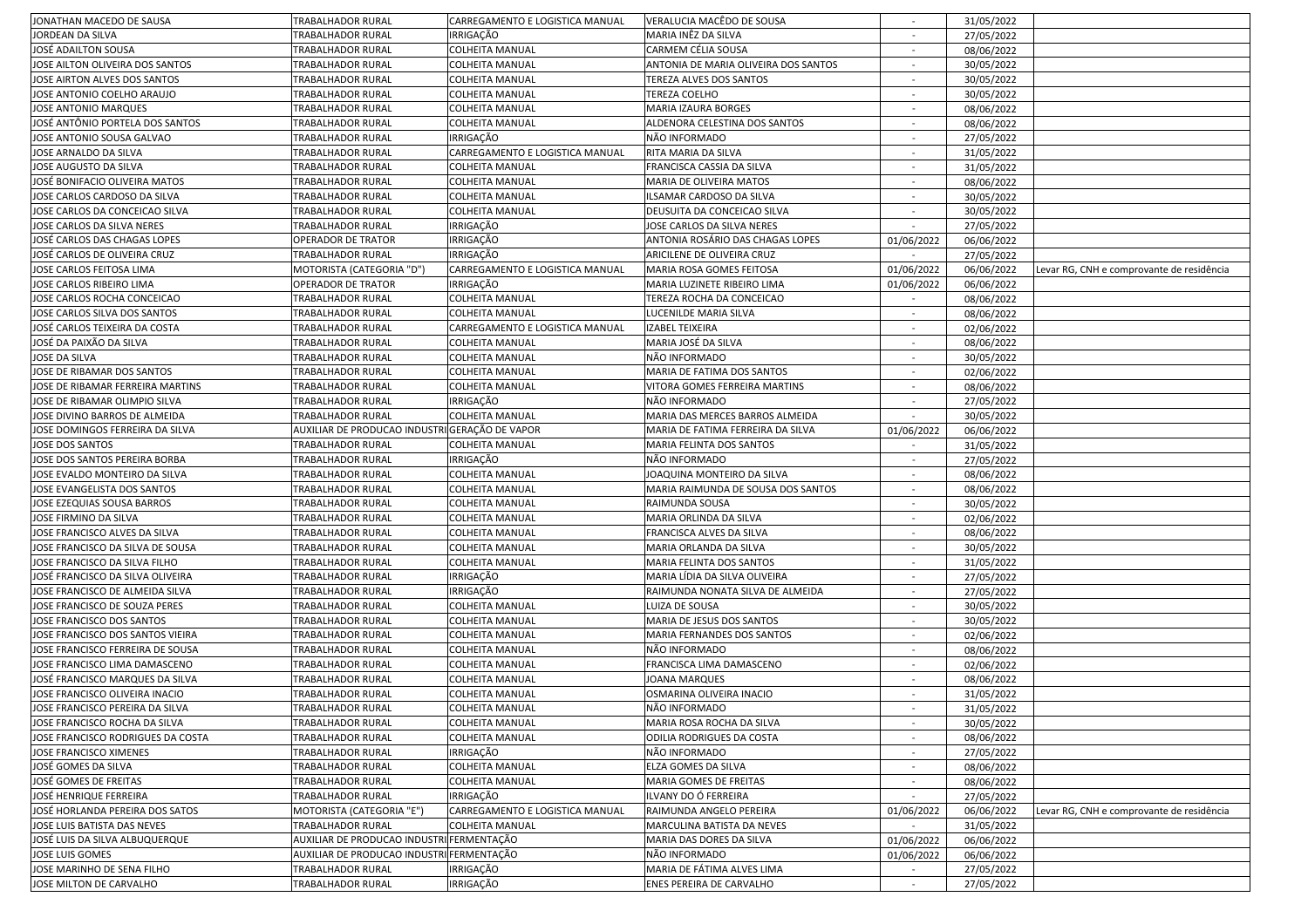| JOSE MILTON NASCIMENTO SILVA           | <b>TRABALHADOR RURAL</b>                       | <b>COLHEITA MANUAL</b>          | MARIA DAS GRACAS NUNES              |                          | 08/06/2022 |                                           |
|----------------------------------------|------------------------------------------------|---------------------------------|-------------------------------------|--------------------------|------------|-------------------------------------------|
| JOSÉ MIRINALDO DOS SANTOS              | TRABALHADOR RURAL                              | COLHEITA MANUAL                 | ZULEIDE ROSA DOS SANTOS             | $\sim$                   | 08/06/2022 |                                           |
| JOSE MOURAO DA SILVA                   | TRABALHADOR RURAL                              | COLHEITA MANUAL                 | RAIMUNDA MOURAO                     | $\sim$                   | 02/06/2022 |                                           |
| JOSE NASCIMENTO VAZ                    | TRABALHADOR RURAL                              | <b>COLHEITA MANUAL</b>          | MARIA DOS REMEDIOS NASCIMENTO       | $\sim$                   | 30/05/2022 |                                           |
| JOSE NERES DA CRUZ FILHO               | TRABALHADOR RURAL                              | COLHEITA MANUAL                 | JOSELITA ALVES DE MIRANDA           |                          | 08/06/2022 |                                           |
| JOSE ORLANDO DA COSTA SOUSA            | TRABALHADOR RURAL                              | CARREGAMENTO E LOGISTICA MANUAL | MARIA IRACI SOUSA DA COSTA          | $\sim$                   | 31/05/2022 |                                           |
| JOSÉ ORLANDO FEITOSA DA SILVA          | TRABALHADOR RURAL                              | CARREGAMENTO E LOGISTICA MANUAL | MARIA DO AMPARO DA SILVA            |                          | 02/06/2022 |                                           |
| JOSE RAFAEL DE AZEVEDO LOURA           | TRABALHADOR RURAL                              | CARREGAMENTO E LOGISTICA MANUAL | MARIA DE JESUS GOMES DE AZEVEDO     |                          | 02/06/2022 |                                           |
| JOSE RAIMUNDO DA CONCEICAO DE OLIVEIRA | TRABALHADOR RURAL                              | CARREGAMENTO E LOGISTICA MANUAL | NÃO INFORMADO                       |                          | 02/06/2022 |                                           |
| JOSE RAIMUNDO DA CONCEICAO DE SOUSA    | TRABALHADOR RURAL                              | CARREGAMENTO E LOGISTICA MANUAL | NÃO INFORMADO                       | $\sim$                   | 31/05/2022 |                                           |
| JOSE RAIMUNDO FERREIRA DE SOUSA        | TRABALHADOR RURAL                              | CARREGAMENTO E LOGISTICA MANUAL | MARIA DA CONCEICAO FEREIRA DE SOUSA | $\sim$                   | 31/05/2022 |                                           |
| JOSE RAIMUNDO SOARES DA SILVA          | TRABALHADOR RURAL                              | <b>COLHEITA MANUAL</b>          | DOMINGAS SOARES DA SILVA            |                          | 31/05/2022 |                                           |
| JOSE REMIR DE BARROS SILVA             | OPERADOR DE TRATOR                             | <b>IRRIGAÇÃO</b>                | ZULMIRA PEREIRA DE BARROS SILVA     | 01/06/2022               | 06/06/2022 |                                           |
| JOSÉ RIBAMAR DE ALBUQUERQUE            | TRABALHADOR RURAL                              | CARREGAMENTO E LOGISTICA MANUAL | <b>CREUSA DE ALBUQUERQUE</b>        |                          | 02/06/2022 |                                           |
| JOSE RIBAMAR PEREIRA                   | TRABALHADOR RURAL                              | COLHEITA MANUAL                 | <b>FRANCISCA PEREIRA</b>            |                          | 08/06/2022 |                                           |
| JOSE RIBAMAR ROCHA                     | TRABALHADOR RURAL                              | COLHEITA MANUAL                 | MARIA DE LOURDES ROCHA              |                          | 30/05/2022 |                                           |
| JOSÉ RIBEIRO                           | TRABALHADOR RURAL                              | CARREGAMENTO E LOGISTICA MANUAL | MARIA ANDRELINA RIBEIRO             | $\sim$                   |            |                                           |
| JOSE ROBERTO DE SOUZA CUNHA            | TRABALHADOR RURAL                              | COLHEITA MANUAL                 | RAIMUNDA CÍCERA DE SOUZA            | $\sim$                   | 02/06/2022 |                                           |
|                                        |                                                |                                 |                                     |                          | 08/06/2022 |                                           |
| JOSE ROBERTO DOS SANTOS ARAUJO         | TRABALHADOR RURAL                              | CARREGAMENTO E LOGISTICA MANUAL | MARIA LUCIA DOS SANTOS              |                          | 31/05/2022 |                                           |
| JOSÉ ROBERTO OLIVEIRA CRUZ             | TRABALHADOR RURAL                              | <b>IRRIGAÇÃO</b>                | <b>FRANCISCA OLIVEIRA</b>           | $\sim$                   | 27/05/2022 |                                           |
| JOSE RONALDO DOS SANTOS                | TRABALHADOR RURAL                              | <b>COLHEITA MANUAL</b>          | MARIA TEODORA DOS SANTOS            |                          | 08/06/2022 |                                           |
| JOSE SEBASTIAO DOS SANTOS JUNIOR       | TRABALHADOR RURAL                              | CARREGAMENTO E LOGISTICA MANUAL | MARIA QUITERIA DA CONCEICAO SANTOS  |                          | 02/06/2022 |                                           |
| JOSÉ SENA DOS SANTOS                   | TRABALHADOR RURAL                              | COLHEITA MANUAL                 | MARIA DE JEUSU SENA                 |                          | 08/06/2022 |                                           |
| JOSE VALDEMAR SOUSA                    | TRABALHADOR RURAL                              | COLHEITA MANUAL                 | <b>MARIA MARLENE SOUSA</b>          | $\sim$                   | 30/05/2022 |                                           |
| JOSE VALDIR GOMES DA SILVA             | TRABALHADOR RURAL                              | <b>COLHEITA MANUAL</b>          | MARIA DE FATIMA GOMES               | $\sim$                   | 08/06/2022 |                                           |
| JOSE VALMIR ROCHA                      | TRABALHADOR RURAL                              | <b>COLHEITA MANUAL</b>          | RAIMUNDA ROCHA                      |                          | 02/06/2022 |                                           |
| JOSÉ WILSON ALVES                      | TRABALHADOR RURAL                              | <b>IRRIGAÇÃO</b>                | MARIA DE JESUS ALVES                | $\sim$                   | 27/05/2022 |                                           |
| JOSE WILSON MORAIS DA SILVA            | TRABALHADOR RURAL                              | <b>COLHEITA MANUAL</b>          | <b>CARMINA MORAIS</b>               |                          | 30/05/2022 |                                           |
| JOSELIA PEREIRA DA SILVA               | TRABALHADOR RURAL                              | IRRIGAÇÃO                       | NÃO INFORMADO                       |                          | 27/05/2022 |                                           |
| JOSIEL DOS SANTOS PONTE                | AUXILIAR DE PRODUCAO INDUSTRI GERAÇÃO DE VAPOR |                                 | MARIA DO SOCORRO DOS SANTOS         | 01/06/2022               | 06/06/2022 |                                           |
| JOSIVALDO DA SILVA OLIVEIRA            | TRABALHADOR RURAL                              | COLHEITA MANUAL                 | MARIA DO CARMO DA SILVA             | $\sim$                   | 30/05/2022 |                                           |
| JOSSEAN LIMA DA SILVA                  | TRABALHADOR RURAL                              | CARREGAMENTO E LOGISTICA MANUAL | ANTONIA LIMA DA SILVA               | $\sim$                   | 02/06/2022 |                                           |
| JULIO CESAR COSTA SOUSA                | TRABALHADOR RURAL                              | <b>COLHEITA MANUAL</b>          | MARIA DOS MILAGRES COSTA            |                          | 08/06/2022 |                                           |
| JUNIEL DA COSTA SILVA                  | TRABALHADOR RURAL                              | CARREGAMENTO E LOGISTICA MANUAL | TERESINHA VERÍSSIOMO DA COSTA       | $\sim$                   | 31/05/2022 |                                           |
| JUNIOR MARQUES DE OLIVEIRA             | TRABALHADOR RURAL                              | <b>IRRIGAÇÃO</b>                | OTACÍLIA MARQUES DE OLIVEIRA        |                          | 27/05/2022 |                                           |
| KEDSON JOSÉ CRUZ SENA                  | TRABALHADOR RURAL                              | CARREGAMENTO E LOGISTICA MANUAL | <b>IRENE MARIA CRUZ</b>             |                          | 02/06/2022 |                                           |
| <b>KENNEDE SENA CRUZ</b>               | TRABALHADOR RURAL                              | IRRIGAÇÃO                       | KEILA MARIA CRUZ SENA               |                          | 27/05/2022 |                                           |
| KILSON SENA CRUZ                       | MOTORISTA (CATEGORIA "D")                      | MANUTENÇÃO DE ESTRADAS          | KEILA MARIA CRUZ SENA               | 01/06/2022               | 06/06/2022 | Levar RG, CNH e comprovante de residência |
| KLEBESON SOUZA FELIX                   | TRABALHADOR RURAL                              | CARREGAMENTO E LOGISTICA MANUAL | NÃO INFORMADO                       | $\sim$                   | 31/05/2022 |                                           |
| LAERCIO DA SILVA BEZERRA               | TRABALHADOR RURAL                              | <b>COLHEITA MANUAL</b>          | ANA CLEIA DA SILVA BEZERRA          |                          | 30/05/2022 |                                           |
| LAERCIO DOS SANTOS DA SILVA            | TRABALHADOR RURAL                              | <b>COLHEITA MANUAL</b>          | MARIA FELINTA DOS SANTOS            | $\overline{\phantom{a}}$ | 31/05/2022 |                                           |
| LAILSON BARROSO DOS SANTOS             | TRABALHADOR RURAL                              | <b>COLHEITA MANUAL</b>          | MARINALVA DE SOUSA BARROSO          | $\overline{\phantom{a}}$ | 08/06/2022 |                                           |
| LAILSON DA SILVA ARAUJO                | TRABALHADOR RURAL                              | <b>COLHEITA MANUAL</b>          | MARIA HILDA DA SILVA ARAÚJO         |                          | 08/06/2022 |                                           |
| LAILTON DOS REIS SILVA                 | TRABALHADOR RURAL                              | IRRIGAÇÃO                       | FRANCINILDE DE MARIA DOS REIS SILVA |                          | 27/05/2022 |                                           |
| LAYANE DE FÁTIMA SOARES LIMA           | BALANCEIRO                                     | <b>FACILITIES</b>               | ANTONIA DE MARIA SOARES LIMA        | 01/06/2022               | 06/06/2022 |                                           |
| LEANDRO DA SILVA                       | TRABALHADOR RURAL                              | COLHEITA MANUAL                 | FRANCISA DA SILVA                   | $\sim$                   | 30/05/2022 |                                           |
| LEANDRO DA SILVA                       | TRABALHADOR RURAL                              | IRRIGAÇÃO                       | ROSA DA SILVA                       | $\sim$                   | 27/05/2022 |                                           |
| LEANDRO DA SILVA PEREIRA               | TRABALHADOR RURAL                              | <b>COLHEITA MANUAL</b>          | NÃO INFORMADO                       |                          | 30/05/2022 |                                           |
| LEANDRO DA SILVA SOUSA                 | TRABALHADOR RURAL                              | <b>COLHEITA MANUAL</b>          | LUZIA DE SOUSA DA SILVA             |                          | 30/05/2022 |                                           |
| LEANDRO DOS REIS SILVA                 | TRABALHADOR RURAL                              | IRRIGAÇÃO                       | FRANCINILDE DE MARIA DOS REIS       |                          | 27/05/2022 |                                           |
| LEANDRO DOS SANTOS                     | TRABALHADOR RURAL                              | COLHEITA MANUAL                 | NILDE DOS SANTOS                    |                          | 30/05/2022 |                                           |
| LEANDRO DOS SANTOS LEITE               | AUXILIAR DE PRODUCAO INDUSTRI FERMENTAÇÃO      |                                 | FRANCISCA DOS SANTOS LEITE          | 01/06/2022               | 06/06/2022 |                                           |
| LENDRO SOUSA DOS SANTOS                | TRABALHADOR RURAL                              | <b>COLHEITA MANUAL</b>          | FRANCISCA SOUSA DOS SANTOS          | $\sim$                   | 30/05/2022 |                                           |
| LEO SERGIO REIS DA SILVA               | TRABALHADOR RURAL                              | COLHEITA MANUAL                 | ADRIANA DOS REIS HACIANO            | $\sim$                   | 08/06/2022 |                                           |
| LEOMACIO DA SILVA CUNHA                | OPERADOR DE TRATOR                             | <b>IRRIGAÇÃO</b>                | JOSEFA PEREIRA DA SILVA             | 01/06/2022               | 06/06/2022 |                                           |
| LEONARDO DA CONCEICAO                  | LUBRIFICADOR                                   | OFICINA MECANICA                | NÃO INFORMADO                       | 01/06/2022               | 06/06/2022 |                                           |
| LEONARDO DA SILVA                      | TRABALHADOR RURAL                              | <b>COLHEITA MANUAL</b>          | FRANCINETE ALVES DA SILVA           |                          | 30/05/2022 |                                           |
| LEONARDO DAS MERCES TRINDADE           | LIDER DE MÃO DE OBRA                           | CARREGAMENTO E LOGISTICA MANUAL | SANDRA REGINA DAS MERCES            |                          | 02/06/2022 |                                           |
| LEONARDO DE KASSIO LAURINDO DOS SANTOS | TRABALHADOR RURAL                              | CARREGAMENTO E LOGISTICA MANUAL | MARIA DE NAZARÉ LAURINDO DOS SANTOS | $\sim$                   | 31/05/2022 |                                           |
| <b>LEONARDO DOS REIS</b>               | TRABALHADOR RURAL                              | IRRIGAÇÃO                       | FRANCINILDE DE MARIA DOS REIS SILVA | $\sim$                   | 27/05/2022 |                                           |
|                                        |                                                |                                 |                                     |                          |            |                                           |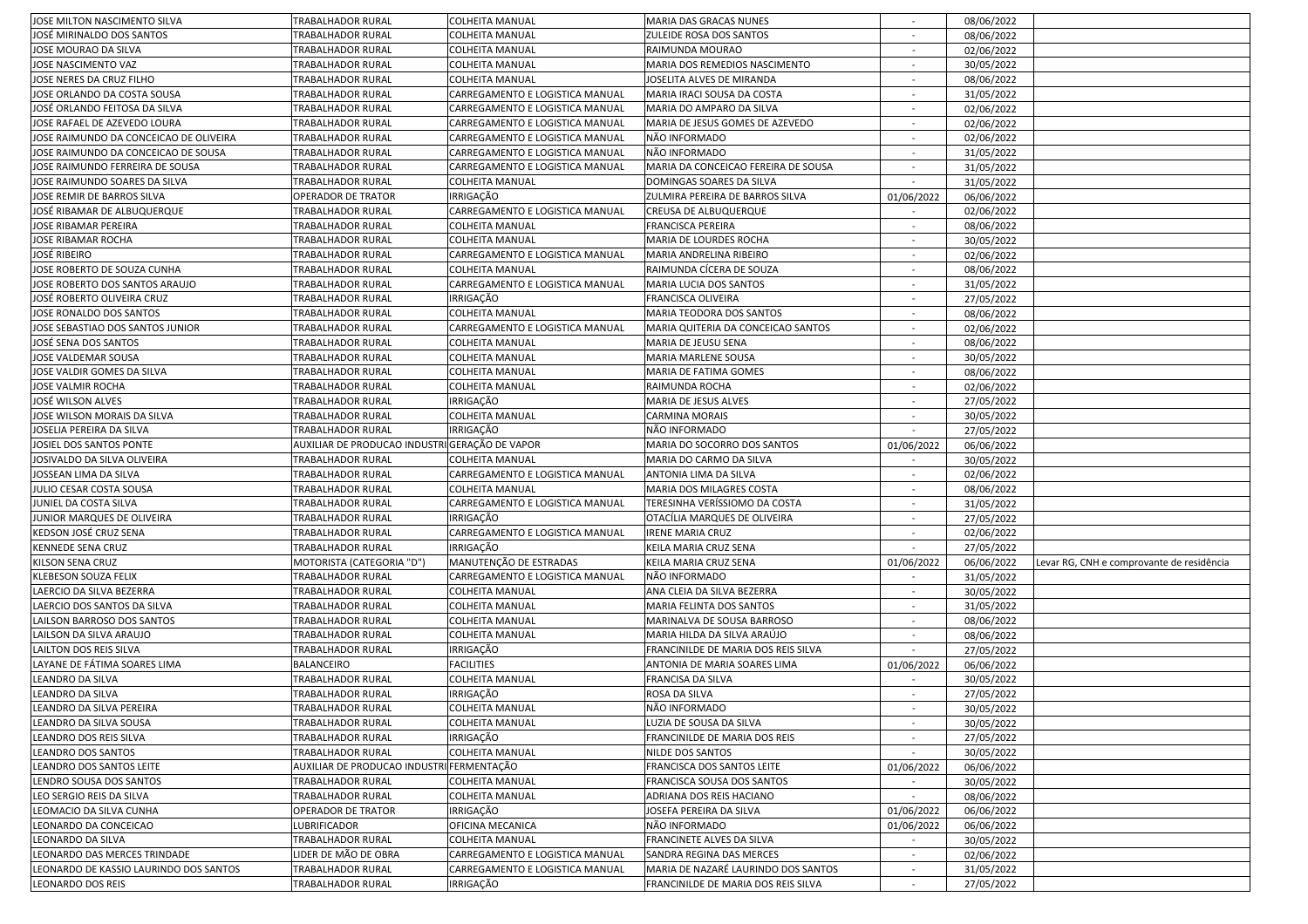| <b>LEONARDO DOS SANTOS</b>                   | <b>TRABALHADOR RURAL</b>                          | COLHEITA MANUAL                 | MARIA FRANCISCA DOS SANTOS                |                          | 30/05/2022 |  |
|----------------------------------------------|---------------------------------------------------|---------------------------------|-------------------------------------------|--------------------------|------------|--|
| LEONARDO SANTOS LIMA                         | AUXILIAR DE SERVIÇOES GERAIS                      | <b>FACILITIES</b>               | NÃO INFORMADO                             |                          | 27/05/2022 |  |
| LEONARDO SILVA DO NASCIMENTO                 | TRABALHADOR RURAL                                 | COLHEITA MANUAL                 | RAIMUNDA NONATA SOUSA E SILVA             |                          | 08/06/2022 |  |
| LEONEL FERREIRA MORAIS                       | TRABALHADOR RURAL                                 | COLHEITA MANUAL                 | MARIA DE FATIMA FERREIRA MORAES           |                          | 30/05/2022 |  |
| LEONILSON DO ESPIRITO SANTO DE OLIVEIRA      | TRABALHADOR RURAL                                 | COLHEITA MANUAL                 | FRANCISCA DO ESPIRITO SANTO DE OLIVEIRA   | $\sim$                   | 02/06/2022 |  |
| LEONILSON GOMES LEITE                        | TRABALHADOR RURAL                                 | IRRIGAÇÃO                       | <b>MARILENE GOMES</b>                     | $\sim$                   | 27/05/2022 |  |
| LIANDRO OLIVEIRA SOUSA                       | IDER DE MÃO DE OBRA                               | <b>COLHEITA MANUAL</b>          | MARIA DE DEUS OLIVEIRA SOUSA              |                          | 08/06/2022 |  |
| LINDOMAR SOARES DA SOARES                    | TRABALHADOR RURAL                                 | <b>IRRIGAÇÃO</b>                | NÃO INFORMADO                             | $\sim$                   | 27/05/2022 |  |
| LOURENÇO BORBA DA SILVA FILHO                | TRABALHADOR RURAL                                 | <b>COLHEITA MANUAL</b>          | IVANISE DA CRUZ                           | $\overline{\phantom{a}}$ | 08/06/2022 |  |
| LOURIMAR SOARES                              | TRABALHADOR RURAL                                 | <b>COLHEITA MANUAL</b>          | MARIA DAS DORES SOARES FILHO              |                          | 31/05/2022 |  |
| LUCAS DA CONCEIÇÃO SOUSA                     | TRABALHADOR RURAL                                 | IRRIGAÇÃO                       | ANTÔNIA MARIA DA CONCEIÇÃO                |                          | 27/05/2022 |  |
| LUCAS SOUSA DOS SANTOS                       | TRABALHADOR RURAL                                 | COLHEITA MANUAL                 | FRANCISCA SOUSA SANTOS                    | $\sim$                   | 30/05/2022 |  |
| LUCILANIO MARINHO DE ARAUJO                  | TRABALHADOR RURAL                                 | CARREGAMENTO E LOGISTICA MANUAL | RAIMUNDA MARINHO DE ARAUJO                | $\sim$                   | 02/06/2022 |  |
| LUIS CARLOS DA CONCEICAO BRIGIDO             | TRABALHADOR RURAL                                 | <b>COLHEITA MANUAL</b>          | MARIA GUADALUPE DA CONCEICAO              | $\overline{\phantom{a}}$ | 08/06/2022 |  |
| LUIS CARLOS DA SILVA                         | TRABALHADOR RURAL                                 | <b>COLHEITA MANUAL</b>          | MARIA DOS PRAZERES DA SILVA               | $\sim$                   | 02/06/2022 |  |
| LUIS CARLOS DA SILVA CONCEICAO               | TRABALHADOR RURAL                                 | <b>COLHEITA MANUAL</b>          | MARIA ANTONIA GONZAGA DA SILVA            |                          | 02/06/2022 |  |
| LUIS CARLOS DOS SANTOS AGUIAR                | TRABALHADOR RURAL                                 | COLHEITA MANUAL                 | NÃO INFORMADO                             |                          | 30/05/2022 |  |
| LUIS CLAUDIO DO CARMO PEREIRA                | TRABALHADOR RURAL                                 | COLHEITA MANUAL                 | MARIA JOSE VIEIRA DO CARMO                |                          | 30/05/2022 |  |
| LUIS DE JESUS DA SILVA BATISTA               | TRABALHADOR RURAL                                 | COLHEITA MANUAL                 | MARIA JOSE DA SILVA BATISTA               | $\overline{\phantom{a}}$ | 31/05/2022 |  |
| LUIS SANTOS SOARES BRITO DUTRA               | TRABALHADOR RURAL                                 | <b>COLHEITA MANUAL</b>          | NÃO INFORMADO                             | $\sim$                   | 31/05/2022 |  |
| LUIZ GONZAGA DOS SANTOS                      | OPERADOR DE TOMBADOR                              | RECEPÇÃO DE CANA                | NÃO INFORMADO                             | 01/06/2022               | 06/06/2022 |  |
| LUIZ LIMA SOBRINHO                           | TRABALHADOR RURAL                                 | <b>IRRIGAÇÃO</b>                | FRANCISCA MARIA DA SILVA                  |                          | 27/05/2022 |  |
| MADISON CARLOS REGO ANDRADE                  | TRABALHADOR RURAL                                 | <b>COLHEITA MANUAL</b>          | ALTINA REGO ANDRADE                       | $\sim$                   | 30/05/2022 |  |
| MAGNO ANASTACIO OLIVEIRA                     | TRABALHADOR RURAL                                 | <b>COLHEITA MANUAL</b>          | MARIA INES ANASTACIO OLIVEIRA             |                          | 30/05/2022 |  |
| MAGNO FERREIRA GOMES                         | TRABALHADOR RURAL                                 | COLHEITA MANUAL                 | RAIMUNDA FERREIRA GOMES                   |                          | 30/05/2022 |  |
| MAICON DIOVANE DE LIMA SILVA                 | <b>TRABALHADOR RURAL</b>                          | CARREGAMENTO E LOGISTICA MANUAL | FRANCISCA FERREIRA DE LIMA                |                          | 02/06/2022 |  |
| MAILTON DE MELO SOARES                       | TRABALHADOR RURAL                                 | IRRIGAÇÃO                       | NÃO INFORMADO                             | $\sim$                   | 27/05/2022 |  |
| MANACES FERREIRA DA SILVA                    | TRABALHADOR RURAL                                 | <b>COLHEITA MANUAL</b>          | RITA MARIA FERREIRA DA SILVA              | $\sim$                   | 30/05/2022 |  |
| MANOEL DA CONCEIÇÃO SILVA                    | OPERADOR DE TRATOR                                | <b>IRRIGAÇÃO</b>                | JOANA MARIA DA CONCEIÇÃO                  | 01/06/2022               | 06/06/2022 |  |
| MANOEL DA SILVA                              | TRABALHADOR RURAL                                 | <b>COLHEITA MANUAL</b>          | ANA MARIA DA SILVA                        |                          | 08/06/2022 |  |
| MANOEL DE ARAUJO MATOS                       | TRABALHADOR RURAL                                 | COLHEITA MANUAL                 | MARIA ALICE DE ARAUJO MATOS               |                          | 30/05/2022 |  |
| MANOEL DIVINO CARVALHO DOS SANTOS            | AUXILIAR DE PRODUCAO INDUSTRI RECEPÇÃO DE CANA    |                                 | MARIA ALCILENE CARVALHO                   | 01/06/2022               | 06/06/2022 |  |
| MANOEL DO CARMO LIMA                         | TRABALHADOR RURAL                                 | COLHEITA MANUAL                 | MARIA DO CARMO LIMA                       |                          | 08/06/2022 |  |
| MANOEL FIGUEREDO DOS SANTOS                  | TRABALHADOR RURAL                                 | COLHEITA MANUAL                 | MARIA DO NASCIMENTO FIGUEIREDO DOS SANTOS | $\sim$                   | 02/06/2022 |  |
| MANOEL FRANCISCO VERÍSSIMO LIMA              | TRABALHADOR RURAL                                 | CARREGAMENTO E LOGISTICA MANUAL | MARIA FRANCISCA VERÍSSIMO LIMA            |                          | 02/06/2022 |  |
| MANOEL GONÇALVES                             | TRABALHADOR RURAL                                 | <b>IRRIGAÇÃO</b>                | <b>MARIA GONCALVES</b>                    | $\sim$                   | 27/05/2022 |  |
| MANOEL MACHADO DA CONCEICAO                  | TRABALHADOR RURAL                                 | CARREGAMENTO E LOGISTICA MANUAL | MARIA MACHADO DA CONCEICAO                | $\sim$                   | 02/06/2022 |  |
| MANOEL MESSIAS DOS SANTOS                    | TRABALHADOR RURAL                                 | <b>COLHEITA MANUAL</b>          | VICENCIA DOS SANTOS                       |                          | 08/06/2022 |  |
| MANOEL PAIXAO NASCIMENTO                     | TRABALHADOR RURAL                                 | COLHEITA MANUAL                 | ROZIMIRA ROCHA PAIXAO NASCIMENTO          |                          | 08/06/2022 |  |
| MANOEL SARAIVA DA CONCEIÇÃO                  | TRABALHADOR RURAL                                 | COLHEITA MANUAL                 | FRANCISCA SARAIVA DA CONCEIÇÃO DA SILVA   |                          | 08/06/2022 |  |
| MARCIANO SAMPAIO DOS SANTOS                  | TRABALHADOR RURAL                                 | IRRIGAÇÃO                       | FRANCISCA CELIA SAMPAIO                   | $\sim$                   | 27/05/2022 |  |
| MARCIEL DAS CHAGAS SAMPAIO                   | TRABALHADOR RURAL                                 | IRRIGAÇÃO                       | FRANCISCA CELIA SAMPAIO                   | $\sim$                   | 27/05/2022 |  |
| MARCIEL DE SOUSA LIMA                        | AUXILIAR DE PRODUCAO INDUSTRI GERAÇÃO DE VAPOR    |                                 | MARIA DO SOCORRO DE SOUSA LIMA            | 01/06/2022               | 06/06/2022 |  |
| MARCIO ADRIANO REGO DA SILVA                 | TRABALHADOR RURAL                                 | <b>COLHEITA MANUAL</b>          | FRANCISCA REGO DA SILVA                   |                          | 02/06/2022 |  |
| MARCIO BORBA DA SILVA                        | TRABALHADOR RURAL                                 | CARREGAMENTO E LOGISTICA MANUAL | MARIA DAS GRAÇAS BORBA DA SILVA           |                          | 02/06/2022 |  |
| MARCIO CANUTO GONCALVES                      | TRABALHADOR RURAL                                 | COLHEITA MANUAL                 | MARIA DE JESUS CANUTO                     |                          | 30/05/2022 |  |
| MARCIO JUNIOR DOS SANTOS SILVA               | TRABALHADOR RURAL                                 | COLHEITA MANUAL                 | ANTONIA DOS SANTOS                        |                          | 08/06/2022 |  |
| MARCIO RAIMUNDO DOS ANJOS SOUSA              | OPERADOR DE CAPTAÇÃO DE AGU, CAPTAÇÃO DE AGUA     |                                 | ANTONIA DE MARIA LIMA DOS ANJOS           | 01/06/2022               | 06/06/2022 |  |
| MARCOS ALBERTO VIEIRA DA SILVA               | TRABALHADOR RURAL                                 | <b>COLHEITA MANUAL</b>          | MARIA JOSE VIEIRA GUIMARAES               | $\sim$                   | 30/05/2022 |  |
| MARCOS DA SILVA DAMASCENO                    | TRABALHADOR RURAL                                 | <b>COLHEITA MANUAL</b>          | MARIA DA SILVA DAMASCENO                  | $\sim$                   | 08/06/2022 |  |
| MARCOS GABRIEL ARAUJO DE SOUSA               | TRABALHADOR RURAL                                 | CARREGAMENTO E LOGISTICA MANUAL | MARIA FRANCISCA LIMA ARAUJO               | $\sim$                   | 31/05/2022 |  |
| MARCOS JOSÉ CUNHA                            | TRABALHADOR RURAL                                 | <b>COLHEITA MANUAL</b>          | MARIA DAS GRAÇAS CUNHA                    |                          | 08/06/2022 |  |
| MARCOS MACIEL FERNANDES CASTRO               | AUXILIAR DE PRODUCAO INDUSTRI TRATAMENTO DE CALDO |                                 | NÃO INFORMADO                             | 01/06/2022               | 06/06/2022 |  |
| MARCOS RODRIGUES DA SILVA                    | TRABALHADOR RURAL                                 | IRRIGAÇÃO                       | FRANCISCA DAS CHAGAS RODRIGUES DA SILVA   |                          | 27/05/2022 |  |
| MARIA BETÂNIA DOS REIS                       | AUXILIAR DE SERVICOS GERAIS                       | <b>REFEITÓRIO</b>               | FRANCISCA CLARINDA DOS REIS               | 01/06/2022               | 06/06/2022 |  |
| MARIA DA CONCEIÇÃO DOS SANTOS SILVA          | TRABALHADOR RURAL                                 | IRRIGAÇÃO                       | <b>DELZEDITE DOS SANTOS</b>               | $\sim$                   | 27/05/2022 |  |
| MARIA DO ROSÁRIO DE FATIMA GONÇALVES ANDRADE | <b>BALANCEIRO</b>                                 | <b>FACILITIES</b>               | NÃO INFORMADO                             | 01/06/2022               | 06/06/2022 |  |
| MARIA DOS MILAGRES SILVA PACHECO             | TRABALHADOR RURAL                                 | IRRIGAÇÃO                       | LUCILENE DO NASCIMENTO SILVA PACHECO      |                          | 27/05/2022 |  |
| MARIA JOSÉ DA SILVA CUNHA OLIVEIRA           | TRABALHADOR RURAL                                 | <b>IRRIGAÇÃO</b>                | NÃO INFORMADO                             |                          | 27/05/2022 |  |
| MARIA LUIZA ALVES DA SILVA                   | ASSISTENTE DE COZINHA                             | <b>REFEITÓRIO</b>               | NÃO INFORMADO                             | 01/06/2022               | 06/06/2022 |  |
|                                              |                                                   |                                 |                                           |                          |            |  |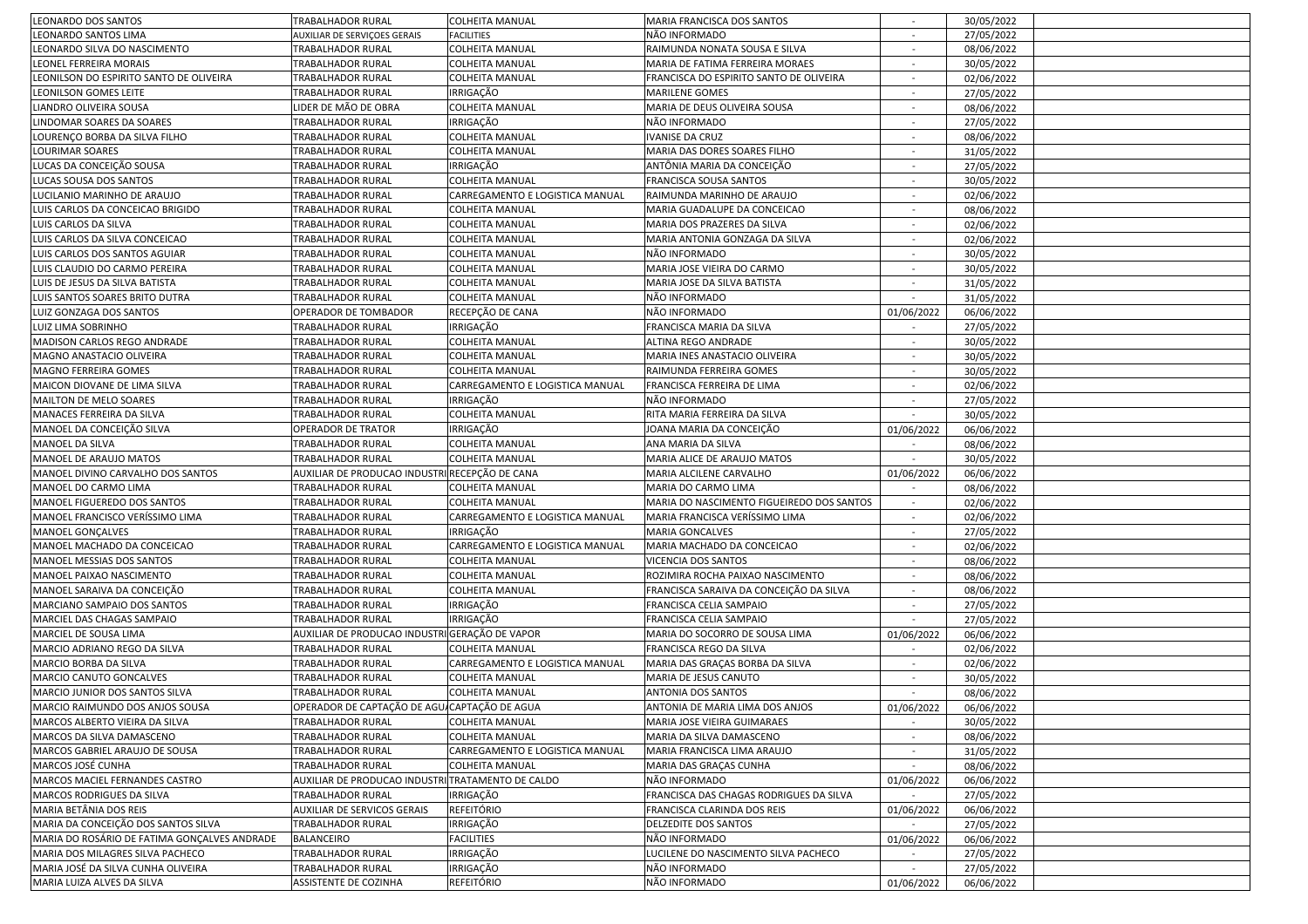| MARIA NAGILA DE SOUSA MENDES              | ESPECIALISTA EM ENFERMAGEM D MEDICINA DO TRABALHO |                                 | <b>DIMARIA DE SOUSA</b>              | 01/06/2022               | 06/06/2022 |  |
|-------------------------------------------|---------------------------------------------------|---------------------------------|--------------------------------------|--------------------------|------------|--|
| MARIA RAIMUNDA DOS SANTOS ARAUJO          | COZINHEIRA                                        | <b>REFEITÓRIO</b>               | NÃO INFORMADO                        | 01/06/2022               | 06/06/2022 |  |
| MARIA SOARES DA CONCEIÇÃO                 | TRABALHADOR RURAL                                 | IRRIGAÇÃO                       | MARIA MARTA SOARES                   |                          | 27/05/2022 |  |
| MARTA ALINE CORREIA DE SOUSA MORAIS       | ANALISTA DE CONTROLE AGRICOLA OFICINA MECANICA    |                                 | NÃO INFORMADO                        | $\sim$                   | 27/05/2022 |  |
| MARYTON LUIZ DE SOUZA SAMPAIO             | <b>ELETRICISTA</b>                                | MANUTENÇÃO ELETRICA             | NÃO INFORMADO                        | 01/06/2022               | 06/06/2022 |  |
| MAUREAN DE OLIVEIRA DA CONCEIÇÃO          | TRABALHADOR RURAL                                 | CARREGAMENTO E LOGISTICA MANUAL | MARIA RITA DE OLIVEIRA DA CONCEIÇÃO  | $\sim$                   | 31/05/2022 |  |
| MAURICIO DA SILVA CONCEICAO               | TRABALHADOR RURAL                                 | <b>IRRIGAÇÃO</b>                | NÃO INFORMADO                        |                          | 27/05/2022 |  |
| MAURICIO DOS SANTOS SILVA                 | TRABALHADOR RURAL                                 | <b>IRRIGAÇÃO</b>                | NÃO INFORMADO                        |                          | 27/05/2022 |  |
| MAURICIO MACÊDO SANTIAGO                  | TRABALHADOR RURAL                                 | <b>COLHEITA MANUAL</b>          | MARIA ANTONIA COSTA MACÊDO SANTIAGO  |                          | 30/05/2022 |  |
| MAURO JOSE DE SOUSA ARAUJO                | TRABALHADOR RURAL                                 | IRRIGAÇÃO                       | MARIA DO SOCORRO DE SOUSA ARAUJO     | $\overline{\phantom{a}}$ | 27/05/2022 |  |
| MAXUEL DO NASCIMENTO                      | TRABALHADOR RURAL                                 | CARREGAMENTO E LOGISTICA MANUAL | MARIA JOSE DO NASCIMENTO             | $\sim$                   | 31/05/2022 |  |
| MIGUEL DA SILVA DE ALBUQUERQUE            | TRABALHADOR RURAL                                 | <b>COLHEITA MANUAL</b>          | MARIA RODRIGUES DA SILVA             |                          | 30/05/2022 |  |
| MIGUEL SILVA DA CONCEICAO                 | TRABALHADOR RURAL                                 | <b>COLHEITA MANUAL</b>          | MARIA ALICE DA SILVA                 | $\overline{\phantom{a}}$ | 31/05/2022 |  |
| MIKAEL DE SOUSA MOTA                      | TRABALHADOR RURAL                                 | CARREGAMENTO E LOGISTICA MANUAL | NÃO INFORMADO                        |                          | 31/05/2022 |  |
| MIKAEL REIS DAMASCENO                     | TRABALHADOR RURAL                                 | <b>IRRIGAÇÃO</b>                | NÃO INFORMADO                        |                          | 27/05/2022 |  |
| MIRILENE CAMPELO DA SILVA                 | ASSISTENTE DE COZINHA                             | <b>REFEITÓRIO</b>               | MARIA DAS DORES CAMPELO DA SILVA     | 01/06/2022               | 06/06/2022 |  |
| MOISEIS SILVA OLIVEIRA                    | TRABALHADOR RURAL                                 | COLHEITA MANUAL                 | NÃO INFORMADO                        |                          | 30/05/2022 |  |
| NAGILDO NASCIMENTO DE ARAUJO              | TRABALHADOR RURAL                                 | COLHEITA MANUAL                 | RAIMUNDA GOMES NASCIMENTO            | $\sim$                   | 31/05/2022 |  |
| NALDO COSTA                               | TRABALHADOR RURAL                                 | <b>COLHEITA MANUAL</b>          | <b>EMILIA COSTA</b>                  |                          |            |  |
|                                           |                                                   |                                 |                                      | $\sim$                   | 30/05/2022 |  |
| NASCIMENTO DE SOUSA MARTINS               | TRABALHADOR RURAL                                 | <b>COLHEITA MANUAL</b>          | MARIA FILOMENA DE SOUSA              |                          | 30/05/2022 |  |
| NEILO ROBERTO FERNANDES DA SILVA          | TRABALHADOR RURAL                                 | <b>COLHEITA MANUAL</b>          | OSMARINA FERNANDES DA SILVA          |                          | 08/06/2022 |  |
| <b>NELRISON MEURI PACHECO ABREU GOMES</b> | TRABALHADOR RURAL                                 | <b>COLHEITA MANUAL</b>          | MARIA CREUZILENE PACHECO ABREU       |                          | 08/06/2022 |  |
| <b>NELSON BASTOS DA SILVA</b>             | TRABALHADOR RURAL                                 | COLHEITA MANUAL                 | EROTILDE MARIA BASTOS DOS SANTOS     |                          | 08/06/2022 |  |
| NELSON DUTRA DA SILVA                     | TRABALHADOR RURAL                                 | COLHEITA MANUAL                 | LIDIA DUTRA DA SILVA                 |                          | 08/06/2022 |  |
| NELSON ELIAS FERREIRA                     | OPERADOR DE MOENDA                                | EXTRAÇÃO                        | NÃO INFORMADO                        | 01/06/2022               | 06/06/2022 |  |
| NELSON NEDE DE SOUSA                      | OPERADOR DE TRATOR                                | IRRIGAÇÃO                       | MARIA DAS DORES FERREIRA DE SOUSA    | 01/06/2022               | 06/06/2022 |  |
| NEOVAN CANTANHEDE DA SILVA                | TRABALHADOR RURAL                                 | <b>COLHEITA MANUAL</b>          | ERLY DE SOUSA CANTANHEDE             |                          | 30/05/2022 |  |
| NEUDIMAR DE ARAUJO CASTRO                 | DESTILADOR                                        | DESTILAÇÃO                      | NÃO INFORMADO                        | 01/06/2022               | 06/06/2022 |  |
| NILSON ALVES DA CUNHA                     | TRABALHADOR RURAL                                 | CARREGAMENTO E LOGISTICA MANUAL | TEREZA ALVES DA CUNHA                |                          | 31/05/2022 |  |
| ODAI JOSÉ DE OLIVEIRA COSTA               | TRABALHADOR RURAL                                 | COLHEITA MANUAL                 | ANTONIA CARVALHO DE OLIVEIRA COSTA   |                          | 08/06/2022 |  |
| ONEZIANO DE ALMEIDA MOTA                  | TRABALHADOR RURAL                                 | IRRIGAÇÃO                       | NÃO INFORMADO                        |                          | 27/05/2022 |  |
| ORLANDO RODRIGUES BRAGA                   | TRABALHADOR RURAL                                 | <b>COLHEITA MANUAL</b>          | MARIA DE FATIMA RODRIGUES            | $\sim$                   | 31/05/2022 |  |
| OTACILIO MARQUES                          | TRABALHADOR RURAL                                 | <b>COLHEITA MANUAL</b>          | NÃO INFORMADO                        | $\sim$                   | 08/06/2022 |  |
| PATRICIA DE OLIVEIRA GAMA                 | ESPECIALISTA EM ENFERMAGEM D MEDICINA DO TRABALHO |                                 | NÃO INFORMADO                        | 01/06/2022               | 06/06/2022 |  |
| PAULINO MOUSINHO                          | TRABALHADOR RURAL                                 | <b>COLHEITA MANUAL</b>          | MARIA MOUSINHO                       |                          | 02/06/2022 |  |
| PAULO ANTONIO VIEIRA                      | TRABALHADOR RURAL                                 | <b>COLHEITA MANUAL</b>          | NÃO INFORMADO                        |                          | 30/05/2022 |  |
| PAULO CESAR FERREIRA DA SILVA             | TRABALHADOR RURAL                                 | <b>COLHEITA MANUAL</b>          | RITA MARIA FERREIRA DA SILVA         |                          | 30/05/2022 |  |
| PAULO CESAR MESQUITA DA SILVA             | LIDER DE MÃO DE OBRA                              | COLHEITA MANUAL                 | ALZIRA MESQUITA                      |                          | 31/05/2022 |  |
| PAULO EMANUEL DA CONCEIÇÃO CATARINO       | AUXILIAR DE PRODUCAO INDUSTRI MANUTENÇÃO MECÂNICA |                                 | VERÔNICA MARIA DA CONCEIÇÃO CATARINO | $\sim$                   | 27/05/2022 |  |
| PAULO HENRIQUE FILHO LIRA                 | TRABALHADOR RURAL                                 | <b>COLHEITA MANUAL</b>          | OSMARINA LIRA                        | $\sim$                   | 30/05/2022 |  |
| PAULO RICARDO DA SILVA CARDOSO            | TRABALHADOR RURAL                                 | <b>COLHEITA MANUAL</b>          | MARIA DO SOCORRO MORAIS DA SILVA     | $\sim$                   | 08/06/2022 |  |
| PAULO RICARDO LIMA                        | AUXILIAR DE PRODUCAO INDUSTRI RECEPÇÃO DE CANA    |                                 | SABINA LIMA DA SILVA                 | 01/06/2022               | 06/06/2022 |  |
| PAULO RICARDO SOUSA MENESES               | TRABALHADOR RURAL                                 | <b>COLHEITA MANUAL</b>          | RITA MARIA ANASTACIA DE SOUSA        |                          | 30/05/2022 |  |
| PAULO ROBERTO SOUSA                       | TRABALHADOR RURAL                                 | <b>COLHEITA MANUAL</b>          | DIONIZIA SOUSA                       |                          | 08/06/2022 |  |
| PAULO SERGIO DOS SANTOS SILVA             | OPERADOR DE CENTRIFUGA                            | FERMENTAÇÃO                     | MARIA JOSE DOS SANTOS SILVA          | 01/06/2022               | 06/06/2022 |  |
| PAULO SILVA DO NASCIMENTO                 | TRABALHADOR RURAL                                 | <b>COLHEITA MANUAL</b>          | MARIA FRANCISCA SILVA DO NASCIMENTO  | $\sim$                   | 31/05/2022 |  |
| PEDRO ANACLETO AZEVEDO                    | TRABALHADOR RURAL                                 | IRRIGAÇÃO                       | MARIA ANACLETO                       | $\sim$                   | 27/05/2022 |  |
| PEDRO DA SILVA                            | <b>TRABALHADOR RURAL</b>                          | <b>COLHEITA MANUAL</b>          | <b>IZABEL DA SILVA</b>               |                          | 08/06/2022 |  |
| PEDRO DE CASTRO SILVA                     | TRABALHADOR RURAL                                 | IRRIGAÇÃO                       | FRANCISCA MIRANDA DE CASTRO          |                          | 27/05/2022 |  |
| PEDRO HENRIQUE CHAGAS SILVA               | TRABALHADOR RURAL                                 | IRRIGAÇÃO                       | ANTONIA DE JESUS BORGES CHAGAS       |                          | 27/05/2022 |  |
| PEDRO HENRIQUE DOS SANTOS REIS            | TRABALHADOR RURAL                                 | IRRIGAÇÃO                       | NÃO INFORMADO                        |                          | 27/05/2022 |  |
| PEDRO HENRIQUE FREIRES                    | ANALISTA DE ALMOXARIFADO                          | <b>ALMOXARIFADO</b>             | NÃO INFORMADO                        |                          | 27/05/2022 |  |
| PEDRO MARCELO ANANIAS                     | TRABALHADOR RURAL                                 | <b>IRRIGAÇÃO</b>                | JOSELIA ANANIAS                      | $\sim$                   | 27/05/2022 |  |
| PEDRO SILVA TAVARES                       | TRABALHADOR RURAL                                 | <b>COLHEITA MANUAL</b>          | MARIA DE JESUS SILVA TAVARES         | $\sim$                   | 08/06/2022 |  |
| RAEL MESSIAS DA SILVA CARDOSO             | TRABALHADOR RURAL                                 | IRRIGAÇÃO                       | MARIA BETÂNIA DA SILVA               | $\sim$                   | 27/05/2022 |  |
| RAFAEL DA SILVA SOUZA                     | TRABALHADOR RURAL                                 | <b>COLHEITA MANUAL</b>          | JOSE RIBEIRO DA COSTA DE SOUZA       | $\overline{\phantom{a}}$ | 08/06/2022 |  |
| RAFAEL FERREIRA DE SOUSA                  | TRABALHADOR RURAL                                 | <b>COLHEITA MANUAL</b>          | NÃO INFORMADO                        |                          | 30/05/2022 |  |
| RAIMUNDA DE OLIVEIRA BORBA                | AUXILIAR DE SERVICOS GERAIS                       | REFEITÓRIO                      | ANTÔNIA CARMICÉLIA DE OLIVEIRA       | 01/06/2022               | 06/06/2022 |  |
| RAIMUNDO AGRIPINO CASTRO PEREIRA          | AUXILIAR DE PRODUCAO INDUSTRI EXTRAÇÃO            |                                 | MARIA ONEIDE CASTRO                  | 01/06/2022               | 06/06/2022 |  |
| RAIMUNDO ARAUJO QUEIROZ FILHO             | TRABALHADOR RURAL                                 | <b>COLHEITA MANUAL</b>          | <b>INES MEIRELES QUEIROZ</b>         | $\sim$                   | 30/05/2022 |  |
|                                           |                                                   |                                 |                                      |                          |            |  |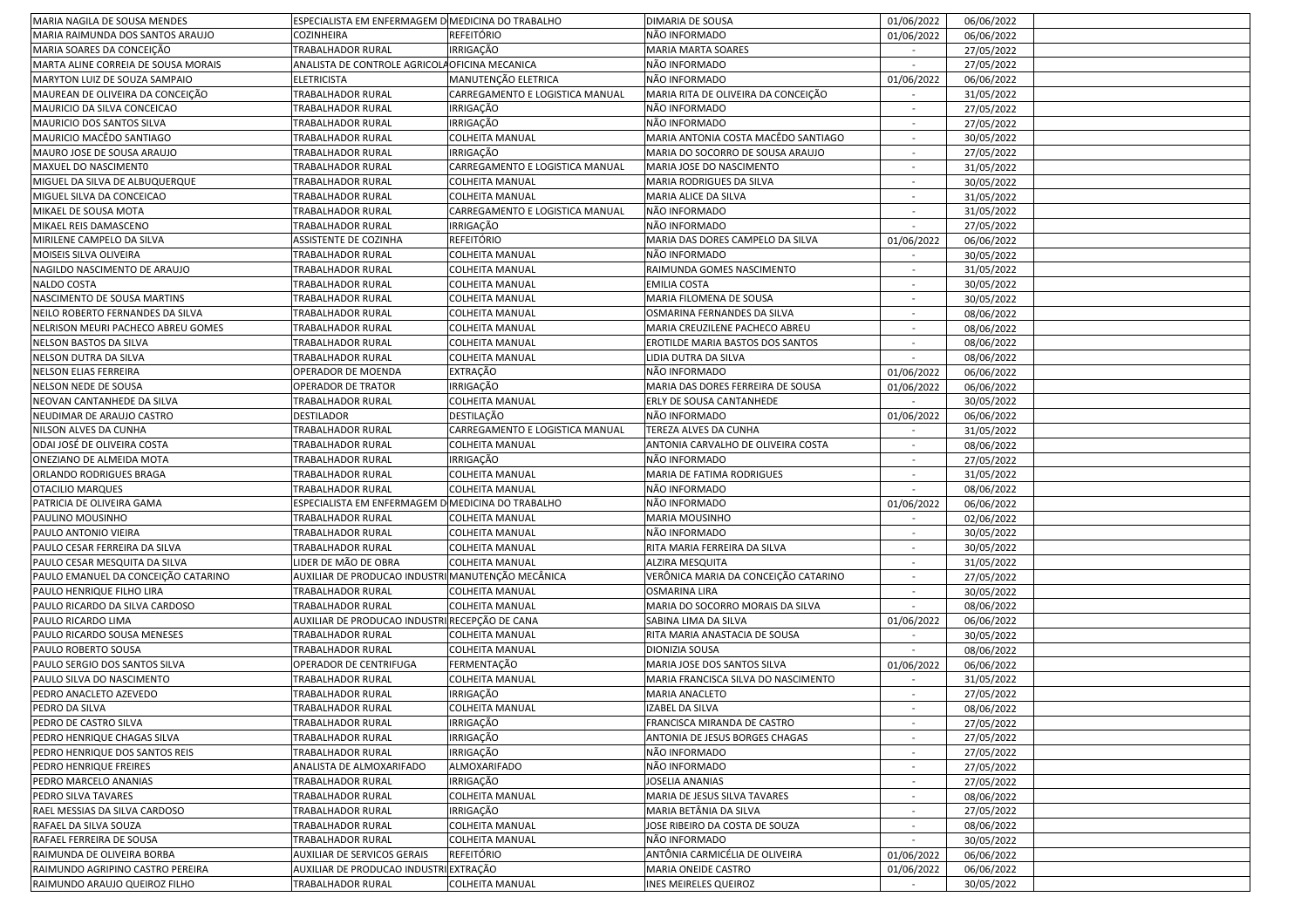| RAIMUNDO BARBOSA DOS SANTOS FILHO      | OPERADOR DE CALDEIRA                              | GERAÇÃO DE VAPOR                |                                           |                          | 27/05/2022 |                                           |
|----------------------------------------|---------------------------------------------------|---------------------------------|-------------------------------------------|--------------------------|------------|-------------------------------------------|
| RAIMUNDO BARROS DA SILVA FILHO         | TRABALHADOR RURAL                                 | COLHEITA MANUAL                 | RAIMUNDA DAS DORES DA SILVA               | $\sim$                   | 30/05/2022 |                                           |
| RAIMUNDO BEATO DE SOUSA                | TRABALHADOR RURAL                                 | CARREGAMENTO E LOGISTICA MANUAL | MARIA DE JESUS COSTA DE SOUSA             | $\sim$                   | 02/06/2022 |                                           |
| RAIMUNDO BRITO DA COSTA                | TRABALHADOR RURAL                                 | <b>COLHEITA MANUAL</b>          | MARIA DA CONCEICAO BRITO                  | $\sim$                   | 30/05/2022 |                                           |
| RAIMUNDO CARDOSO DA SILVA              | TRABALHADOR RURAL                                 | <b>COLHEITA MANUAL</b>          | NÃO INFORMADO                             |                          | 30/05/2022 |                                           |
| RAIMUNDO CIRCUNDINO BRIGIDA            | AUXILIAR DE PRODUCAO INDUSTRI RECEPÇÃO DE CANA    |                                 | NÃO INFORMADO                             | 01/06/2022               | 06/06/2022 |                                           |
| RAIMUNDO COSTA SILVA                   | TRABALHADOR RURAL                                 | IRRIGAÇÃO                       | NÃO INFORMADO                             |                          | 27/05/2022 |                                           |
| RAIMUNDO DA SILVA                      | TRABALHADOR RURAL                                 | <b>COLHEITA MANUAL</b>          | <b>GRACIDIA DA SILVA</b>                  |                          | 08/06/2022 |                                           |
| RAIMUNDO DA SILVA                      | TRABALHADOR RURAL                                 | COLHEITA MANUAL                 | NÃO INFORMADO                             | $\overline{\phantom{a}}$ | 31/05/2022 |                                           |
| RAIMUNDO DA SILVA DOS SANTOS           | TRABALHADOR RURAL                                 | CARREGAMENTO E LOGISTICA MANUAL | RAIMUNDA QUEIROZ DA SILVA                 | $\sim$                   | 02/06/2022 |                                           |
| RAIMUNDO DA SILVA MACÊDO               | TRABALHADOR RURAL                                 | COLHEITA MANUAL                 | VERGILINA MENDES DA SILVA                 | $\sim$                   | 08/06/2022 |                                           |
| RAIMUNDO DE AGUIAR SILVA BANDEIRA      | OPERADOR DE TRATOR                                | IRRIGAÇÃO                       | NÃO INFORMADO                             | 01/06/2022               | 06/06/2022 |                                           |
| RAIMUNDO DE OLIVEIRA                   | TRABALHADOR RURAL                                 | <b>COLHEITA MANUAL</b>          | COSMA DE OLIVEIRA                         |                          | 02/06/2022 |                                           |
| RAIMUNDO DE OLIVEIRA CRUZ              | TRABALHADOR RURAL                                 | CARREGAMENTO E LOGISTICA MANUAL | ARICILENE DE OLIVEIRA CRUZ                |                          | 31/05/2022 |                                           |
| RAIMUNDO DE OLIVEIRA SANTOS            | TRABALHADOR RURAL                                 | COLHEITA MANUAL                 | MARIA LENI DE OLIVEIRA SANTOS             |                          | 08/06/2022 |                                           |
| RAIMUNDO DIONE ALVES DA SILVA OLIVEIRA | TRABALHADOR RURAL                                 | COLHEITA MANUAL                 | ANTONIA ALVES DA SILVA OLIVEIRA           |                          | 31/05/2022 |                                           |
|                                        | TRABALHADOR RURAL                                 | COLHEITA MANUAL                 | RAIMUNDA DO CARMO                         | $\overline{\phantom{a}}$ | 08/06/2022 |                                           |
| RAIMUNDO DO CARMO<br>RAIMUNDO FERREIRA | TRABALHADOR RURAL                                 | <b>COLHEITA MANUAL</b>          | MARIA RAIMUNDA FERREIRA                   |                          |            |                                           |
|                                        |                                                   |                                 | FRANCISCA FERREIRA DO NASCIMENTO          | $\sim$                   | 08/06/2022 |                                           |
| RAIMUNDO FERREIRA DO NASCIMENTO        | TRABALHADOR RURAL                                 | COLHEITA MANUAL                 |                                           |                          | 08/06/2022 |                                           |
| RAIMUNDO FERREIRA DO NASCIMENTO        | TRABALHADOR RURAL                                 | COLHEITA MANUAL                 | MARIA FERREIRA DO NASCIMENTO              | $\sim$                   | 08/06/2022 |                                           |
| RAIMUNDO FRANCISCO ANJO PEREIRA        | TRABALHADOR RURAL                                 | COLHEITA MANUAL                 | RAIMUNDA ANJO PEREIRA                     |                          | 08/06/2022 |                                           |
| RAIMUNDO FRANCISCO BORBA DA SILVA      | <b>TRABALHADOR RURAL</b>                          | <b>COLHEITA MANUAL</b>          | MARIA DA PAZ BORBA DA SILVA               |                          | 08/06/2022 |                                           |
| RAIMUNDO FRANCISCO DA SILVA PAIVA      | TRABALHADOR RURAL                                 | COLHEITA MANUAL                 | RAIMUNDA MAXIMIANA DA SILVA               |                          | 08/06/2022 |                                           |
| RAIMUNDO FRANCISCO RIBEIRO QUEIROZ     | TRABALHADOR RURAL                                 | COLHEITA MANUAL                 | SEBASTIANA RIBEIRO                        | $\sim$                   | 30/05/2022 |                                           |
| RAIMUNDO FRANCISCO SILVA               | TRABALHADOR RURAL                                 | <b>COLHEITA MANUAL</b>          | RAIMUNDA LOPES DA SILVA                   | $\sim$                   | 08/06/2022 |                                           |
| RAIMUNDO FRANCISCO SILVA               | TRABALHADOR RURAL                                 | <b>COLHEITA MANUAL</b>          | EVANGELISTA DA SILVA                      |                          | 30/05/2022 |                                           |
| RAIMUNDO FRANCISCO VIEIRA DA SILVA     | TRABALHADOR RURAL                                 | <b>COLHEITA MANUAL</b>          | NÃO INFORMADO                             | $\sim$                   | 31/05/2022 |                                           |
| RAIMUNDO GOMES ALVES                   | TRABALHADOR RURAL                                 | <b>COLHEITA MANUAL</b>          | JÚLIA VALÉRIO GOMES                       |                          | 08/06/2022 |                                           |
| RAIMUNDO GOMES DE SOUSA                | TRABALHADOR RURAL                                 | <b>COLHEITA MANUAL</b>          | <b>ALZIRA ALVES GOMES</b>                 |                          | 30/05/2022 |                                           |
| RAIMUNDO ISAAC PEREIRA DOS SANTOS      | TRABALHADOR RURAL                                 | CARREGAMENTO E LOGISTICA MANUAL | ELI PEREIRA DA SILVA SANTOS               |                          | 02/06/2022 |                                           |
| RAIMUNDO JOSE GOMES DA CRUZ            | AUXILIAR DE PRODUCAO INDUSTRI TRATAMENTO DE CALDO |                                 | PEDRINA GOMED                             | 01/06/2022               | 06/06/2022 |                                           |
| RAIMUNDO JOSÉ GOMES DA CRUZ            | AUXILIAR DE PRODUCAO INDUSTRI FERMENTAÇÃO         |                                 | NÃO INFORMADO                             | 01/06/2022               | 06/06/2022 |                                           |
| RAIMUNDO JOSÉ MESQUITA CRUZ            | TRABALHADOR RURAL                                 | <b>COLHEITA MANUAL</b>          | ANTONIA MESQUITA CRUZ                     |                          | 08/06/2022 |                                           |
| RAIMUNDO LOURA DO CARMO                | TRABALHADOR RURAL                                 | <b>COLHEITA MANUAL</b>          | FRANCISCA LOURA DO CARMO                  |                          | 08/06/2022 |                                           |
| RAIMUNDO NONATO ALVES DE OLIVEIRA      | <b>OPERADOR DE TRATOR</b>                         | IRRIGAÇÃO                       | MARIA ALVES DE OLIVEIRA                   | 01/06/2022               | 06/06/2022 |                                           |
| RAIMUNDO NONATO CARDOSO DOS SANTOS     | TRABALHADOR RURAL                                 | <b>COLHEITA MANUAL</b>          | MARIZA CARDOSO                            |                          | 08/06/2022 |                                           |
| RAIMUNDO NONATO CRUZ FILHO             | MOTORISTA (CATEGORIA "D")                         | CARREGAMENTO E LOGISTICA MANUAL | MARIA ANDRELINA RIBEIRO                   | 01/06/2022               | 06/06/2022 | Levar RG, CNH e comprovante de residência |
| RAIMUNDO NONATO DA COSTA COUTINHO      | LIDER DE MÃO DE OBRA                              | <b>COLHEITA MANUAL</b>          | ANTONIA ALVES DA COSTA                    | $\overline{\phantom{a}}$ | 30/05/2022 |                                           |
| RAIMUNDO NONATO DA PAIXAO SILVA        | TRABALHADOR RURAL                                 | <b>COLHEITA MANUAL</b>          | ANADEIA PAIXÃO SILVA                      | $\sim$                   | 30/05/2022 |                                           |
| RAIMUNDO NONATO DA SILVA               | TRABALHADOR RURAL                                 | <b>COLHEITA MANUAL</b>          | MARIA DO SOCORRO DA SILVA                 |                          | 08/06/2022 |                                           |
| RAIMUNDO NONATO DA SILVA               | TRABALHADOR RURAL                                 | <b>COLHEITA MANUAL</b>          | MARIA LEONORA DA SILVA                    | $\sim$                   | 08/06/2022 |                                           |
| RAIMUNDO NONATO DA SILVA FELIX         | TRABALHADOR RURAL                                 | <b>COLHEITA MANUAL</b>          | MARIA DA SILVA                            | $\overline{\phantom{a}}$ | 08/06/2022 |                                           |
| RAIMUNDO NONATO DE JESUS               | TRABALHADOR RURAL                                 | CARREGAMENTO E LOGISTICA MANUAL | RAIMUNDA MARIA DE JESUS                   |                          | 31/05/2022 |                                           |
| RAIMUNDO NONATO DE OLIVEIRA CHAGAS     | TRABALHADOR RURAL                                 | CARREGAMENTO E LOGISTICA MANUAL | RAIMUNDA DE OLIVEIRA                      |                          | 31/05/2022 |                                           |
| RAIMUNDO NONATO DE SOUSA FRANÇA        | TRABALHADOR RURAL                                 | <b>COLHEITA MANUAL</b>          | ROSILENE DE SOUSA                         | $\sim$                   | 08/06/2022 |                                           |
| RAIMUNDO NONATO DOS SANTOS             | TRABALHADOR RURAL                                 | COLHEITA MANUAL                 | MARIA NILZA DOS SANTOS                    | $\sim$                   | 08/06/2022 |                                           |
| RAIMUNDO NONATO DOS SANTOS             | AUXILIAR DE PRODUCAO INDUSTRI TRATAMENTO DE CALDO |                                 | ANTONIA FRANCISCA DOS SANTOS              | 01/06/2022               | 06/06/2022 |                                           |
| RAIMUNDO NONATO DOS SANTOS             | TRABALHADOR RURAL                                 | <b>COLHEITA MANUAL</b>          | MARIA JOSÉ SANTOS FILHA                   |                          | 31/05/2022 |                                           |
| RAIMUNDO NONATO DOS SANTOS             | <b>TRABALHADOR RURAL</b>                          | <b>COLHEITA MANUAL</b>          | MARIA DE JESUS DOS SANTOS                 | $\overline{\phantom{a}}$ | 02/06/2022 |                                           |
| RAIMUNDO NONATO FERNANDES DOS SANTOS   | TRABALHADOR RURAL                                 | <b>COLHEITA MANUAL</b>          | MARIA FERNANDES DOS SANTOS                |                          | 08/06/2022 |                                           |
| RAIMUNDO NONATO FIGUEREDO DOS SANTOS   | TRABALHADOR RURAL                                 | COLHEITA MANUAL                 | MARIA DO NASCIMENTO FIGUEIREDO DOS SANTOS |                          | 02/06/2022 |                                           |
| RAIMUNDO NONATO GOMES DA SILVA         | TRABALHADOR RURAL                                 | CARREGAMENTO E LOGISTICA MANUAL | MARIA DOS REMEDIOS GOMES DA SILVA         | $\sim$                   | 02/06/2022 |                                           |
| RAIMUNDO NONATO LIMA RIBEIRO           | TRABALHADOR RURAL                                 | <b>COLHEITA MANUAL</b>          | MARIA DE JESUS LIMA RIBEIRO               | $\sim$                   | 30/05/2022 |                                           |
| RAIMUNDO NONATO OLIVEIRA FILHO         | TRABALHADOR RURAL                                 | <b>COLHEITA MANUAL</b>          | MARIA DE FATIMA ANJO OLIVEIRA             | $\sim$                   | 31/05/2022 |                                           |
| RAIMUNDO NONATO PEREIRA DO NASCIMENTO  | <b>TRABALHADOR RURAL</b>                          | <b>COLHEITA MANUAL</b>          | ANGELITA PEREIRA DO NASCIMENTO            | $\sim$                   | 02/06/2022 |                                           |
| RAIMUNDO NONATO PEREIRA FILHO          | TRABALHADOR RURAL                                 | <b>COLHEITA MANUAL</b>          | LUIZA PIRES                               | $\overline{\phantom{a}}$ | 08/06/2022 |                                           |
| RAIMUNDO NONATO ROCHA                  | TRABALHADOR RURAL                                 | COLHEITA MANUAL                 | MARIA LOURDES ROCHA                       |                          | 30/05/2022 |                                           |
| RAIMUNDO NONATO RODRIGUES DOS SANTOS   | TRABALHADOR RURAL                                 | COLHEITA MANUAL                 | RAIMUNDA RODRIGUES DOS SANTOS             | $\sim$                   | 08/06/2022 |                                           |
| RAIMUNDO NONATO SOUSA CARDOSO          | TRABALHADOR RURAL                                 | <b>COLHEITA MANUAL</b>          | MARIA ALMEIDA DE SOUSA                    | $\sim$                   | 02/06/2022 |                                           |
|                                        | TRABALHADOR RURAL                                 | <b>COLHEITA MANUAL</b>          | MARIA DE NAZARE TRINDADE                  | $\sim$                   | 31/05/2022 |                                           |
| RAIMUNDO NONATO TRINDADE               |                                                   |                                 |                                           |                          |            |                                           |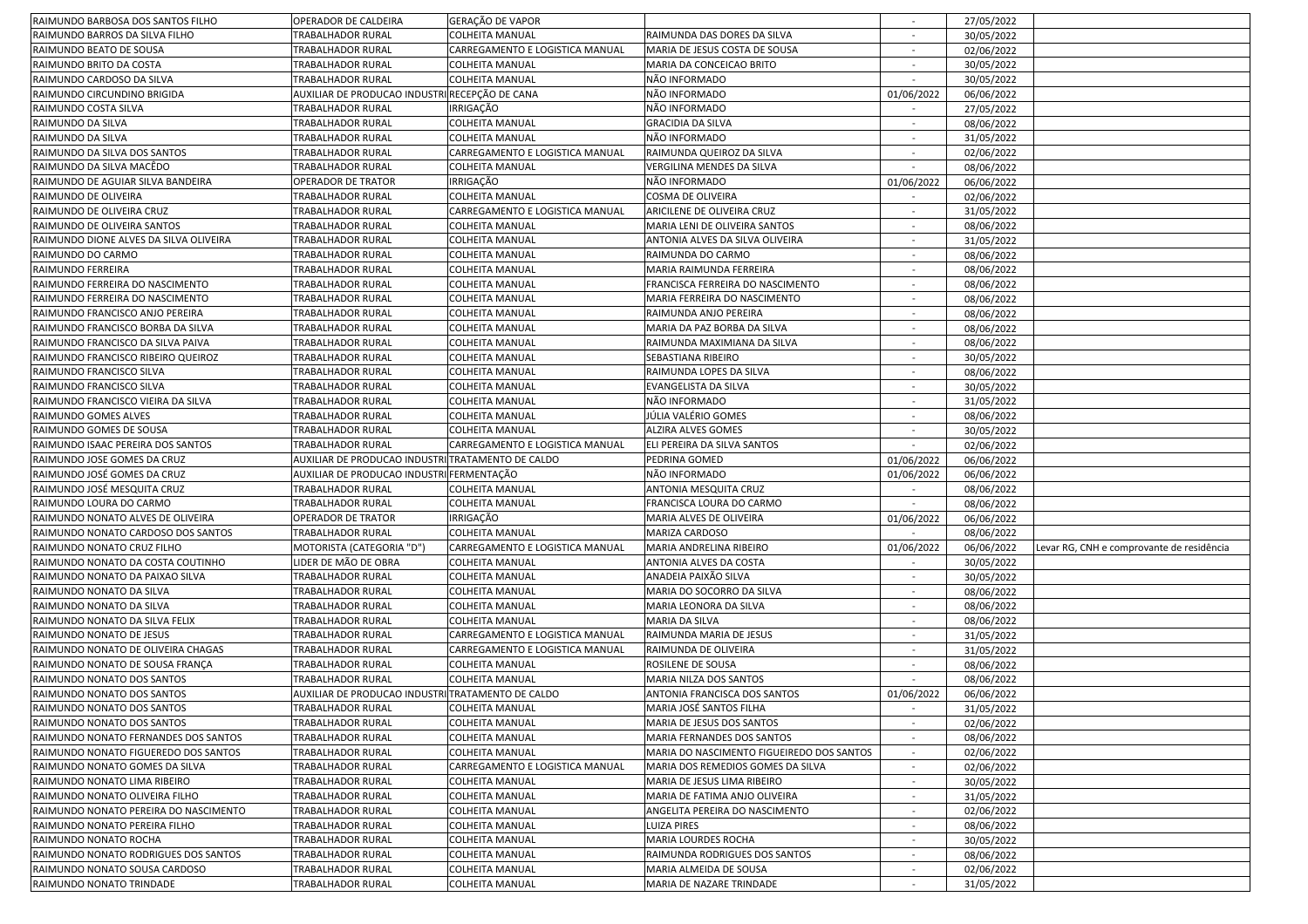| RAIMUNDO PEDRO DA SILVA FILHO                                                                                                                                      | TRABALHADOR RURAL                                 | CARREGAMENTO E LOGISTICA MANUAL                    | MARIA DAS GRAÇAS BORBA DA SILVA                            |                          | 02/06/2022               |  |
|--------------------------------------------------------------------------------------------------------------------------------------------------------------------|---------------------------------------------------|----------------------------------------------------|------------------------------------------------------------|--------------------------|--------------------------|--|
| RAIMUNDO PEREIRA DE SOUSA FILHO                                                                                                                                    | TRABALHADOR RURAL                                 | <b>COLHEITA MANUAL</b>                             | JOANA BRAZ DA SILVA                                        | $\sim$                   | 02/06/2022               |  |
| RAIMUNDO PIRES DE SOUZA                                                                                                                                            | TRABALHADOR RURAL                                 | COLHEITA MANUAL                                    | LUIZA PIRES DE SOUZA                                       |                          | 08/06/2022               |  |
| RAIMUNDO SOUSA DE OLIVEIRA                                                                                                                                         | TRABALHADOR RURAL                                 | IRRIGAÇÃO                                          | TEREZA SOUSA DE OLIVEIRA                                   | $\sim$                   | 27/05/2022               |  |
| RAMON DE ALMEIDA VIEIRA                                                                                                                                            | TRABALHADOR RURAL                                 | CARREGAMENTO E LOGISTICA MANUAL                    | MARLENE DE ALMEIDA MOTA                                    |                          | 31/05/2022               |  |
| REBECA CRISTINA DE SOUSA                                                                                                                                           | TRABALHADOR RURAL                                 | <b>IRRIGAÇÃO</b>                                   | NÃO INFORMADO                                              |                          | 27/05/2022               |  |
| REGIMAR GOMES DOS SANTOS                                                                                                                                           | TRABALHADOR RURAL                                 | CARREGAMENTO E LOGISTICA MANUAL                    | MARIA DAS GRAÇAS GOMES                                     |                          | 02/06/2022               |  |
| REGINALDO ALVES DA SILVA                                                                                                                                           | TRABALHADOR RURAL                                 | COLHEITA MANUAL                                    | JOSEFA ALVES DA SILVA                                      |                          | 08/06/2022               |  |
| REGINALDO DE SOUSA DO NASCIMENTO                                                                                                                                   | TRABALHADOR RURAL                                 | COLHEITA MANUAL                                    | LUZIA DE SOUSA                                             | $\sim$                   | 08/06/2022               |  |
| REGINALDO FERREIRA                                                                                                                                                 | TRABALHADOR RURAL                                 | MANUTENÇÃO DE ESTRADAS                             | TEREZINHA DE JESUS FERREIRA                                | $\sim$                   | 31/05/2022               |  |
| REGINALDO GASPAR                                                                                                                                                   | TRABALHADOR RURAL                                 | <b>COLHEITA MANUAL</b>                             | <b>ANTONIA GASPAR</b>                                      |                          | 30/05/2022               |  |
| REGINALDO MOREIRA DE MORAIS                                                                                                                                        | TRABALHADOR RURAL                                 |                                                    | FRANCISCA MOREIRA DE MORAIS                                |                          |                          |  |
| REGINALDO PEREIRA DA CONCEIÇÃO                                                                                                                                     |                                                   | IRRIGAÇÃO                                          |                                                            |                          | 27/05/2022               |  |
|                                                                                                                                                                    | AUXILIAR DE PRODUCAO INDUSTRI TRATAMENTO DE CALDO |                                                    | MARIA DAS GRAÇAS PEREIRA DA CONCEIÇÃO                      | 01/06/2022               | 06/06/2022               |  |
| REGINALDO PINHEIRO LOPES                                                                                                                                           | TRABALHADOR RURAL                                 | <b>COLHEITA MANUAL</b>                             | RAIMUNDA PINHEIRO ROQUE                                    |                          | 08/06/2022               |  |
| REGINALDO SOUSA GONCALVES                                                                                                                                          | TRABALHADOR RURAL                                 | COLHEITA MANUAL                                    | MARIA DA CONCEICAO SOUSA                                   |                          | 31/05/2022               |  |
| REGIVANE FERREIRA E ABREU                                                                                                                                          | TRABALHADOR RURAL                                 | IRRIGAÇÃO                                          | MARIA DO CARMO FERREIRA DE ABREU                           | $\sim$                   | 27/05/2022               |  |
| REINALDO TEIXEIRA                                                                                                                                                  | TRABALHADOR RURAL                                 | COLHEITA MANUAL                                    | <b>GENIR TEIXEIRA</b>                                      | $\sim$                   | 08/06/2022               |  |
| RENATO ARAUJO SOARES                                                                                                                                               | TRABALHADOR RURAL                                 | IRRIGAÇÃO                                          | MARIA DAS GRACAS ARAUJO                                    | $\sim$                   | 27/05/2022               |  |
| RENATO DA SILVA DAMASCENO                                                                                                                                          | TRABALHADOR RURAL                                 | <b>COLHEITA MANUAL</b>                             | MARIA DA SILVA DAMASCENO                                   | $\sim$                   | 08/06/2022               |  |
| <b>RENILDO BRITO</b>                                                                                                                                               | TRABALHADOR RURAL                                 | <b>COLHEITA MANUAL</b>                             | JULIA PEREIRA DE BRITO                                     | $\sim$                   | 02/06/2022               |  |
| RENILDO NERES DA SILVA                                                                                                                                             | TRABALHADOR RURAL                                 | <b>IRRIGAÇÃO</b>                                   | MARIA DO AMPARO CONCEIÇÃO NERES                            |                          | 27/05/2022               |  |
| RICARDO VIEIRA DOS SANTOS                                                                                                                                          | TRABALHADOR RURAL                                 | CARREGAMENTO E LOGISTICA MANUAL                    | MARIA DAS MECERDES VIEIRA DOS SANTOS                       |                          | 02/06/2022               |  |
| RIVALDO RODRIGUES DA CONCEIÇÃO                                                                                                                                     | TRABALHADOR RURAL                                 | CARREGAMENTO E LOGISTICA MANUAL                    | <b>MERYDALVA RODRIGUES</b>                                 | $\sim$                   | 02/06/2022               |  |
| ROBERTO SOUSA DE OLIVEIRA                                                                                                                                          | TRABALHADOR RURAL                                 | COLHEITA MANUAL                                    | MARIA MONTELO SOUSA OLIVEIRA                               | $\sim$                   | 31/05/2022               |  |
| ROBSON DE PAULA SOUSA                                                                                                                                              | TRABALHADOR RURAL                                 | <b>COLHEITA MANUAL</b>                             | MARIA BASILIO DE PAULA                                     | $\sim$                   | 02/06/2022               |  |
| RODRIGO DA CONCEICAO SILVA                                                                                                                                         | TRABALHADOR RURAL                                 | <b>COLHEITA MANUAL</b>                             | RAIMUNDA MARIA DA CONCEICAO                                |                          | 31/05/2022               |  |
| RODRIGO DE ANDRADE DE SOUSA                                                                                                                                        | TRABALHADOR RURAL                                 | <b>COLHEITA MANUAL</b>                             | MARIA DE ANDRADE DE SOUSA                                  |                          | 31/05/2022               |  |
| RODRIGO DE SOUSA CUNHA                                                                                                                                             | TRABALHADOR RURAL                                 | <b>COLHEITA MANUAL</b>                             | RAIMUNDA CÍCERA DE SOUSA                                   |                          | 08/06/2022               |  |
| RODRIGO FRANCISCO SOUSA SILVA                                                                                                                                      | <b>BALANCEIRO</b>                                 | <b>FACILITIES</b>                                  | ILDENICE NUNES DE SOUSA                                    | 01/06/2022               | 06/06/2022               |  |
| ROMERIO DE SOUSA CRUZ                                                                                                                                              | TRABALHADOR RURAL                                 | CARREGAMENTO E LOGISTICA MANUAL                    | NÃO INFORMADO                                              | $\sim$                   | 31/05/2022               |  |
|                                                                                                                                                                    |                                                   |                                                    |                                                            |                          |                          |  |
| ROMILDO FRANCISCO CARVALHO                                                                                                                                         | TRABALHADOR RURAL                                 | IRRIGAÇÃO                                          | NÃO INFORMADO                                              | $\sim$                   | 27/05/2022               |  |
| RONALDO ADRIANO SOUSA DA SILVA                                                                                                                                     | TRABALHADOR RURAL                                 | COLHEITA MANUAL                                    | ANTONIA PEREIRA DE SOUSA                                   | $\sim$                   | 02/06/2022               |  |
|                                                                                                                                                                    |                                                   | <b>COLHEITA MANUAL</b>                             | MARIA ZENITA CASTRO                                        |                          |                          |  |
| RONALDO CASTRO<br>RONALDO COSTA DOS SANTOS                                                                                                                         | TRABALHADOR RURAL<br>TRABALHADOR RURAL            | <b>COLHEITA MANUAL</b>                             | MARIA RAIMUNDA COSTA DOS SANTOS                            |                          | 30/05/2022               |  |
| RONALDO RODRIGUES DOS SANTOS                                                                                                                                       | TRABALHADOR RURAL                                 | <b>COLHEITA MANUAL</b>                             | MARIA DA CONCEICAO RODRIGUES                               |                          | 08/06/2022               |  |
|                                                                                                                                                                    |                                                   |                                                    |                                                            |                          | 08/06/2022               |  |
| RONELSON SANTOS DA SILVA                                                                                                                                           | TRABALHADOR RURAL                                 | IRRIGAÇÃO                                          | MARIA MADALENA SANTOS DA SILVA                             | $\sim$                   | 27/05/2022               |  |
| RONIERE DA SILVA LIMA                                                                                                                                              | TRABALHADOR RURAL                                 | IRRIGAÇÃO                                          | NÃO INFORMADO                                              | $\sim$                   | 27/05/2022               |  |
| ROSINALDO DOS SANTOS MACHADO                                                                                                                                       | TRABALHADOR RURAL                                 | <b>IRRIGAÇÃO</b>                                   | MARIA JOSÉ DOS SANTOS MACHADO                              |                          | 27/05/2022               |  |
| SAMPAIO FERREIRA LIMA                                                                                                                                              | AUXILIAR DE PRODUCAO INDUSTRI RECEPÇÃO DE CANA    |                                                    | IZABEL FERREIRA LIMA                                       | 01/06/2022               | 06/06/2022               |  |
| SAMUEL DIAS DA CRUZ                                                                                                                                                | TRABALHADOR RURAL                                 | <b>COLHEITA MANUAL</b>                             | MARIA RAIMUNDA DIAS DA CRUZ                                |                          | 30/05/2022               |  |
| SANDRO DA CONCEIÇÃO CRUZ                                                                                                                                           | TRABALHADOR RURAL                                 | CARREGAMENTO E LOGISTICA MANUAL                    | MARIA LENIR DA CONCEIÇÃO CRUZ                              | $\sim$                   | 02/06/2022               |  |
| SEBASTIAO BORBA                                                                                                                                                    | TRABALHADOR RURAL                                 | <b>COLHEITA MANUAL</b>                             | <b>MARIA ELENICE BORBA</b>                                 |                          | 08/06/2022               |  |
| SEBASTIÃO BORBA DA CONCEICAO                                                                                                                                       | TRABALHADOR RURAL                                 | <b>COLHEITA MANUAL</b>                             | MARIA DE LOURDES BORBA                                     |                          | 08/06/2022               |  |
| SEBASTIÃO DA SILVA                                                                                                                                                 | TRABALHADOR RURAL                                 | IRRIGAÇÃO                                          | FLORIZA BEATA DA SILVA                                     | $\sim$                   | 27/05/2022               |  |
| SEBASTIÃO DA SILVA DOS SANTOS                                                                                                                                      | TRABALHADOR RURAL                                 | COLHEITA MANUAL                                    | NÃO INFORMADO                                              | $\sim$                   | 31/05/2022               |  |
| SEBASTIÃO DA SILVA NERES                                                                                                                                           | TRABALHADOR RURAL                                 | IRRIGAÇÃO                                          | EMILIA BARROS DA SILVA                                     | $\sim$                   | 27/05/2022               |  |
| SEBASTIÃO DE OLIVEIRA COSTA                                                                                                                                        | TRABALHADOR RURAL                                 | <b>COLHEITA MANUAL</b>                             | MARIA ALICE DE OLIVEIRA COSTA                              | $\overline{\phantom{a}}$ | 08/06/2022               |  |
| SEBASTIAO FERREIRA SAMPAIO                                                                                                                                         | TRABALHADOR RURAL                                 | COLHEITA MANUAL                                    | OSMARINA FERREIRA SAMPAIO                                  |                          | 08/06/2022               |  |
| SEBASTIÃO NASCIMENTO DOS SANTOS                                                                                                                                    | <b>TRABALHADOR RURAL</b>                          | CARREGAMENTO E LOGISTICA MANUAL                    | MARINALVA VIEIRA DO NASCIMENTO                             |                          | 31/05/2022               |  |
|                                                                                                                                                                    | LIDER DE MÃO DE OBRA                              | COLHEITA MANUAL                                    | LUSIMAR DA CONCEICAO SILVA CUNHA                           |                          | 31/05/2022               |  |
|                                                                                                                                                                    | TRABALHADOR RURAL                                 | CARREGAMENTO E LOGISTICA MANUAL                    | NÃO INFORMADO                                              |                          | 31/05/2022               |  |
| SERGIO MARTINS DOS SANTOS                                                                                                                                          | AUXILIAR DE BOMBEIRO                              | CARREGAMENTO E LOGISTICA MANUAL                    | APPARRECIDA FERNANDES                                      | 01/06/2022               | 06/06/2022               |  |
|                                                                                                                                                                    | <b>TRABALHADOR RURAL</b>                          | <b>COLHEITA MANUAL</b>                             | MARIA ISABEL DOS SANTOS                                    | $\sim$                   | 30/05/2022               |  |
|                                                                                                                                                                    | <b>TRABALHADOR RURAL</b>                          | CARREGAMENTO E LOGISTICA MANUAL                    | RAIMUNDA GOMES FARIAS                                      | $\sim$                   | 02/06/2022               |  |
| SILVESTRE DE ARAÚJO SENA                                                                                                                                           | AUXILIAR DE PRODUCAO INDUSTRI EXTRAÇÃO            |                                                    | DEUSIMAR FERNANDES DE ARAÚJO                               | 01/06/2022               | 06/06/2022               |  |
| TAIRONE LIMA DA SILVA                                                                                                                                              | <b>AUXILIAR DE BOMBEIRO</b>                       | MANUTENÇÃO DE ESTRADAS                             | GILVANIA MARIA LIMA                                        | 01/06/2022               | 06/06/2022               |  |
| THALES MILLER DOS SANTOS AMORIM                                                                                                                                    | TRABALHADOR RURAL                                 | CARREGAMENTO E LOGISTICA MANUAL                    | LUZINEIDE LOPEZ DOS SANTOS                                 |                          | 02/06/2022               |  |
| THIAGO DA SILVA                                                                                                                                                    | TRABALHADOR RURAL                                 | CARREGAMENTO E LOGISTICA MANUAL                    | MARIA SENHORA DA SILVA                                     | $\sim$                   | 02/06/2022               |  |
| SEBASTIAO WILSON SILVA CUNHA<br>SERGIO MANUEL DOS SANTOS SILVA<br>SIDNEY DOS SANTOS<br>SILVANIR GOMES FARIAS<br>THIAGO DE ALMEIDA VIEIRA<br>THIAGO OLIVEIRA FARIAS | TRABALHADOR RURAL<br><b>TRABALHADOR RURAL</b>     | CARREGAMENTO E LOGISTICA MANUAL<br>COLHEITA MANUAL | MARLENE DE ALMEIDA MOTA<br>MARIA DEUSA DOS SANTOS OLIVEIRA | $\sim$                   | 31/05/2022<br>30/05/2022 |  |